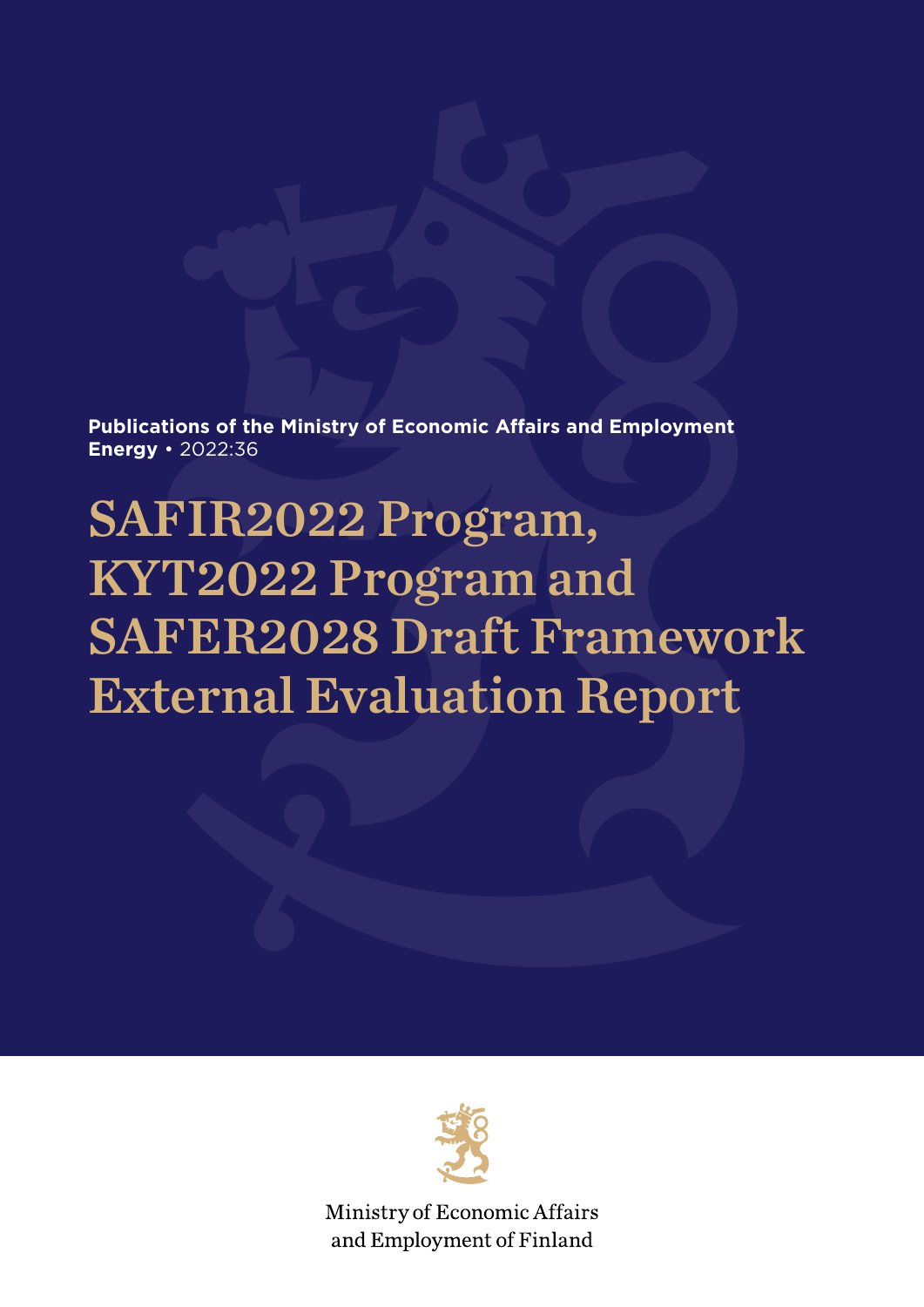Publications of the Ministry of Economic Affairs and Employment 2022:36

# SAFIR2022 Program, KYT2022 Program and SAFER2028 Draft Framework External Evaluation Report

International evaluation team: Olivier Dubois, Åsa Ek, Olivier Leupin, Jürgen Sievers, Heli Talja, Peter Yarsky

Ministry of Economic Affairs and Employment of Finland Helsinki 2022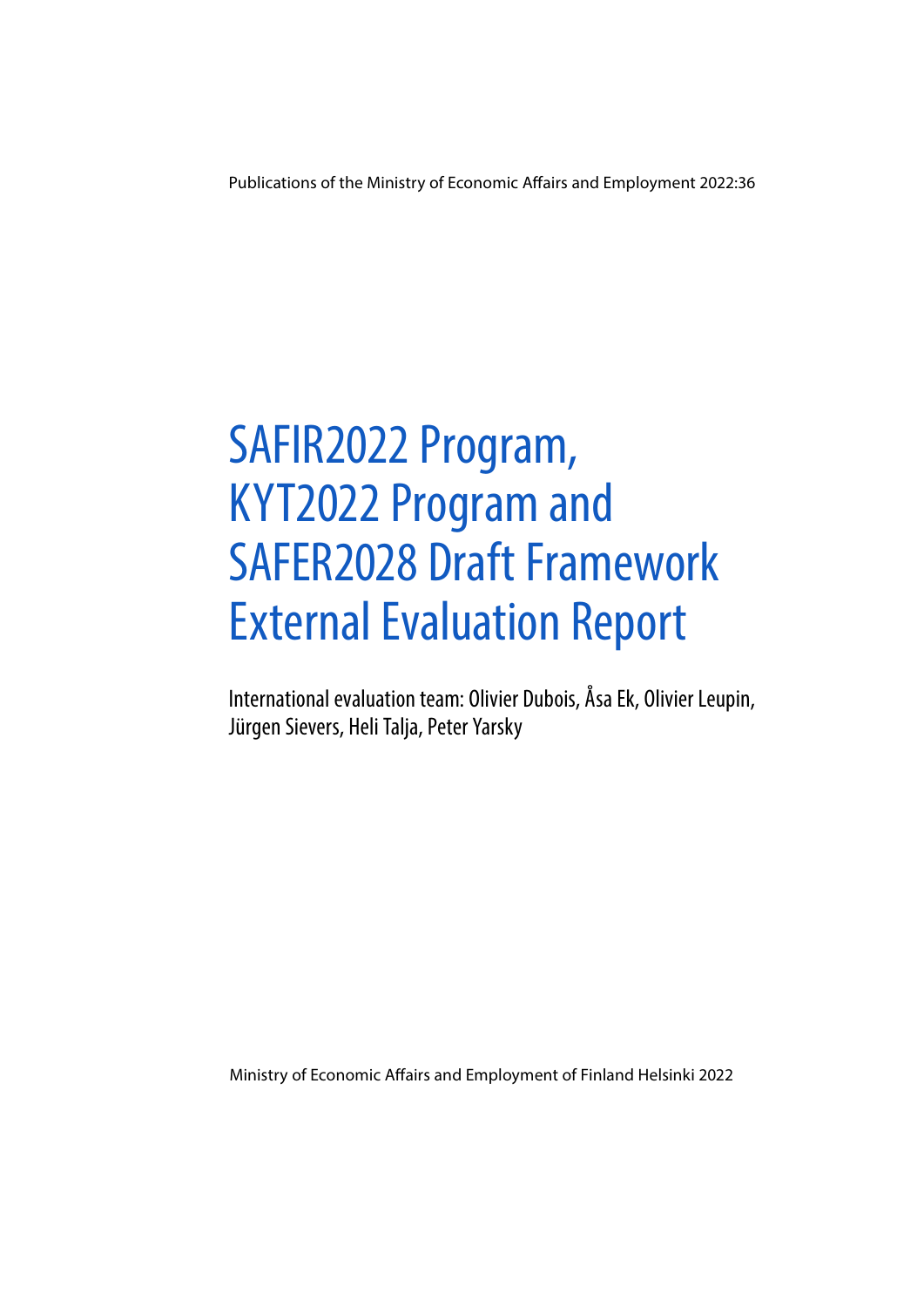#### **Publication sale**

**[Online bookstore](https://vnjulkaisumyynti.fi/)  of the Finnish Government**

vnjulkaisumyynti.fi

### **Publication distribution**

**[Institutional Repository](https://julkaisut.valtioneuvosto.fi/) for the Government of Finland Valto**

julkaisut.valtioneuvosto.fi

Ministry of Economic Affairs and Employment of Finland

This publication is copyrighted. You may download, display and print it for Your own personal use. Commercial use is prohibited.

ISBN pdf: 978-952-327-799-1 ISSN pdf: 1797-3562

Layout: Government Administration Department, Publications

Helsinki 2022 Finland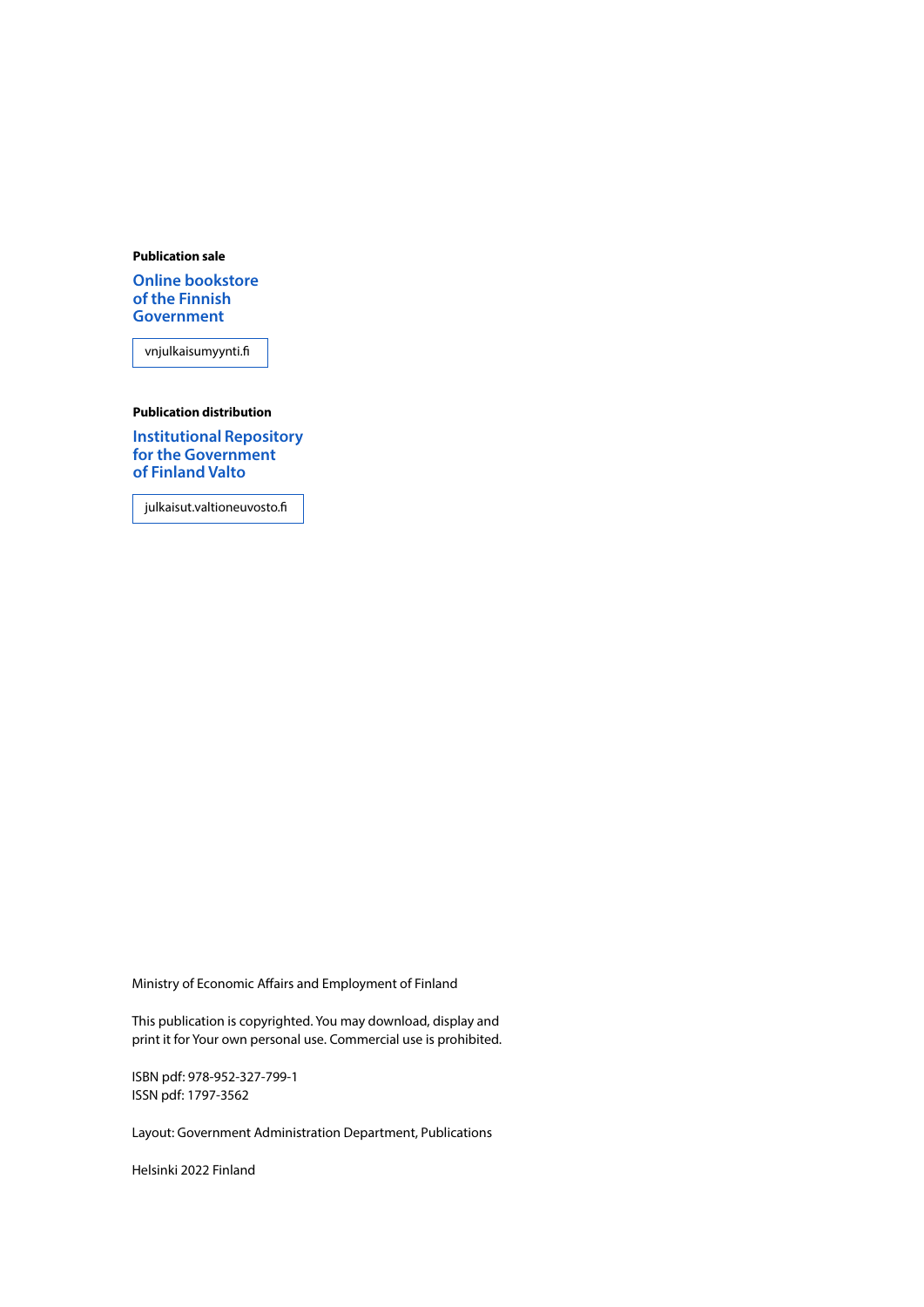### **SAFIR2022 Program, KYT2022 Program and SAFER2028 Draft Framework External Evaluation Report**

| <b>Publications of the Ministry of</b><br><b>Publisher</b> | <b>Economic Affairs and Employment 2022:36</b><br>Ministry of Economic Affairs and Employment of Finland                                                                                                                                                                                                                                                                                                                                                                                                                                                                                                                                                                                                                                                                                                                                                                                                                                                                                                                                                                                                                                                                                                                                                                                                                                                      | <b>Subject</b>  | Energy    |
|------------------------------------------------------------|---------------------------------------------------------------------------------------------------------------------------------------------------------------------------------------------------------------------------------------------------------------------------------------------------------------------------------------------------------------------------------------------------------------------------------------------------------------------------------------------------------------------------------------------------------------------------------------------------------------------------------------------------------------------------------------------------------------------------------------------------------------------------------------------------------------------------------------------------------------------------------------------------------------------------------------------------------------------------------------------------------------------------------------------------------------------------------------------------------------------------------------------------------------------------------------------------------------------------------------------------------------------------------------------------------------------------------------------------------------|-----------------|-----------|
| Author(s)<br>Language                                      | Olivier Dubois, Åsa Ek, Olivier Leupin, Jürgen Sievers, Heli Talja, Peter Yarsky<br>English                                                                                                                                                                                                                                                                                                                                                                                                                                                                                                                                                                                                                                                                                                                                                                                                                                                                                                                                                                                                                                                                                                                                                                                                                                                                   | <b>Pages</b>    | 69        |
| <b>Abstract</b>                                            | At the request of the Ministry of Economic Affairs and Employment of Finland, an international<br>evaluation team conducted an external review of the SAFIR2022 and KYT2022 research<br>programs. Furthermore, feedback on the proposed framework plan of SAFER2028, a new<br>research program that combines the previous SAFIR and KYT programs, was requested.<br>The team found that, in general, the research programs produce a remarkable level of<br>scientific output for a modest stream of funding. The primary, perceived value added by the<br>research programs is that they provide a pipeline of new talent and expertise necessary for the<br>successful regulation of nuclear power and waste management activities in Finland.<br>The research products had, generally, a high technical quality. In some instances, however,<br>the research aimed towards well-established, or mature fields of study where the value<br>added in terms of increased knowledge or improved safety might be considered marginal<br>or incremental. However, the benefit of these activities vis-à-vis the educational benefit<br>in training new experts in relevant fields could be seen. There are opportunities for key<br>improvements in some of the novel elements of the SAFER2028 framework plan, in particular<br>the doctoral education network. |                 |           |
| <b>Keywords</b>                                            | energy, nuclear energy, nuclear safety, nuclear waste management, research                                                                                                                                                                                                                                                                                                                                                                                                                                                                                                                                                                                                                                                                                                                                                                                                                                                                                                                                                                                                                                                                                                                                                                                                                                                                                    |                 |           |
| <b>ISBN PDF</b>                                            | 978-952-327-799-1                                                                                                                                                                                                                                                                                                                                                                                                                                                                                                                                                                                                                                                                                                                                                                                                                                                                                                                                                                                                                                                                                                                                                                                                                                                                                                                                             | <b>ISSN PDF</b> | 1797-3562 |
| <b>URN</b> address                                         | https://urn.fi/URN:ISBN:978-952-327-799-1                                                                                                                                                                                                                                                                                                                                                                                                                                                                                                                                                                                                                                                                                                                                                                                                                                                                                                                                                                                                                                                                                                                                                                                                                                                                                                                     |                 |           |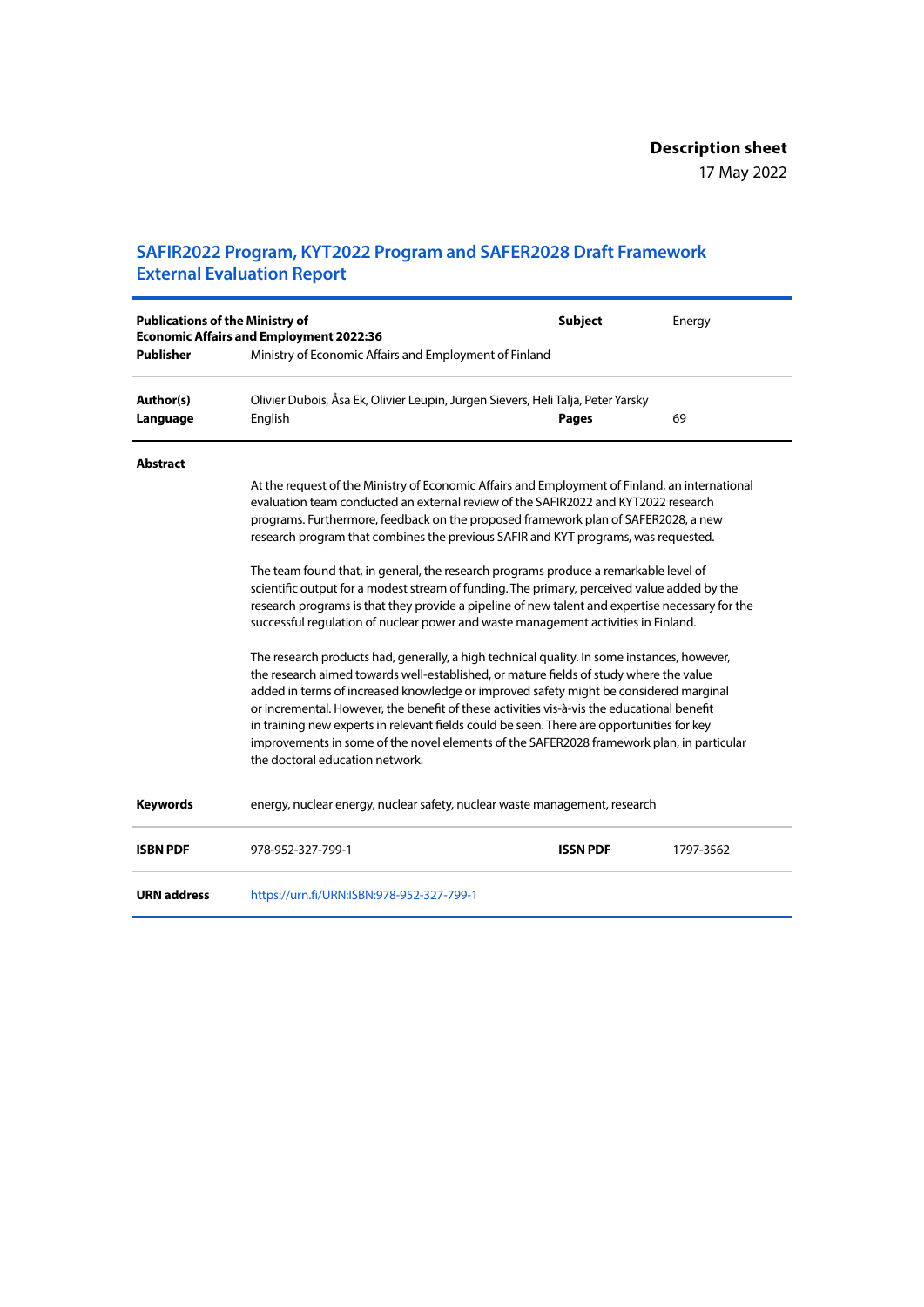### **Arviointiraportti SAFIR2022- ja KYT2022-tutkimusohjelmista sekä uudesta SAFER2028-tutkimusohjelman suunnitelmasta**

| Julkaisija         | Työ- ja elinkeinoministeriön julkaisuja 2022:36<br>Työ- ja elinkeinoministeriö                                                                                                                                                                                                                                                                                                                                                                                                                                                                                                                                                  | <b>Teema</b>    | Energia   |
|--------------------|---------------------------------------------------------------------------------------------------------------------------------------------------------------------------------------------------------------------------------------------------------------------------------------------------------------------------------------------------------------------------------------------------------------------------------------------------------------------------------------------------------------------------------------------------------------------------------------------------------------------------------|-----------------|-----------|
| Tekijä/t<br>Kieli  | Olivier Dubois, Åsa Ek, Olivier Leupin, Jürgen Sievers, Heli Talja, Peter Yarsky<br>englanti                                                                                                                                                                                                                                                                                                                                                                                                                                                                                                                                    | Sivumäärä       | 69        |
| <b>Tiivistelmä</b> | Työ- ja elinkeinoministeriö pyysi kansainvälistä ulkopuolista arviointia käynnissä olevista                                                                                                                                                                                                                                                                                                                                                                                                                                                                                                                                     |                 |           |
|                    | ydinvoimalaitosten ja ydinjätehuollon turvallisuustutkimuksen ohjelmista SAFIR2022<br>ja KYT2022. Lisäksi arviointia pyydettiin edellä mainitut tutkimusohjelmat yhdistävän<br>SAFER2028-tutkimusohjelman alustavasta suunnitelmasta.                                                                                                                                                                                                                                                                                                                                                                                           |                 |           |
|                    | Arviointiryhmä havaitsi, että käynnissä olevat tutkimusohjelmat tuottavat huomattavaa ja<br>korkealaatuista tieteellistä tietoa verrattain vaatimattomalla rahoituksella. Tutkimusohjelmien<br>tärkein arvo on kehittää uutta osaamista, mitä tarvitaan ydinvoimalaitosten ja ydinjätehuollon<br>oikeasuhtaisessa sääntelyssä. Joissakin tapauksissa tutkimus kohdistui jo paljon tutkittuihin<br>aiheisiin, joiden tutkimisen hyödyllisyyttä tiedon tai turvallisuuden lisääntymisen kannalta<br>voidaan pitää vähäisenä. Nämä tutkimusaiheet voidaan kuitenkin nähdä hyödyllisiksi uusien<br>osaajien kouluttamisen kannalta. |                 |           |
|                    | SAFER2028-tutkimusohjelmaan suunniteltuja uusia toimintoja, erityisesti<br>tohtorikoulutusverkostoa, nähtiin mahdolliseksi kehittää merkittävällä tavalla arvioinnin<br>tulosten avulla.                                                                                                                                                                                                                                                                                                                                                                                                                                        |                 |           |
| <b>Asiasanat</b>   | energia, ydinenergia, ydinturvallisuus, ydinjätehuolto, tutkimus                                                                                                                                                                                                                                                                                                                                                                                                                                                                                                                                                                |                 |           |
| <b>ISBN PDF</b>    | 978-952-327-799-1                                                                                                                                                                                                                                                                                                                                                                                                                                                                                                                                                                                                               | <b>ISSN PDF</b> | 1797-3562 |
| Julkaisun osoite   | https://urn.fi/URN:ISBN:978-952-327-799-1                                                                                                                                                                                                                                                                                                                                                                                                                                                                                                                                                                                       |                 |           |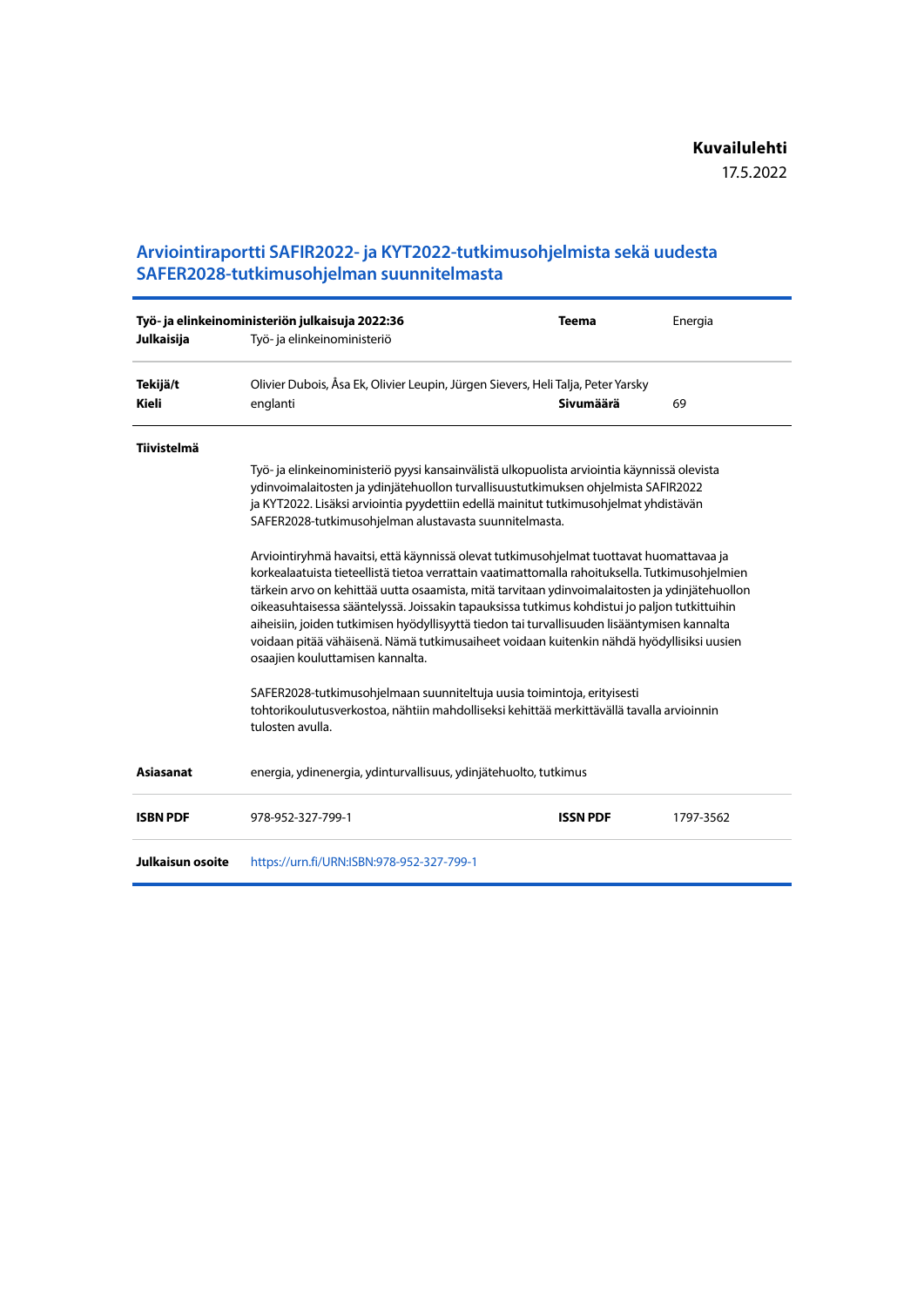### **Extern utvärderingsrapport för programmen SAFIR2022 och KYT2022 samt utkastet till ramprogram SAFER2028**

|                   | Arbets- och näringsministeriets publikationer 2022:36                                                                                                                                                                                                                                                                                                                                                                                                                                                                                                                                                                                                                                                                                                                                                                                                                                                                                                                                                                                                                                                                                                                                                                                                                                                                                                     | <b>Tema</b>     | Energi    |
|-------------------|-----------------------------------------------------------------------------------------------------------------------------------------------------------------------------------------------------------------------------------------------------------------------------------------------------------------------------------------------------------------------------------------------------------------------------------------------------------------------------------------------------------------------------------------------------------------------------------------------------------------------------------------------------------------------------------------------------------------------------------------------------------------------------------------------------------------------------------------------------------------------------------------------------------------------------------------------------------------------------------------------------------------------------------------------------------------------------------------------------------------------------------------------------------------------------------------------------------------------------------------------------------------------------------------------------------------------------------------------------------|-----------------|-----------|
| <b>Utgivare</b>   | Arbets- och näringsministeriet                                                                                                                                                                                                                                                                                                                                                                                                                                                                                                                                                                                                                                                                                                                                                                                                                                                                                                                                                                                                                                                                                                                                                                                                                                                                                                                            |                 |           |
| Författare        | Olivier Dubois, Åsa Ek, Olivier Leupin, Jürgen Sievers, Heli Talja, Peter Yarsky                                                                                                                                                                                                                                                                                                                                                                                                                                                                                                                                                                                                                                                                                                                                                                                                                                                                                                                                                                                                                                                                                                                                                                                                                                                                          |                 |           |
| Språk             | engelska                                                                                                                                                                                                                                                                                                                                                                                                                                                                                                                                                                                                                                                                                                                                                                                                                                                                                                                                                                                                                                                                                                                                                                                                                                                                                                                                                  | <b>Sidantal</b> | 69        |
| Referat           |                                                                                                                                                                                                                                                                                                                                                                                                                                                                                                                                                                                                                                                                                                                                                                                                                                                                                                                                                                                                                                                                                                                                                                                                                                                                                                                                                           |                 |           |
|                   | På det finska Arbets- och näringsministeriets begäran har en internationell utvärderingsgrupp<br>genomfört en extern granskning av forskningsprogrammen SAFIR2022 och KYT2022.<br>Därutöver begärdes återkoppling om det föreslagna ramprogrammet för SAFER2028, ett nytt<br>forskningsprogram som är en kombination av de tidigare SAFIR- och KYT-programmen.<br>Gruppen kom fram till att forskningsprogrammen i allmänhet, med förhållandevis begränsade<br>medel, åstadkommer anmärkningsvärda nivåer av vetenskapliga resultat. Det mervärde som<br>forskningsprogrammen primärt förefaller ge är att de ständigt producerar nya förmågor<br>och tillhandahåller den expertis som krävs för en framgångsrik reglering av kärnkraft och<br>kärnavfallshantering i Finland.<br>Forskningsprodukterna har generellt en hög teknisk kvalitet. I vissa fall berör forskningen<br>dock väletablerade eller grundligt studerade ämnesområden för vilka mervärdet i form av<br>utökade kunskaper eller förbättrad säkerhet får anses marginellt eller inkrementellt. Det<br>fanns dock tecken på att dessa aktiviteter är mer fördelaktiga än att utbilda nya experter<br>i de berörda ämnena. Det finns utrymme för viktiga förbättringar i vissa av de nya elementen<br>i ramprogrammet SAFER2028, närmare bestämt inom nätverket för doktorandutbildning. |                 |           |
| <b>Nyckelord</b>  | energi, kärnenergi, kärnsäkerhet, kärnavfallshantering, forskning                                                                                                                                                                                                                                                                                                                                                                                                                                                                                                                                                                                                                                                                                                                                                                                                                                                                                                                                                                                                                                                                                                                                                                                                                                                                                         |                 |           |
| <b>ISBN PDF</b>   | 978-952-327-799-1                                                                                                                                                                                                                                                                                                                                                                                                                                                                                                                                                                                                                                                                                                                                                                                                                                                                                                                                                                                                                                                                                                                                                                                                                                                                                                                                         | <b>ISSN PDF</b> | 1797-3562 |
| <b>URN-adress</b> | https://urn.fi/URN:ISBN:978-952-327-799-1                                                                                                                                                                                                                                                                                                                                                                                                                                                                                                                                                                                                                                                                                                                                                                                                                                                                                                                                                                                                                                                                                                                                                                                                                                                                                                                 |                 |           |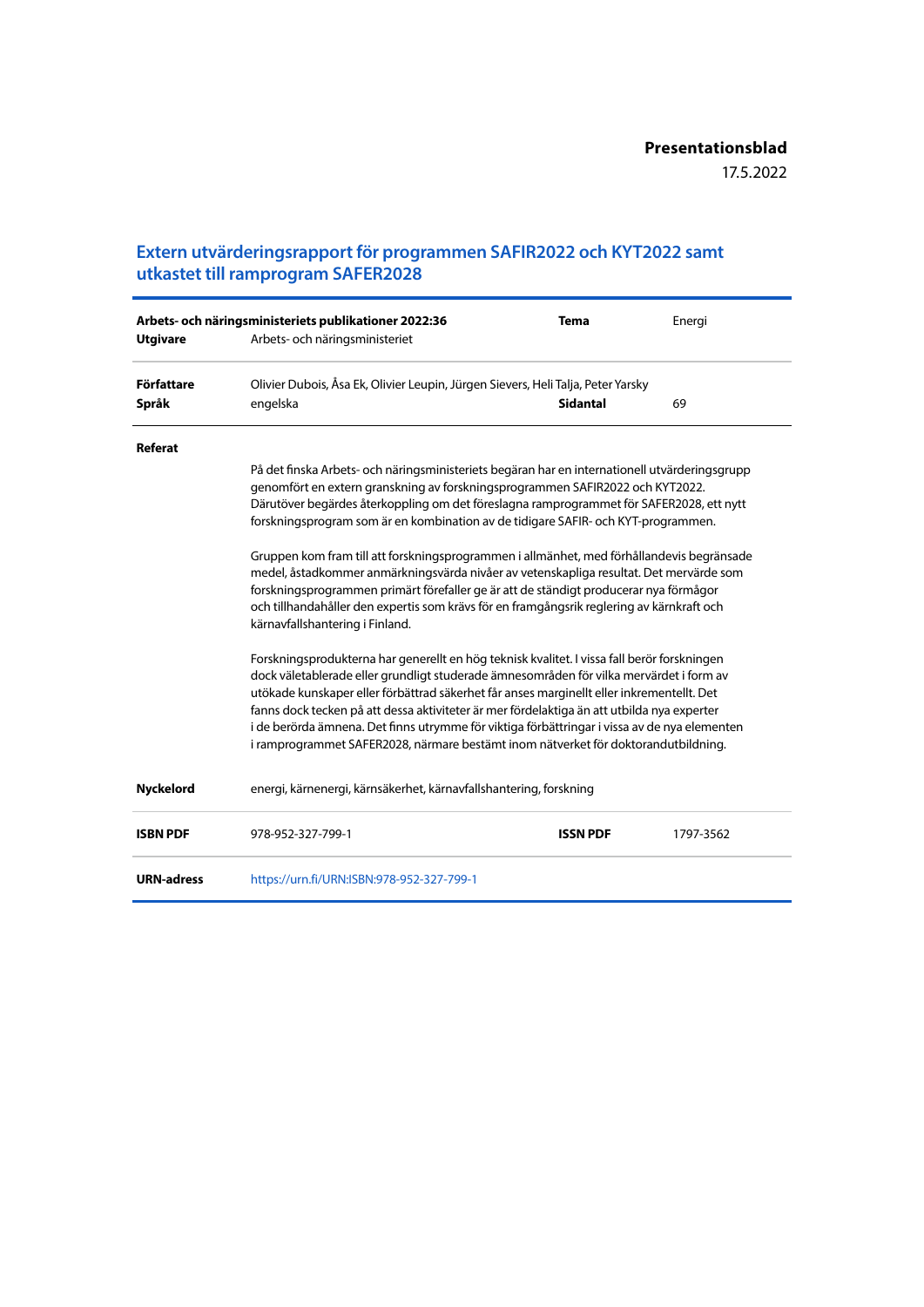### <span id="page-6-0"></span>**EXECUTIVE SUMMARY**

At the request of the Finnish Ministry of Economic Affairs and Employment, we gathered to conduct an external review of the SAFIR2022 and KYT2022 research programs. Our charge was to evaluate the relevance and efficiency of the research conducted under these programs, to examine the effectiveness of these programs in training new experts in key technical fields, and assess the quality and international impact of the research. Further, we were requested to provide feedback on the proposed SAFER2028 framework plan, which serves as a new research program that combines the previous SAFIR and KYT programs.

We had the opportunity to visit Finland and conduct interviews with research program stakeholders, attend technical presentations given by the researchers, and meet with government officials responsible for planning and administering the research programs. In addition to these meetings, we also had the benefit of receiving written responses to our questions that could not be answered during these meetings. Following these interviews, presentations and the review of the responses, we have compiled a list of key observations regarding the programs and noted some recommendations for improvements where we saw a potential shortcoming. This report provides those detailed observations and recommendations.

More generally, we observed that the primary, perceived value added by the research programs in the eyes of the stakeholders, or end-users, is that these programs provide a pipeline of new talent and expertise necessary for the successful regulation of nuclear power and waste management activities in Finland. As this is a key goal of the research programs, we believe it is important to note that the stakeholders find these programs to be beneficial in exactly this manner.

In our review, we looked at the research products and found them, generally, to be of a high technical quality. This is further evidenced by the body of peer-reviewed publications generated by the research programs. We found that the research, largely, had a clear nexus to supporting resolution of important safety significant technical questions – although, in some instances, we found the research aimed towards well-established, or mature fields of study where the value added in terms of increased knowledge or improved safety might be considered marginal or incremental. In any case, though, we could see the benefit of these activities vis-à-vis the educational benefit in training new experts in relevant fields.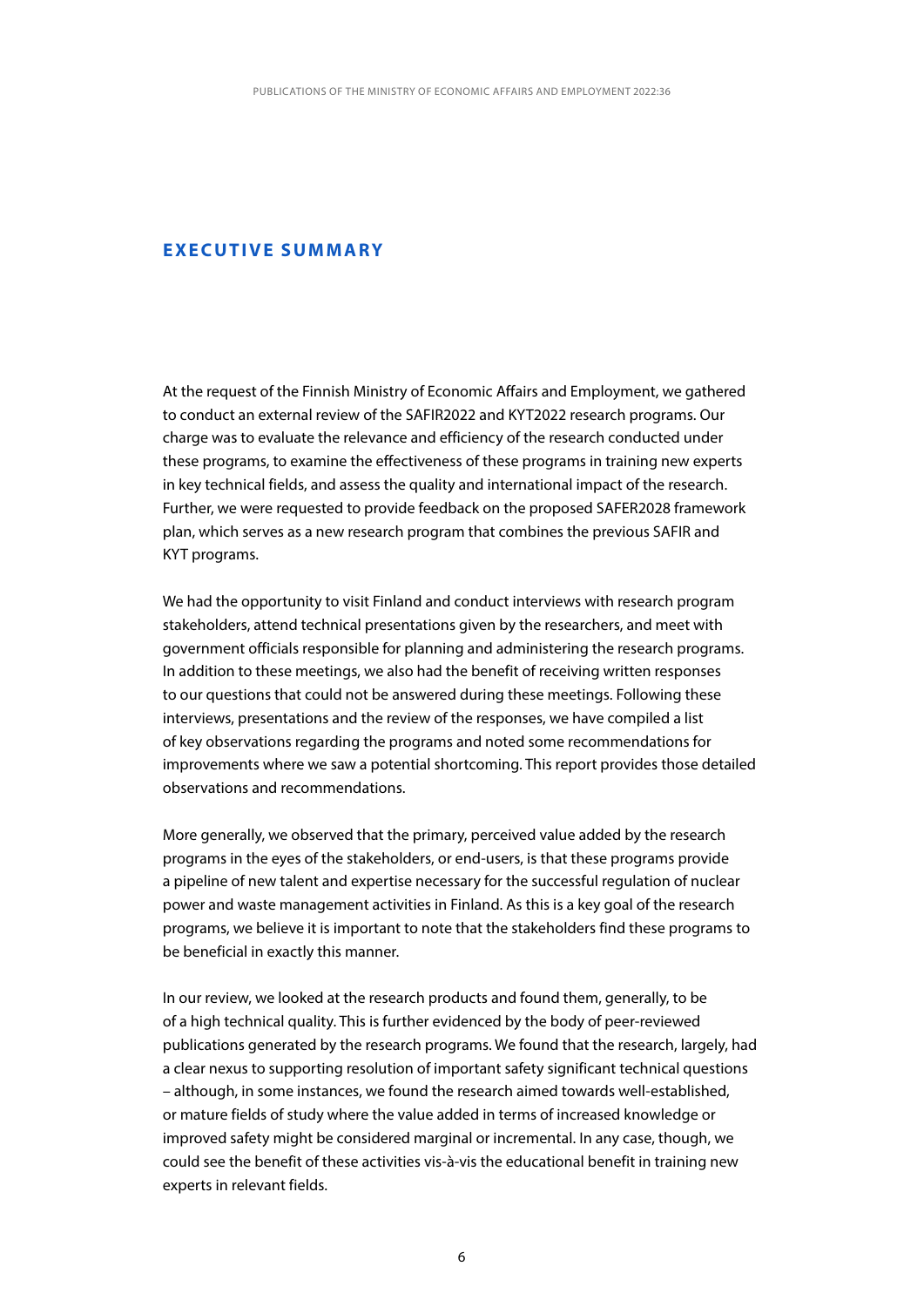We had the opportunity to review the expenditures of the funding relative to the various research projects and their output. We found that, in general, the research programs produce a remarkable level of scientific output for a modest stream of funding. In some instances, we have noted that projects with a smaller scope tend to be a less efficient use of the funding due to an outsized proportion of these project resources being dedicated to administrative tasks as opposed to technical ones.

Having observed the strengths and weaknesses of the SAFIR2022 and KYT2022 programs, we were well equipped to provide feedback on the new SAFER2028 framework plan, which we have done. Our feedback focuses heavily on some of the novel elements of the framework, in particular the doctoral education network. In this area we feel there are opportunities for key improvements that could make this element more effective, and we have assembled those recommendations in this report.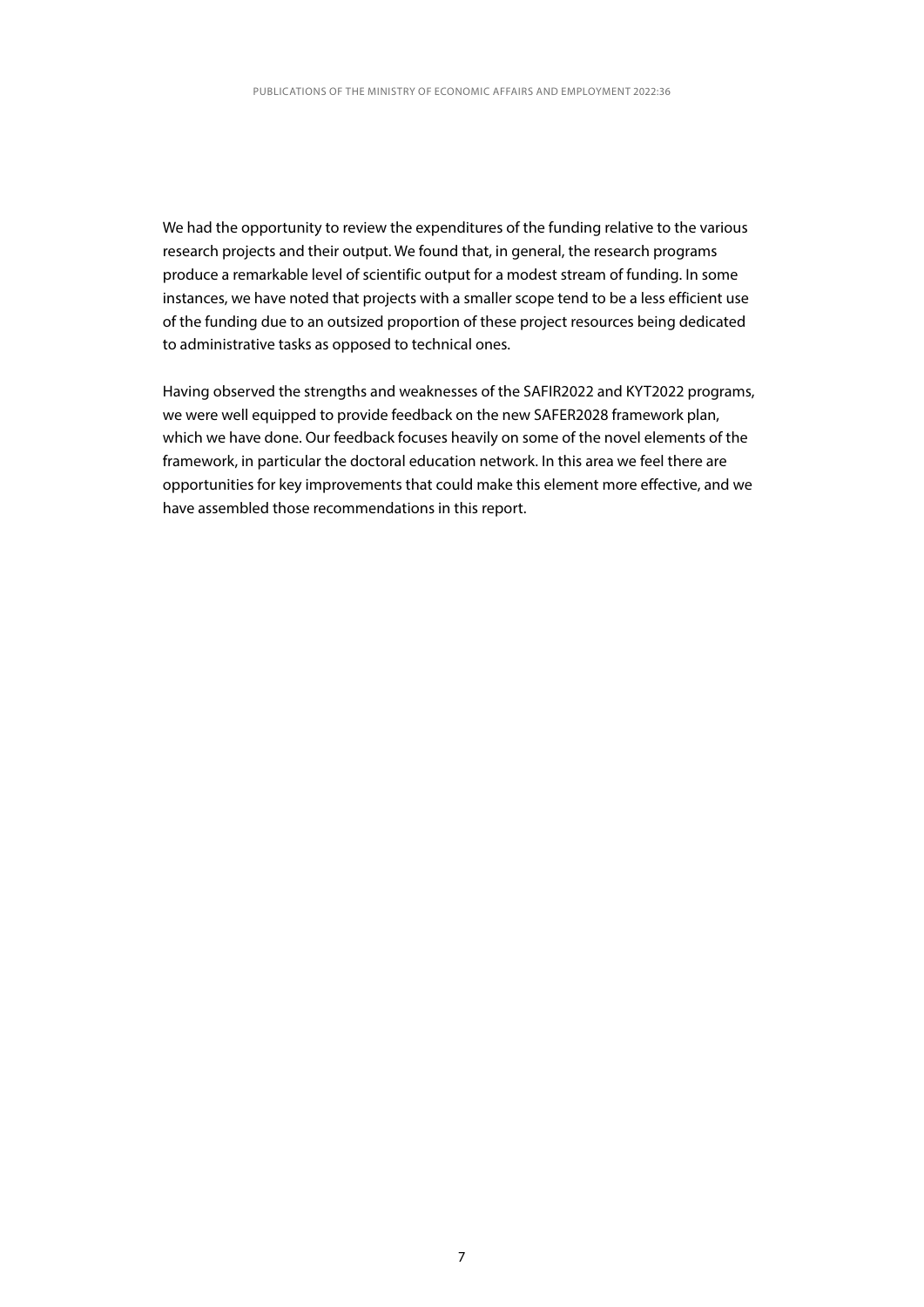## **Table of Contents**

|                  |                                                                        | 6  |
|------------------|------------------------------------------------------------------------|----|
|                  |                                                                        | 10 |
|                  |                                                                        | 12 |
| 1.1              |                                                                        | 12 |
| 1.2              |                                                                        | 13 |
| 1.3              |                                                                        | 14 |
|                  |                                                                        | 16 |
| 2.1              |                                                                        | 16 |
| $2.2\phantom{0}$ |                                                                        | 20 |
|                  | 2.2.1                                                                  | 22 |
|                  | 2.2.2                                                                  | 22 |
|                  | 2.2.3                                                                  | 24 |
|                  | 2.2.4                                                                  | 25 |
|                  | 2.2.5                                                                  | 26 |
|                  | 2.2.6                                                                  | 27 |
|                  | 2.2.7                                                                  | 28 |
|                  | 2.2.8                                                                  | 29 |
| 2.3              |                                                                        | 31 |
| 2.4              | Effectiveness in Training and Educating the Next Generation of Experts | 32 |
|                  |                                                                        | 34 |
| 3.1              |                                                                        | 34 |
| 3.2              |                                                                        | 39 |
|                  | 3 2 1                                                                  | 40 |
|                  | 3.2.2                                                                  | 41 |
|                  | 3.2.3                                                                  | 42 |
|                  |                                                                        | 43 |
|                  | 3.2.5                                                                  | 44 |
|                  | 3.2.6                                                                  | 45 |
|                  | 3.2.7                                                                  | 46 |
| 3.3              |                                                                        | 47 |
| 3.4              | Effectiveness in Training and Educating the Next Generation of Experts | 48 |
|                  |                                                                        |    |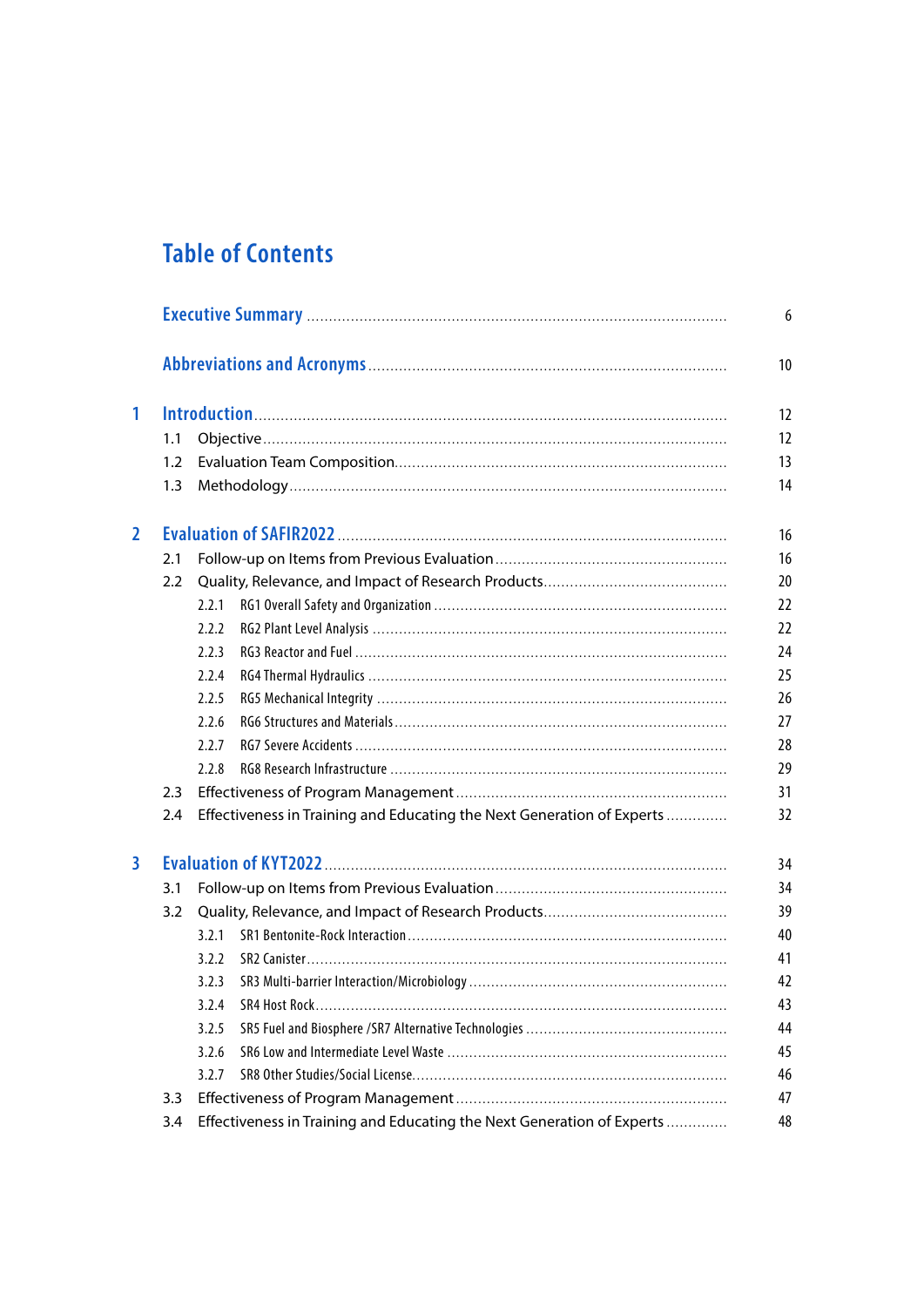| $\overline{\mathbf{4}}$ |     | 50 |
|-------------------------|-----|----|
| 5                       |     | 53 |
|                         | 5.1 | 54 |
|                         | 5.2 | 55 |
|                         | 5.3 | 57 |
|                         | 54  | 58 |
|                         | 5.5 | 59 |
|                         | 5.6 | 60 |
|                         | 5.7 | 61 |
| 6                       |     | 63 |
|                         |     | 64 |
|                         |     | 64 |
|                         |     | 65 |
|                         |     | 68 |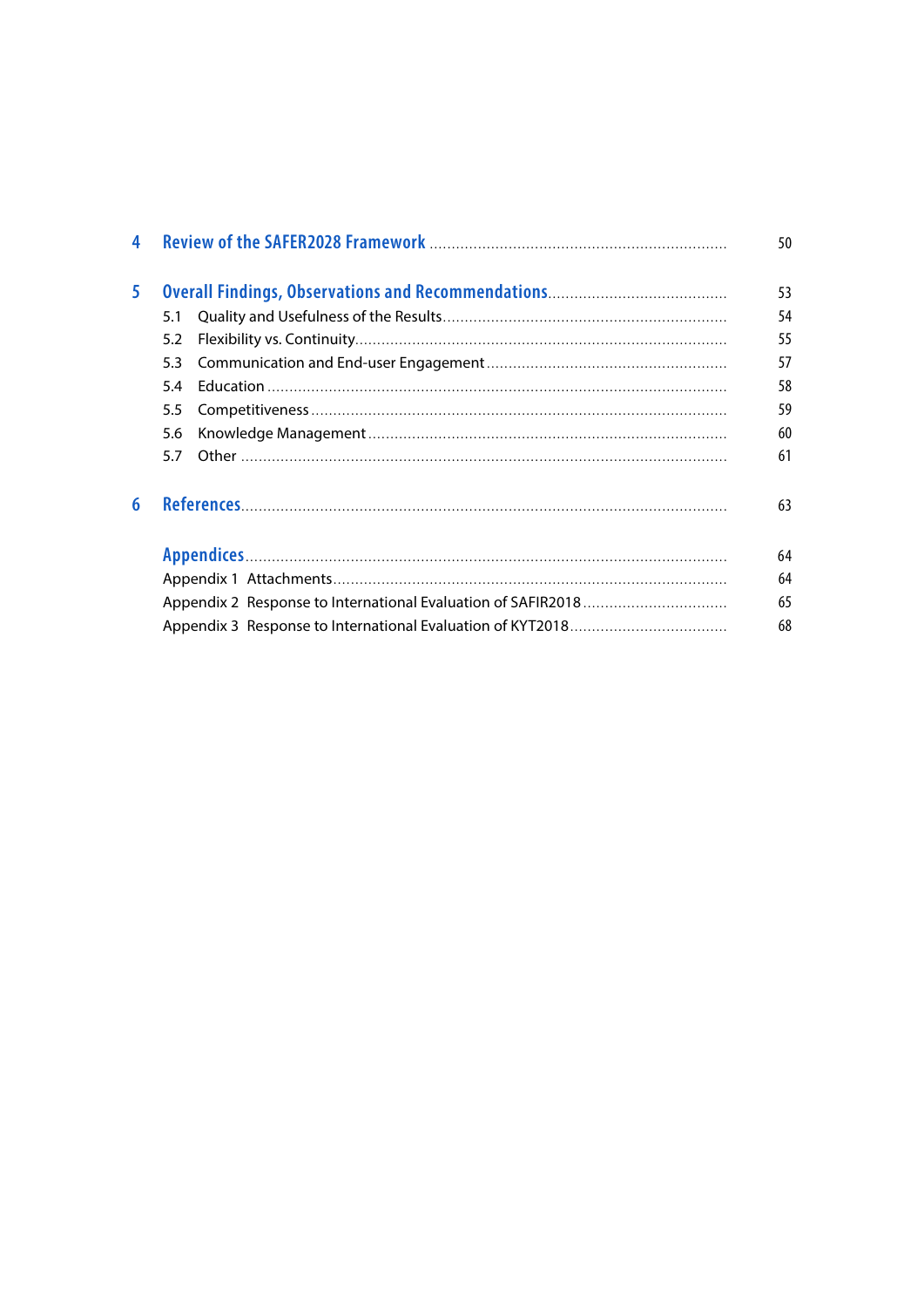### <span id="page-10-0"></span>**ABBREVIATIONS AND ACRONYMS**

| Abbreviation    | Definition                                                                                |
|-----------------|-------------------------------------------------------------------------------------------|
| CASL            | Consortium for the Advanced Simulation of Light Water Reactors                            |
| <b>CFD</b>      | <b>Computational Fluid Dynamics</b>                                                       |
| <b>DENSE</b>    | Doctoral Education Network under SAFER2028                                                |
| <b>EJP</b>      | European Joint Programming                                                                |
| EPR             | <b>Evolutionary Power Reactor</b>                                                         |
| <b>EURATOM</b>  | <b>European Atomic Energy Community</b>                                                   |
| FiR 1           | <b>Finnish Research Reactor</b>                                                           |
| <b>HOF</b>      | Human and Organizational Factors                                                          |
| I&C             | <b>Instrumentation and Control</b>                                                        |
| KYT             | Finnish Research Program on Nuclear Waste Management                                      |
| LTO             | Long-term Operation                                                                       |
| <b>LUT</b>      | Lappeenranta University of Technology                                                     |
| MВ              | Management Board                                                                          |
| <b>MEAE</b>     | Ministry of Economic Affairs and Employment                                               |
| MG              | <b>Management Group</b>                                                                   |
| NKS             | Nordic Nuclear Safety Research Board                                                      |
| <b>NORM</b>     | <b>Naturally Occurring Radioactive Materials</b>                                          |
| <b>NPP</b>      | <b>Nuclear Power Plant</b>                                                                |
| <b>NWM</b>      | Nuclear Waste Management                                                                  |
| <b>PRA</b>      | Probabilistic Risk Assessment                                                             |
| <b>PWR</b>      | <b>Pressurized Water Reactor</b>                                                          |
| RG              | Reference Group                                                                           |
| <b>SAFER</b>    | Finnish Joint Nuclear Power Plant and Nuclear Waste Management Safety Research            |
|                 | Program                                                                                   |
| <b>SAFIR</b>    | Safety of Nuclear Power Plants - Finnish National Research Program                        |
| SG              | <b>Steering Group</b>                                                                     |
| <b>SG-DENSE</b> | Doctoral Education Network Steering Group                                                 |
| <b>SITEX</b>    | Sustainable Network for Independent Technical Expertise for Radioactive Waste<br>Disposal |
| <b>SMR</b>      | <b>Small Modular Reactor</b>                                                              |
| SR              | Follow-up Group                                                                           |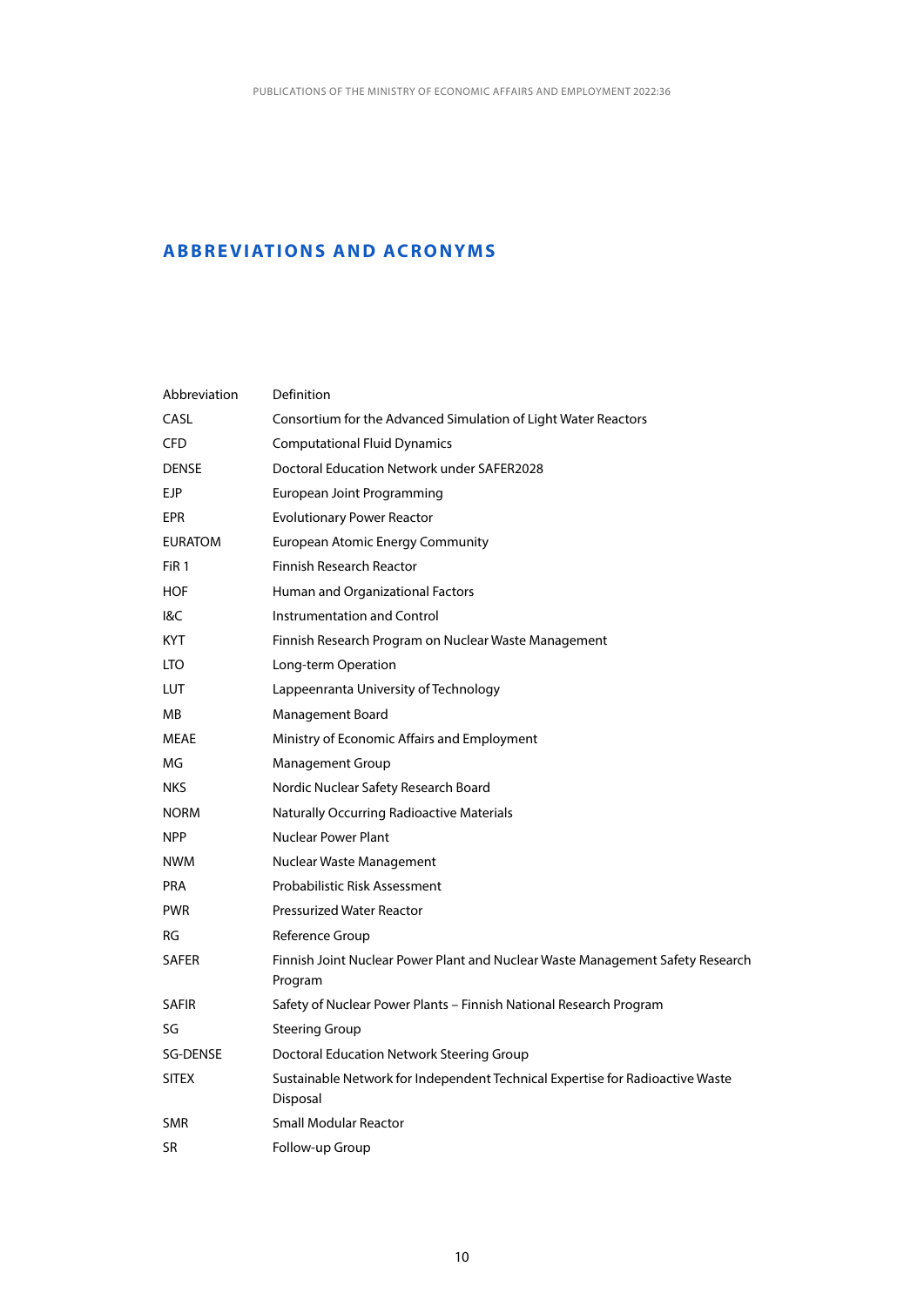| <b>STUK</b>  | Finnish Radiation and Nuclear Safety Authority |
|--------------|------------------------------------------------|
| <b>TAG</b>   | Technical Advisory Group                       |
| <b>TRIGA</b> | Training, Research, Isotopes General Atomics   |
| <b>TSO</b>   | Technical Support Organization                 |
| <b>TVO</b>   | Teollisuuden Voima                             |
| <b>VTT</b>   | Technical Research Center of Finland           |
| <b>VVER</b>  | Water-Water Energetic Reactor                  |
| <b>VYR</b>   | State Nuclear Waste Management Fund            |
| <b>WMO</b>   | Waste Management Organization                  |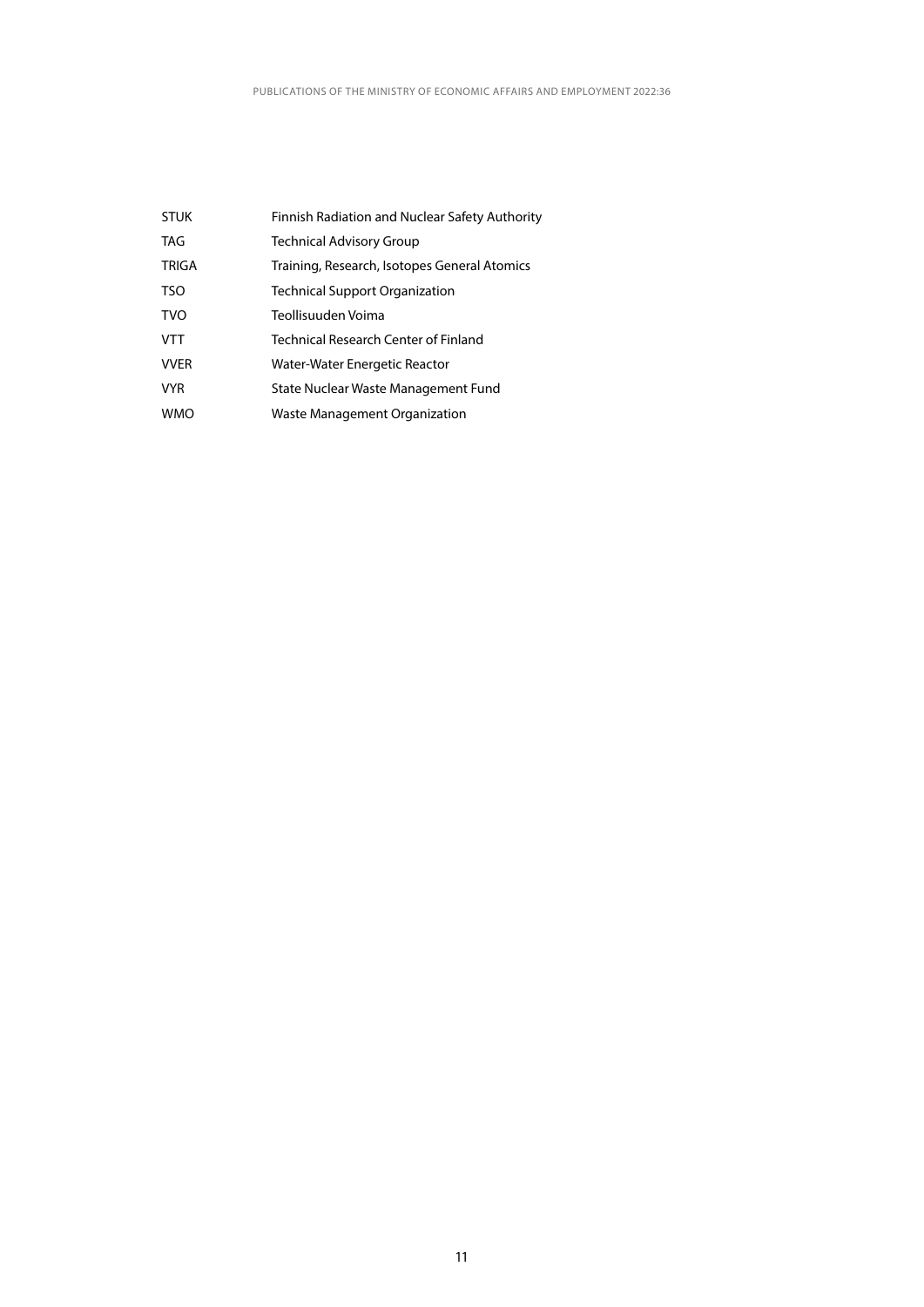## <span id="page-12-0"></span>**1 Introduction**

At the request of the Finnish Ministry of Economic Affairs and Employment (MEAE), a small evaluation team made up of various experts from the international community was initiated and gathered to conduct an external review of the SAFIR2022 (Ref. 1) and KYT2022 (Ref. 2) research programs. Our charge was to evaluate the relevance and efficiency of the research conducted under these programs, to examine the effectiveness of these programs in training new experts in key technical fields, and assess the quality and international impact of the research. Further, we were requested to provide feedback on the proposed SAFER2028 framework plan (Ref. 3), which serves as a new research program that combines the previous SAFIR and KYT programs.

The scope of these research programs covers most important technical and nontechnological aspects of safety for both nuclear energy generation and waste disposal. This scope must also be considered given the current regulatory environment in Finland. We note that the current Finnish regulatory environment comprises nuclear reactors in all phases of life from design (e.g., Fennovoima, VVER1200) to decommissioning (e.g., FiR 1; TRIGA Mark II). Olkiluoto 3 (EPR) is about to start electricity production alongside the existing Olkiluoto 1 and 2 units. Fortum is pursuing license extension to operate its two VVER440s. Posiva has submitted an application for operation of its long-term waste repository. A principal goal of the Finnish research programs is to provide a pipeline of new experts in relevant fields for the regulator, STUK. The need for regulatory expertise covers a wide range of licensing activities in Finland today and may need to expand to also cover small modular reactors in the future.

### **1.1 Objective**

Our evaluation objective was multi-faceted. MEAE requested that we evaluate the SAFIR2022 and KYT2022 programs to determine:

y Whether the SAFIR2022 and KYT2022 programs achieved results commensurate with their respective levels of funding, if these results are used in practice, and if the results reach an international audience.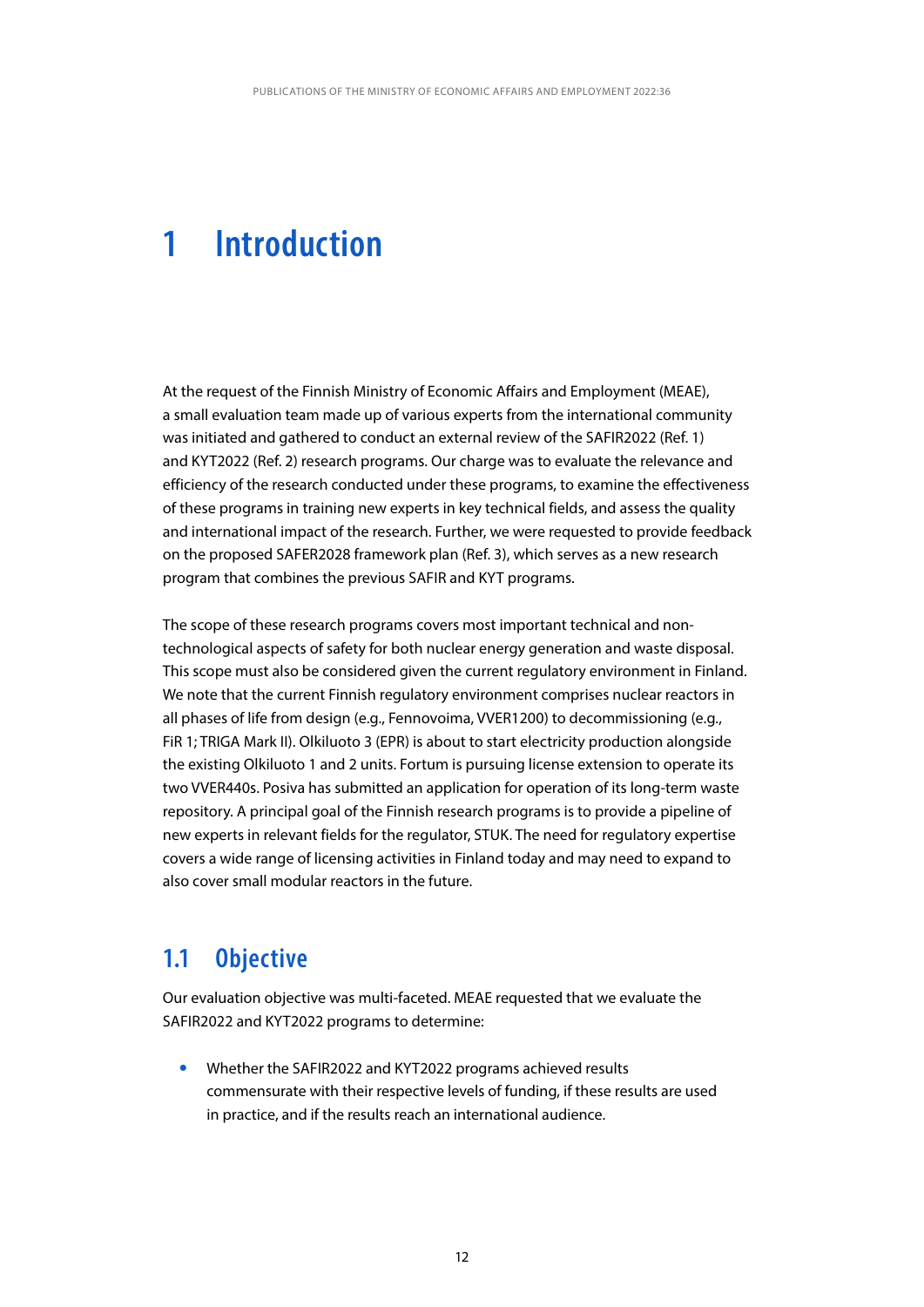<span id="page-13-0"></span>• The degree to which the SAFIR2022 and KYT2022 programs have covered relevant topics, how well these topics are balanced, and if the programs are effective in training and educating new experts in these topics.

In addition, we were requested to review the draft SAFER2028 framework plan and determine:

- The degree to which the new SAFER2028 framework plan covers relevant topics in the fields of nuclear reactor and waste management safety.
- Any recommendations for perceived challenges in the SAFER2028 framework plan.

### **1.2 Evaluation Team Composition**

Our evaluation team is comprised by six members with different areas of technical expertise. We are a diverse, international team with members hailing from Finland, France, Germany, Sweden, Switzerland and the United States. Combined we have over 150 years of professional experience with expertise in the following areas:

- Fracture mechanics
- y Fuel thermal-mechanical behavior
- Geochemistry
- Human and organizational factors
- Integrity assessment
- Large scale testing
- Leadership
- Multi-physics simulation methods
- Radioactive waste disposal
- **Reactor physics**
- Reactor systems and safety analysis
- Risk assessment
- Severe accidents
- Structural safety and structural mechanics
- Thermal-hydraulics

Due to travel restrictions related to the ongoing coronavirus pandemic, it was not feasible for every member of the evaluation team to attend the meetings in person. Therefore, we relied on a hybrid system where four of our members were in Finland while two other members participated remotely. Our hosts used Microsoft Teams to facilitate the participation of our remote members.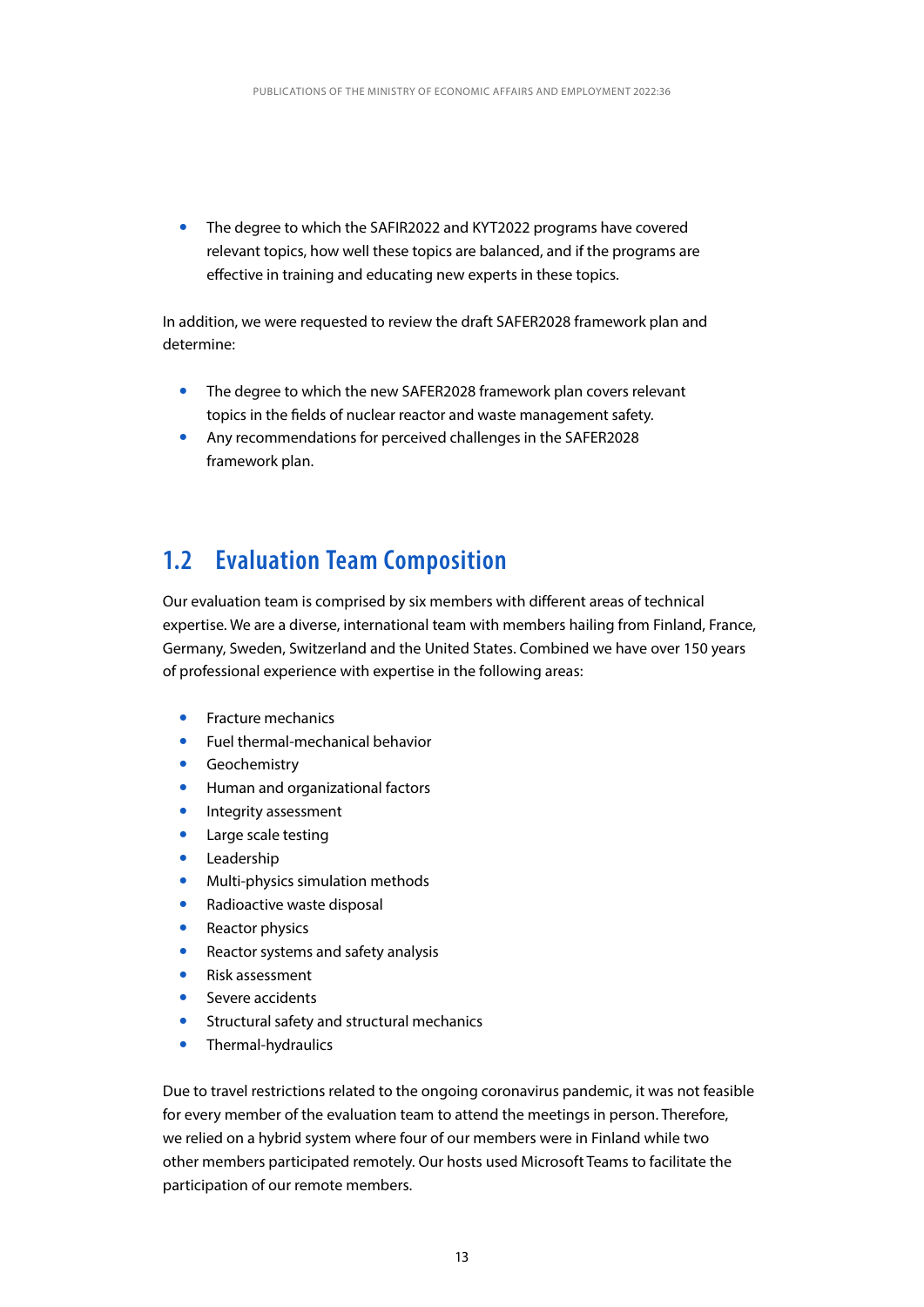## <span id="page-14-0"></span>**1.3 Methodology**

We approached the evaluation systematically. First, we had the opportunity to interview the program end-users (i.e., STUK and the licensees); which included representatives from the reactor and waste repository licensees as well as the regulator. To prepare for these interviews, we generated a list of questions that we would pose to each end-user. We developed these questions to probe how stakeholders perceive the value added, efficiency and effectiveness of the program. These questions are:

- Given the quality of the research products, do you find there has been an acceptable return on investment?
- Is the form of the research products generally useful? For example, if a research effort produces an academic paper this might not be as useful as a publicly available databank with the data in a digital format.
- What is your level of satisfaction with your participation in the decisionmaking process?
- Do you find the distribution of funding to the various research areas to be balanced and fair?
- Do you find that there is an adequate consideration of risk significance or safety significance in decision-making?
- In your experience, have important research topics been overlooked? Is there a risk of important research topics being overlooked in the draft framework?
- What are your prime expectations regarding international collaborations (sharing the costs of research programs with partners, benefit from international infrastructures, ensure the worldwide recognition of research activities carried out in Finland...)? Are you satisfied with the way international collaborations are handled?

By asking this consistent set of questions we were also able to gauge where there was stakeholder consensus and where there were differences in perception. We found the answers to these questions sparked many interesting and insightful discussions during our interviews.

Second, after these end-user interviews, we attended tracks of technical presentations for each of the research programs. Similar to the end-user interviews, we posed a common set of questions to the technical presenters of each project. Given the short time allotted for each presentation, we asked the technical presenters to prepare written responses to this common set of questions. We crafted this series of questions to better assess the merit of the research products in terms of the safety significance, value added in terms of the increase in knowledge in the field, efficiency in the return on investment of the funding, and ultimate usefulness of the research in practice. The questions are: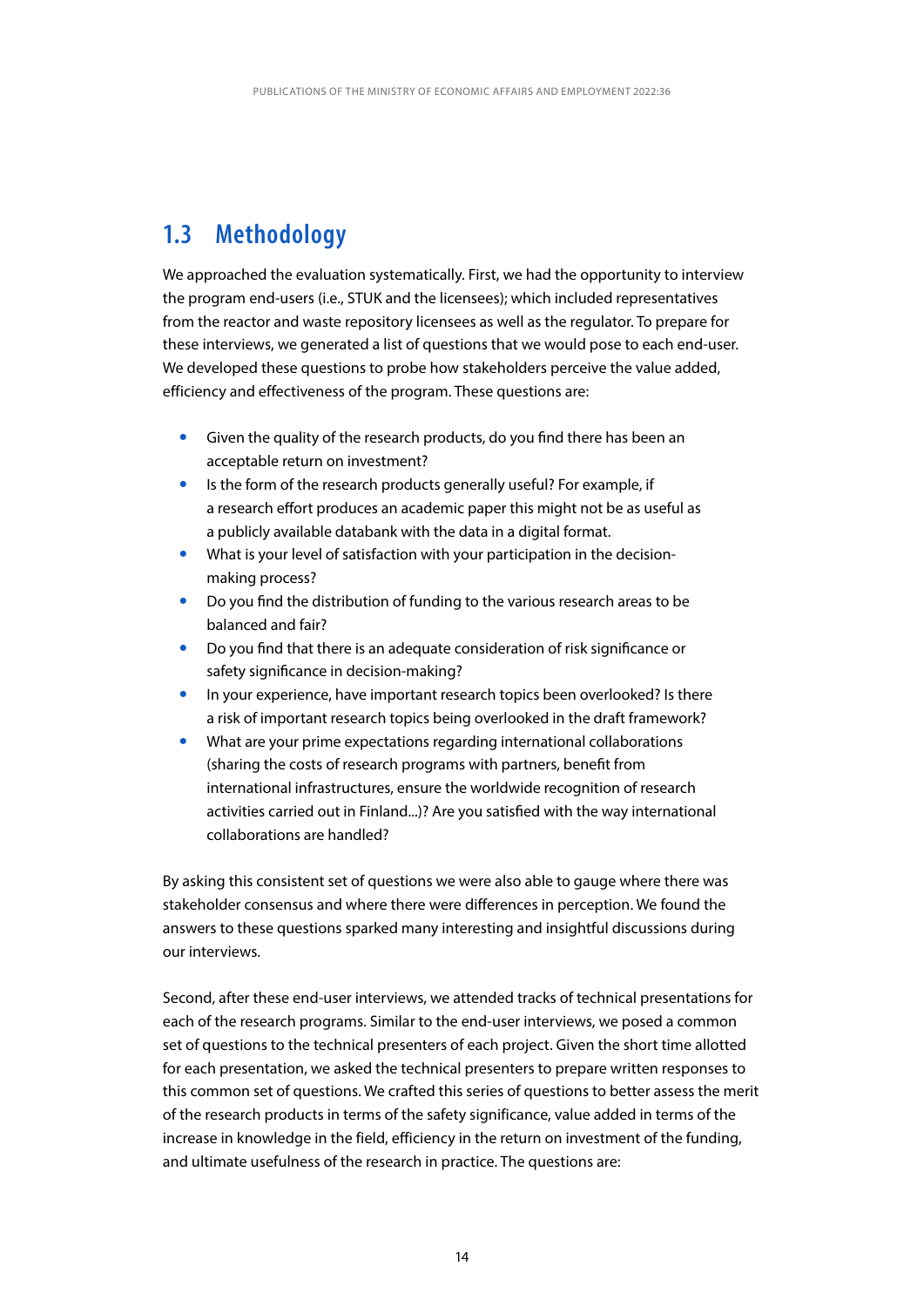- What is the safety significance of your research?
- How mature is your research?
- How many people were working on this project and how many person months were spent?
- What is the quality of your communications and working relationship with the end-users?
- Is there a plan to implement the outcome of your research?
- Do you see a possible future nexus with the doctoral education network as a research topic?

In retrospect the final question regarding the doctoral education network could have been better phrased as we learned few of the project participants had been briefed on the inclusion of such a network in the draft SAFER2028 framework plan.

This list of questions is not exhaustive – on a case-by-case basis the evaluation team members attending different technical presentations asked project-specific questions that fed into our ultimate findings. As before, we were able to review the responses to the common, listed questions and any additional question responses to gain insights about the various research projects and reach conclusions about the effectiveness of the SAFIR2022 and KYT2022 programs.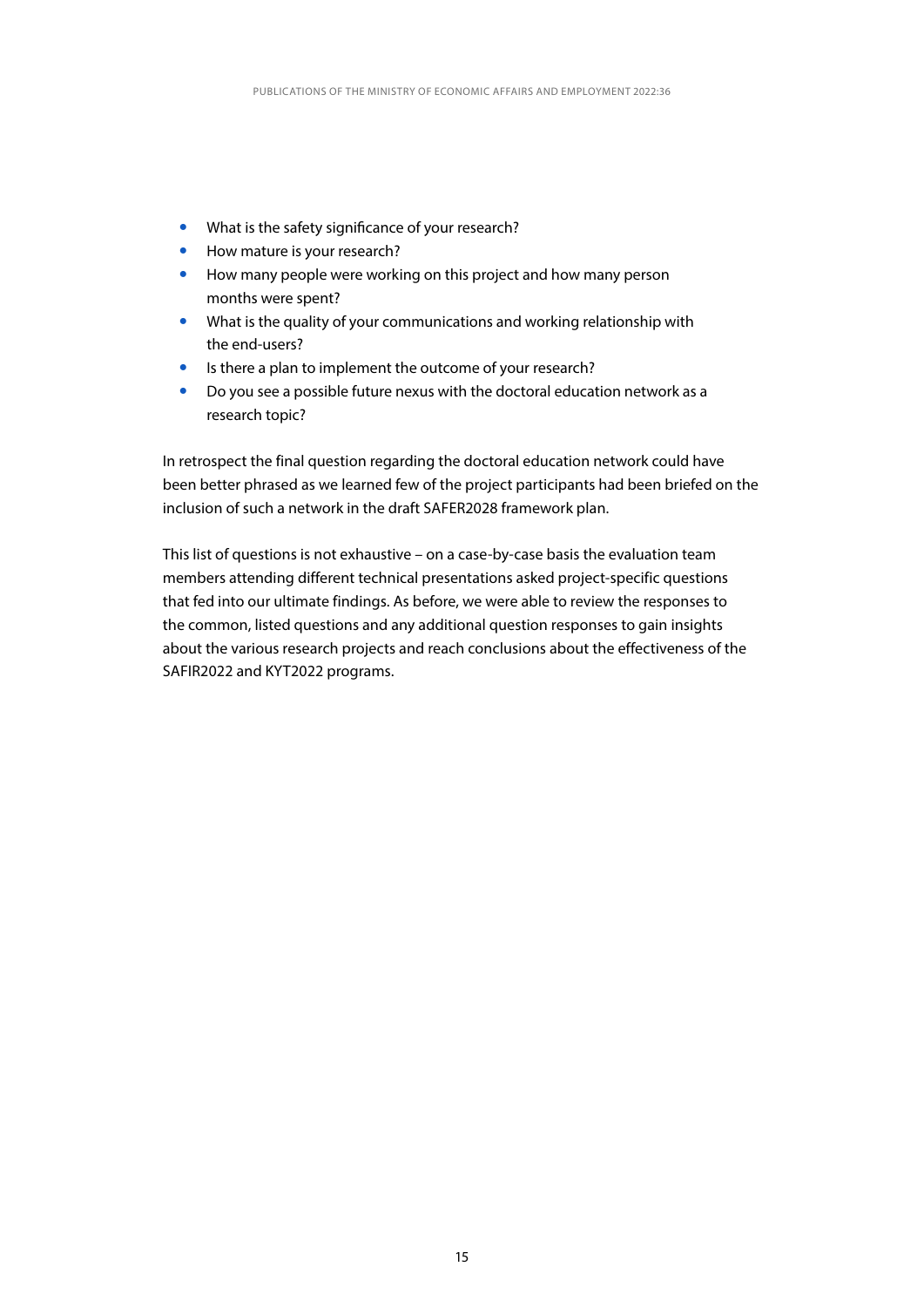## <span id="page-16-0"></span>**2 Evaluation of SAFIR2022**

Our evaluation addresses: (1) implementation of recommendations made by the previous evaluators, (2) the quality, relevance and impact of the research itself, (3) the effectiveness of the program to manage the research projects, and (4) the effectiveness of the program to educate and train new experts in key technical fields. Our review benefited from technical presentations (see Attachments E and G), written responses to questions (see Attachment I) and other materials related to the program administration (see Attachments L and M).

### **2.1 Follow-up on Items from Previous Evaluation**

One element of our evaluation was to examine the work of our predecessors and determine if the current SAFIR2022 program addressed the various recommendations made by the last external evaluation team. The previous evaluators provided their recommendations in Section 5 of their report (Ref. 4). For each suggestion, we followed up to evaluate their implementation in the current program and moving forward. We had the benefit of prepared written responses for most of the recommendations (see Attachment C).

A. Sample SWOT Analysis (Strengths, Weaknesses, Opportunities, Threats)

The SAFIR2022 program managers did not perform a SWOT analysis of the SAFIR2022 program. When we asked why this had not been done, the program representatives stated that this was the role of the external evaluation team. We concur with this position. While we have not adopted the SWOT analysis approach in our own evaluation, the exercise of seeking feedback from our independent, external evaluation team serves the purpose of identifying the strengths, weaknesses, opportunities and threats of the programs. We have made several observations regarding both the SAFIR2022 and KYT2022 programs and provided recommendations to address any potential shortcomings moving forward to the SAFER2028 program.

B. Develop a Roadmap/Evaluate Capabilities Against Needs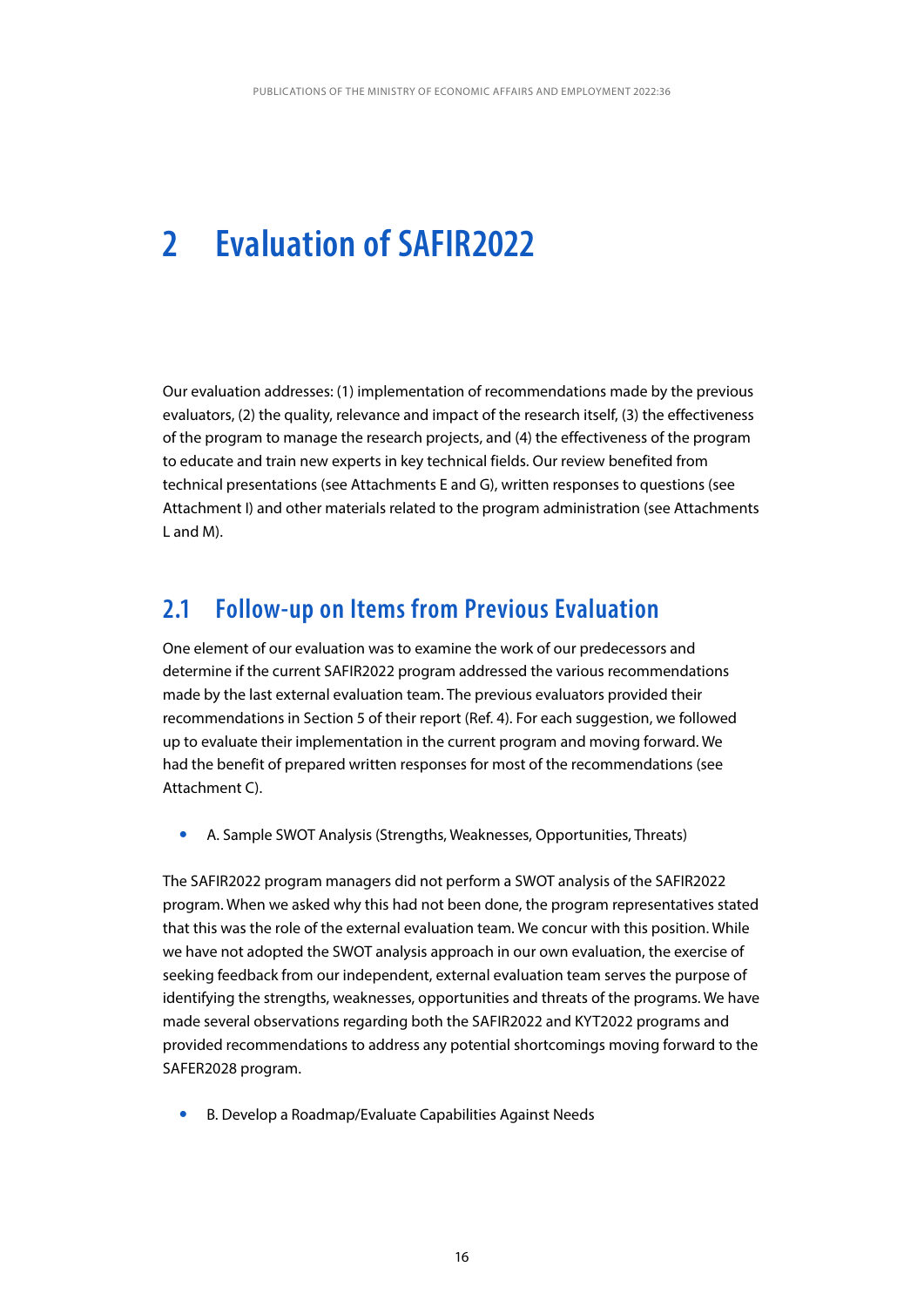In the SAFIR 2018 Evaluation report it has been recommended to formulate a roadmap to help to set priorities and determine needs regarding what has to be available within Finland in contrast to areas of expertise that can be found worldwide as needed. An important aspect to nuclear safety is expertise and organizational competence. The needs thereof vary with time and roadmaps help ensure needed resources are identified and the organizational infrastructure is in place to support the activity.

Based on the presentations given we are not aware that this recommendation was implemented. A roadmap would have helped inform this evaluation by tracking research progress and would have helped evaluate future needs and resource requirements.

This roadmap recommendation has been taken up again in SAFER2028 (Chapter 2.3 of Ref. 3) where the overarching research topics and their milestones for 2025 and 2028 are reported.

**•** C. Consider Flexible Funding to Support More New Initiatives

The content of our exchanges with project managers during the evaluation are consistent with the response of the Ministry (see Attachment C). The feedback about the "Excellence" project system is favorable. Under the "Excellence" project system, a research proposal may be granted a guarantee of funding over several years without the need to reapply each year for renewal. The guarantee of funding gives researchers a positive sense of security and enables long-term planning. Reducing the annual reapplication requirement alleviates the administrative burden for project managers of Excellent projects. Excellence projects represent about 30% of the total VYR funding, which means most projects require annual reapplication for continued funding. However, most of these projects, even though not considered as Excellence projects, are still funded each year. Therefore, we believe the ratio of one third of funding for Excellence project could be raised.

On the contrary, there were few proposals for innovative 1 or 2 year-long projects made by research organizations. The effort required to prepare such proposals and the low chances of success are obstacles. We developed some recommendations to address these perceived barriers.

y D. Consider More Flexible Organizing to Build a Vibrant Research Community

The SAFIR2018 report made a recommendation on building a more interactive research community through a more flexible organization of the program (Ref. 4). Some efforts have been made in addressing this recommendation by the program. Ad-hoc meetings and small workshops have been organized, and a joint SAFIR2022/KYT2022 interim seminar was also held encouraging cooperation between research projects in the two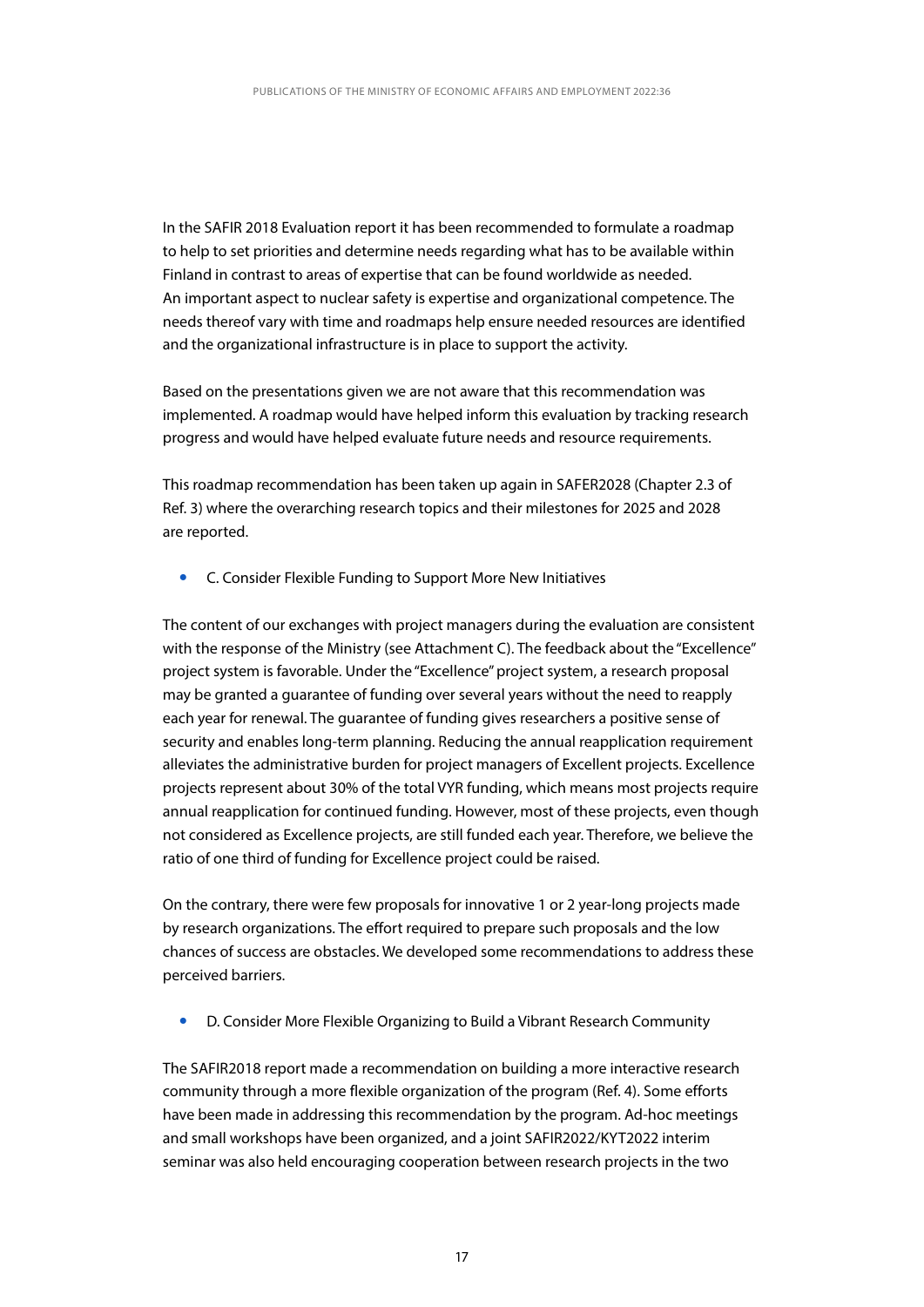programs. In a few cases the program management board has merged projects. These mergers have increased interactions between stakeholders, for example by leading to data and equipment sharing.

We believe there are further opportunities that would increase research interaction and discussions in the SAFER2028 program going forward. Considerable time in the SG and RG formal meetings seems to be devoted to project monitoring. Diverting more time to research conversations, especially in the RG meetings, would be promising. The SAFER2028 program organization with TAGs replacing RGs, encourages ad hoc meetings at this level. One of our findings is that informal meetings between researchers and end-users more successfully facilitate research discussions and these interactions would be beneficial to the program and means to facilitate them is encouraged. The doctoral education network envisioned by the SAFER2028 creates unique opportunities for facilitating cross-topic research discussions and development of new ideas, possibly with interaction with end-users as well.

• E. Develop Ways to Assess Impact

The previous evaluation team observed that it is not obvious how to assess whether the results of SAFIR programs are succeeding in the long-term, although it is possible to assess short-term results by examining papers published, reports issued, conferences attended, and degrees conferred.

Within the current evaluation process of SAFIR2022 we observed that eight safety goals have been defined and the expenses of each project have been assessed, which results in a distribution of the VYR budget. The results from 2019-2020 show that about 50% of the budget is spent to the two goals: (1) ageing phenomena and integrity of barriers as well as (2) validated tools for reactor and nuclear power plant analysis. In total the budget distribution seems reasonable according to the corresponding safety issues. We recommend assessing the budget distribution against the safety goals periodically, because it seems that these evaluation results may indicate the necessity to change research priorities. Furthermore, the program's safety goals should be assessed periodically to determine whether they reflect the current issues important to nuclear safety.

We examined numerical indicators collected by the SAFIR2022 program managers (see Attachment M). In 2019-2020, reviewer assessed the quality of the research projects the SAFIR2022 program and in more than 90% of the cases, ranked the quality as excellent or good. The quality of the reports improved slightly from 2019 to 2020. The number of projects with an indication of international networking increased from 21 in 2019 to 32 in 2020. The number of doctoral theses was increased from 4 in 2019 to 7 in 2020. The survey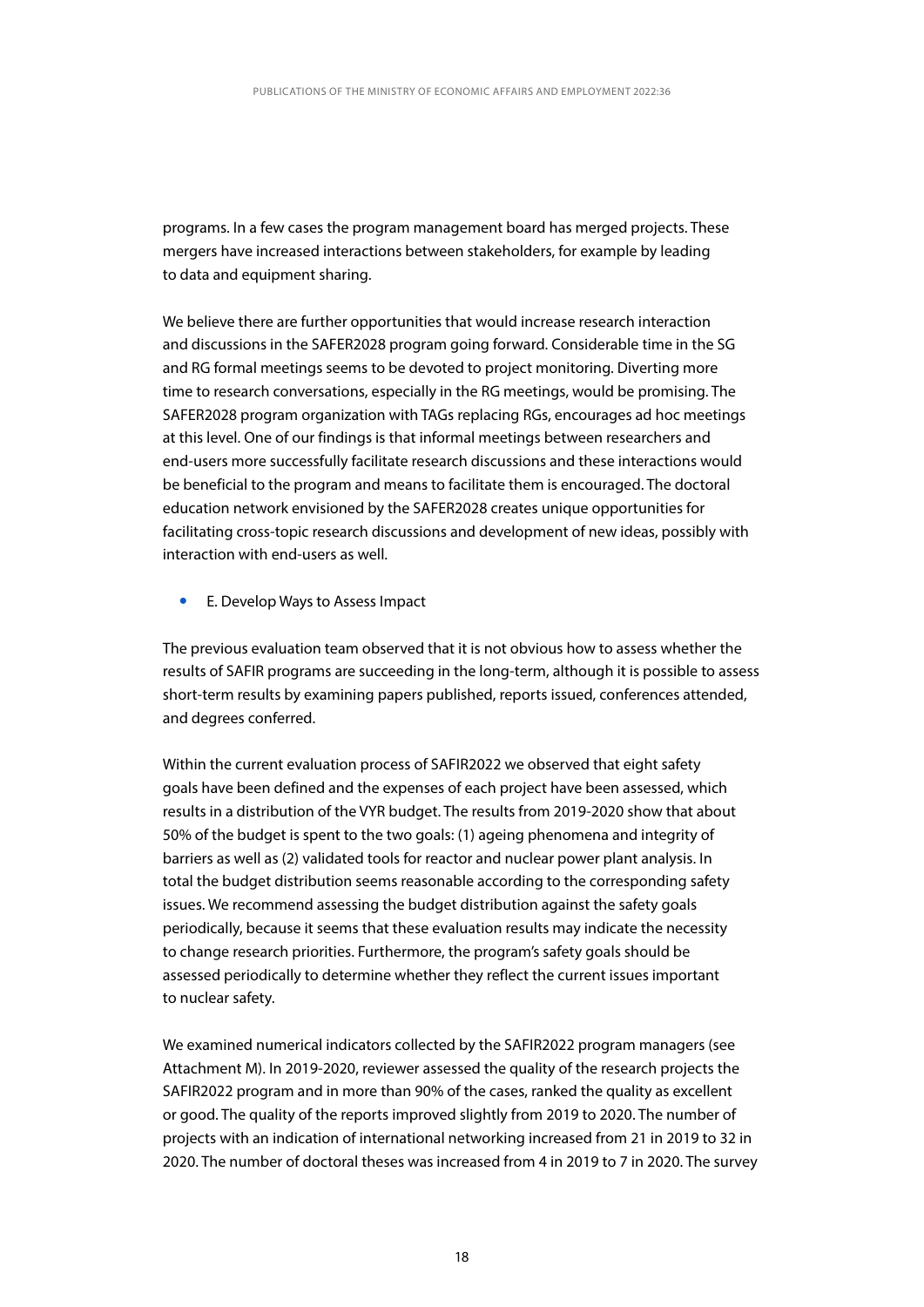of competence shows that the area on thermal hydraulics had the biggest workload in 2019-2020 with about 18 person years, followed by material engineering with about 11 and reactor physics with about 6 person years. While we do not recommend making formalized, numerical objectives related to these indicators, we have found them to be useful as a tool for assessing the program.

Further we observed that an interim online seminar was organized on the status of SAFIR2022 and KYT2022 projects with about 450 participants from Finland and many other countries. This demonstrates that the Finish research work is visible to the international community.

y F. Think of Organizational Change as a Collaborative Opportunity

We found several means have been introduced to promote content related interaction between projects and with end-users. Ad-hoc meetings and small workshops have been organized to discuss multidisciplinary projects. A common interim seminar was organized together with KYT2022 program. This is an area that requires continued attention in the SAFER2028 program. We believe that the doctoral education network provides a unique opportunity to be innovative in this area.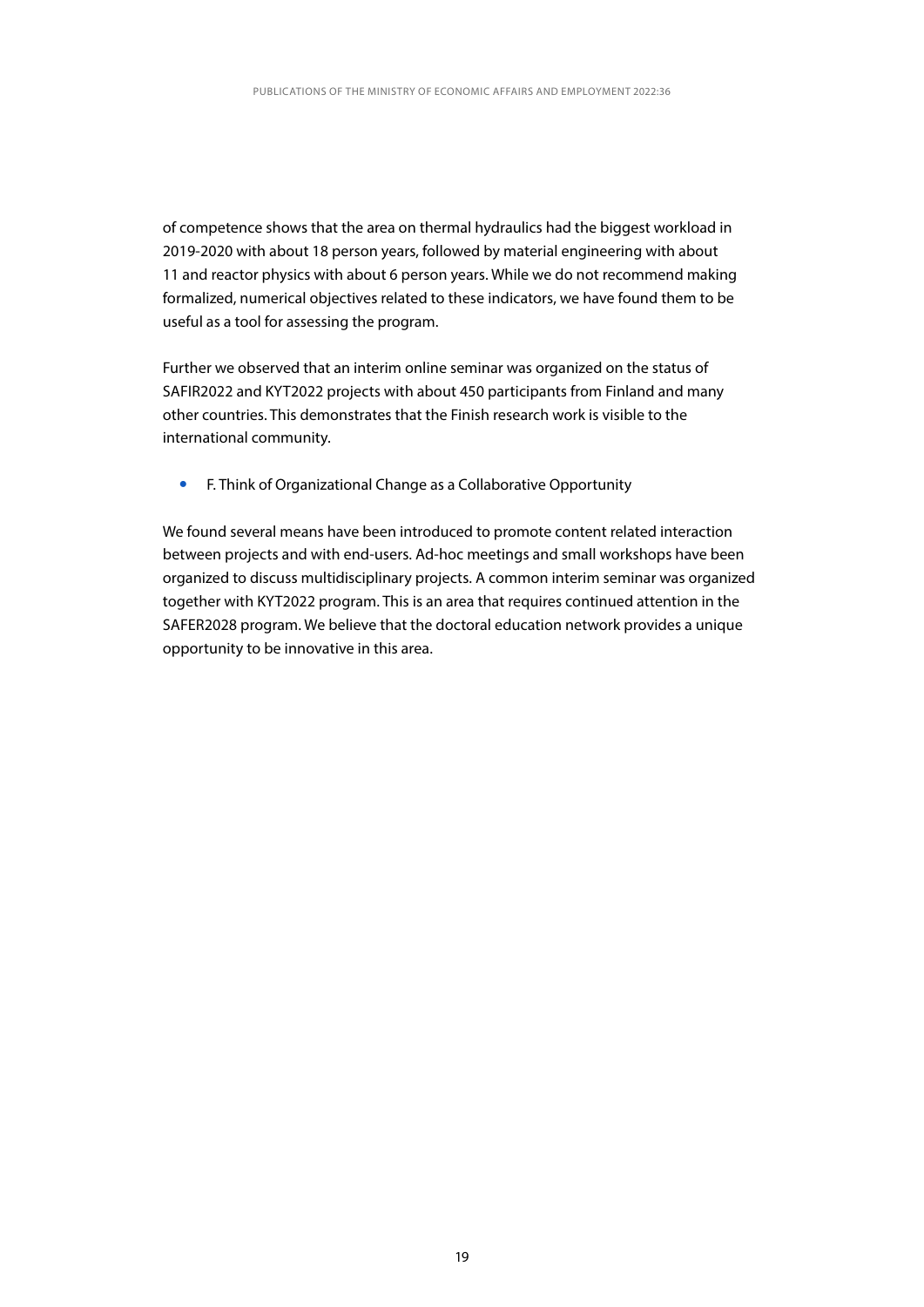## <span id="page-20-0"></span>**2.2 Quality, Relevance, and Impact of Research Products**

The research projects under the SAFIR2022 program are organized into eight reference groups. The assignment of the projects to the RGs, as well as brief project descriptions are given in Table 1.

| <b>Project</b>  | <b>Description</b>                                                                                                              |
|-----------------|---------------------------------------------------------------------------------------------------------------------------------|
| RG1             | <b>Overall Safety and Organization</b>                                                                                          |
| <b>BORS</b>     | Building operational readiness of control room crews: preparing for the unexpected                                              |
| <b>EPIC</b>     | Effective improvement of leadership and safety culture                                                                          |
| <b>OSAFE</b>    | Development of framework for justification of overall safety                                                                    |
| <b>PARSA</b>    | Participative development for supporting human factors in safety                                                                |
| RG <sub>2</sub> | <b>Plant Level Analysis</b>                                                                                                     |
| <b>COSI</b>     | Co-simulation model for safety and reliability of electric systems in flexible environment of<br><b>NPP</b>                     |
| NAPRA           | New developments and applications of PRA                                                                                        |
| <b>PREDICT</b>  | Predicting extreme weather, sea level and atmospheric dispersion for nuclear power plant<br>safety                              |
| <b>SEARCH</b>   | Safety and security assessment of overall I&C architectures                                                                     |
|                 |                                                                                                                                 |
| <b>URAN</b>     | Uncertainty management in fire risk analyses                                                                                    |
| RG <sub>3</sub> | <b>Reactor and Fuel</b>                                                                                                         |
| CATS            | Coupled analysis of transient scenarios                                                                                         |
| <b>EMBER</b>    | Enhanced multi physics calculation capabilities for fuel behaviour and reactor analyses                                         |
| INFI AMF        | Interdisciplinary fuels and materials                                                                                           |
| <b>LONKERO</b>  | Developing the working arms of Kraken, the next generation computational framework for<br>reactor design and licensing analyses |
| <b>PORA</b>     | Fuel microstructure and radium solubility                                                                                       |
| <b>RACSA</b>    | Radiation shielding and criticality safety analyses                                                                             |
| RG4             | <b>Thermal Hydraulics</b>                                                                                                       |
| CFD4RSA         | CFD methods for reactor safety assessment                                                                                       |
| <b>CONTSA</b>   | Containment safety research                                                                                                     |

### **Table 1.** SAFIR2022 Listing of Reference Groups and Project Names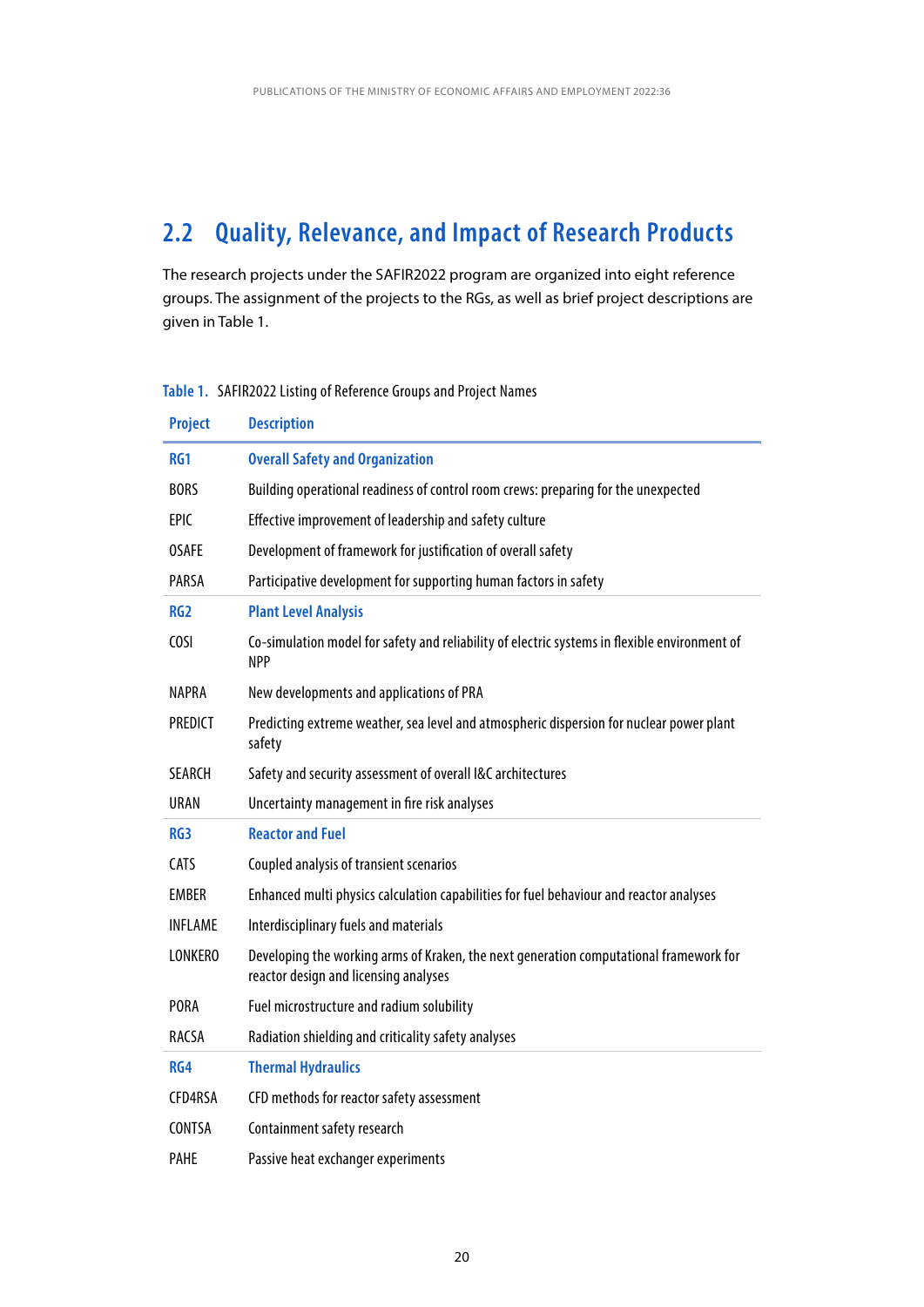| <b>Project</b>    | <b>Description</b>                                                                                                          |
|-------------------|-----------------------------------------------------------------------------------------------------------------------------|
| <b>PATE</b>       | <b>PWR PACTEL tests</b>                                                                                                     |
| <b>SCARP</b>      | Sub Channel Analysis of Reflooding Phenomena                                                                                |
| <b>SPASET</b>     | Sparger separate effect tests                                                                                               |
| THAC <sub>0</sub> | Safety through thermal hydraulic analyses and cooperation                                                                   |
| RG <sub>5</sub>   | <b>Mechanical Integrity</b>                                                                                                 |
| AMOS              | Advanced materials characterization for structural integrity assessment                                                     |
| <b>ELIAS</b>      | Effect of long-term operation on ageing and environmentally assisted cracking of nuclear<br>power plant component materials |
| <b>ELMO</b>       | Extended lifetime of structural materials through improved water chemistry                                                  |
| <b>FATIMA</b>     | <b>Fatigue Management for LTO</b>                                                                                           |
| <b>FENIX</b>      | <b>Reactor Pressure Vessel Repair Welding Collaboration</b>                                                                 |
| <b>FEVAS</b>      | Fatigue and evolving assessment of integrity                                                                                |
| $NOCO+$           | Cobalt free hardfacings                                                                                                     |
| RACOON            | Nondestructive examination of NPP primary circuit components, machine learning and<br>reliability of inspection             |
| RG <sub>6</sub>   | <b>Structures and Materials</b>                                                                                             |
| AM-NPP            | Additive manufacturing in nuclear power plants                                                                              |
| CONAGE            | Critical studies in support of the ageing management of NPP concrete infrastructure                                         |
| <b>CONFIT</b>     | Modelling of aged reinforced concrete structures for design extension conditions                                            |
| SAMP <sub>0</sub> | Safety criteria and improved ageing management research for polymer components exposed<br>to thermal radiative environments |
| RG7               | <b>Severe Accidents</b>                                                                                                     |
| ANSA              | Analytical severe accident research                                                                                         |
| MANTRA            | Mitigation and analysis of fission products transport                                                                       |
| RG8               | <b>Research Infrastructure</b>                                                                                              |
| <b>BRUTE</b>      | Barsebäck RPV material used for true evaluation of embrittlement                                                            |
| <b>IDEAL</b>      | Infrastructure development at LUT safety research laboratory                                                                |
| JHR2022           | Participation in Jules Horowitz Reactor project towards first criticality in 2022                                           |
| LABWAST           | Preemptive reduction of radiological laboratory legacy waste                                                                |

We have documented our review for each of the RGs in the following sections of this report.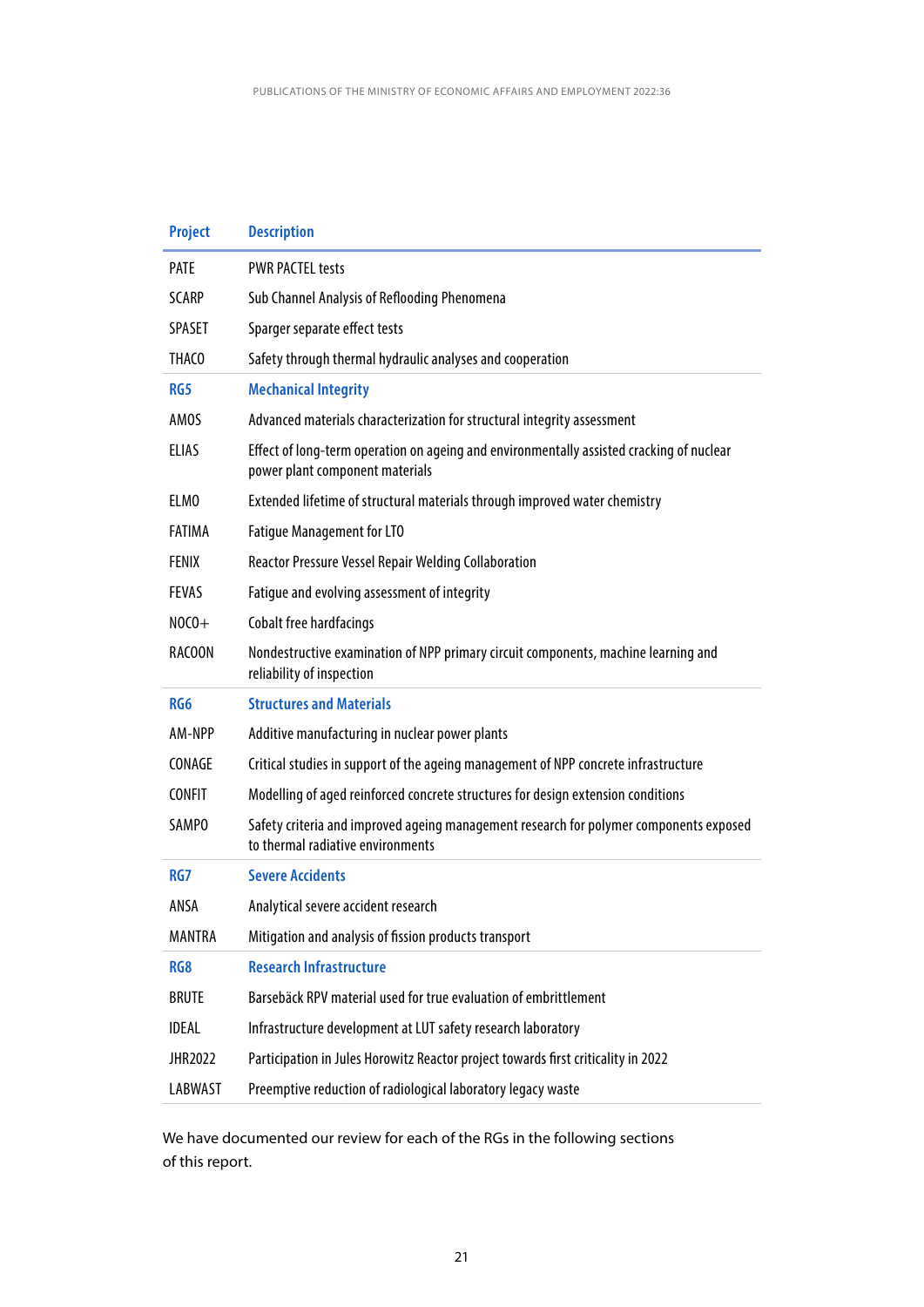### <span id="page-22-0"></span>**2.2.1 RG1 Overall Safety and Organization**

A subset of the evaluation team attended presentations on research projects under RG1, which focuses on the area of overall safety and human and organizational factors (HOF). The OSAFE project creates a framework for assessing overall safety for a nuclear facility as tested via case studies such as those conducted for SMRs and non-baseload operations. The BORS project focuses on building operational readiness of control room crews and field operators and to deepen our understanding of resilience skills, operators' work practices, and cognitive processes by using e.g., immersive virtual reality technology. The EPIC project develops knowledge and frameworks for effective approaches to safety culture improvement, as well as safety leadership best practices. The PARSA project focuses on organizational learning and verbalization of tacit knowledge in nuclear maintenance through participatory methods such as video-based reflection and collaborative work process analysis.

As the SAFIR2022 program has a strong focus on technical safety, we were glad to see the existence of research in non-technical safety areas, although there are few projects. The research is important in developing methods that can identify latent risk conditions, such as weaknesses in work processes, workplace learning, or safety culture. However, we believe that the funding of the projects in the HOF area is critically low. To uphold the inflow of competence and research on HOF in the nuclear safety context appropriate and long-term funding is needed. We acknowledge that the SAFER2028 framework plan highlights continued research on the HOF topic. However, the plans must be implemented through actual allocation of funds to HOF projects by the management group.

The RG1 projects have a strong end-user focus and give useful and practical research output back to operators, managers in nuclear power companies, the Finnish regulator and technical support organizations (TSOs). We were impressed by the large number of high-quality scientific publications and project reports produced, and in our opinion, the project researchers have achieved remarkable levels of output for relatively small levels of funding.

We also believe that the small projects in RG1 highlight the importance of avoiding administrative loads that can be disproportionately high in projects in this area and have made some recommendations to address this concern.

### **2.2.2 RG2 Plant Level Analysis**

A subset of the evaluation team attended talks on the research projects under RG2, which focuses on plant level analysis. The researchers gave short presentations on their projects and addressed our questions. We found the research projects under this area to have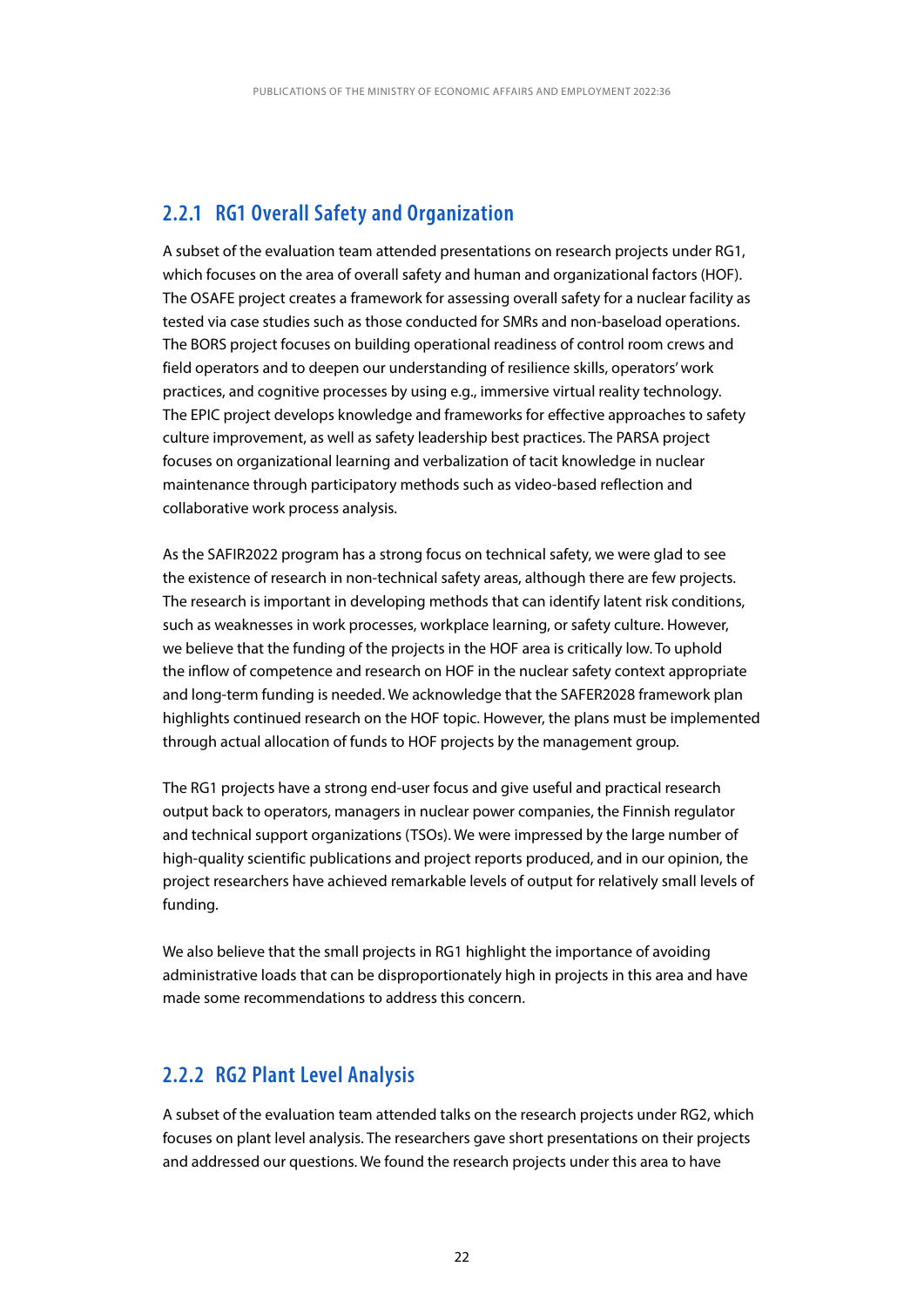a clear relationship to questions important to nuclear safety and we found that several projects in this area include promising multidisciplinary approaches. In general, we could understand the pragmatic value of the research products to the end-users, including the regulators and have heard positive feedback from NPP representatives and from STUK. We requested each project manager to provide information about the resources spent on the various research products and found that an impressive body of high-quality research was conducted for a modest investment. Several projects have organized ad hoc meetings with end-users to discuss needs, prioritize tasks and receive feedback. An important finding from this evaluation is that these kinds of ad hoc exchanges have a high added value.

The COSI project (and the corresponding platform) promotes a multidisciplinary approach combining multi-physical models of a NPP with electrical grid simulation models. Contributing to the development of systemic safety analysis tools, this innovative approach induces a sustained interest from STUK, from the nuclear operators and from the grid operators, which led to the organization of a specific COSI Steering Group. This kind of specific group is a good example of an organization able to provide relevant steering and feedback from key stakeholders. For a relatively small level of funding, the COSI project developed a state-of-the-art platform. Considering the different possible nuclear energy scenarios mentioned in the draft SAFER2028 framework program and the possible evolutions of the Finnish electrical grid, we consider the COSI project to be an example of project that brings added value to end-users, provided that the efforts to validate the platform are continued and provided that pertinent validation data are made widely available. We reiterate the need to express overarching topics and specific goals for the SAFER2028 program and recommend that relationships with topics tackled by the COSI project should also be considered.

The NAPRA project contains the new developments and the applications of PRA (probabilistic risk assessment). PRA is an important tool in the safety assessment of NPPs and, despite the high level of maturity of tools and methods in this field, the NAPRA project tackles still open issues and develops innovative methods to help create relevant PRA models with reasonable efforts. No international collaborations were mentioned during the presentation of the project. If such absence is confirmed, international collaborations in this field would probably be fruitful as the issues tackled by the project are often of common interest in the nuclear safety community.

The PREDICT project, aiming at predicting extreme weather and sea level for NPP safety, under this RG stood out as an example of where ad hoc meetings, organized with STUK and utilities representatives, directly benefited the product. In 2019 a PREDICT workshop on probabilistic forecasting was organized with invited speakers from STUK, Fortum and TVO. In February 2022, a small meeting with end-users led to guidance development for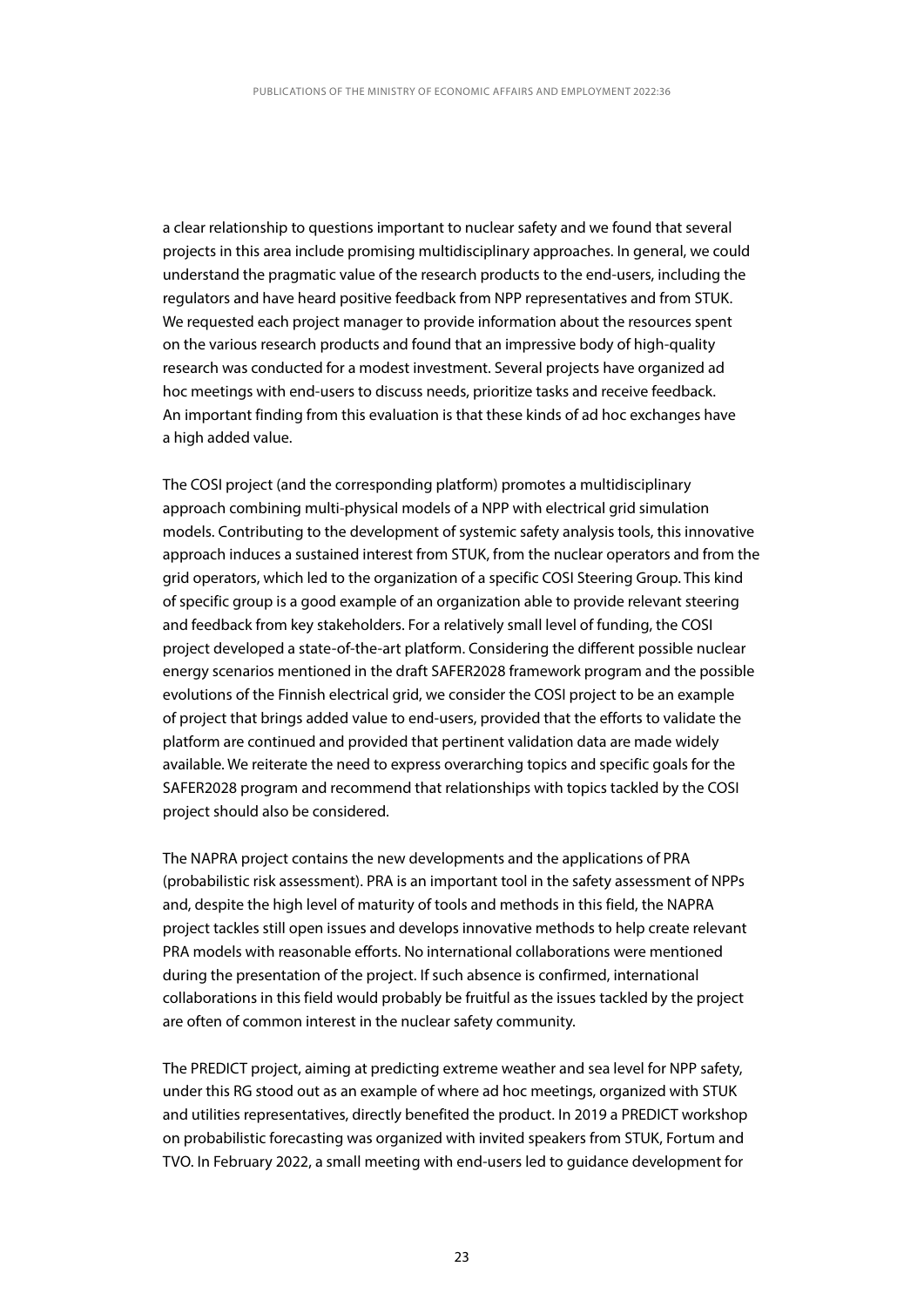<span id="page-24-0"></span>project tasks. A recommendation of the evaluation team is that the program encourages this type of informal meetings and provides means to facilitate them.

The SEARCH project under this RG, which focuses on the safety and security of instrumentation and control (I&C) architectures, has been granted the "Excellence" project status. It is an example of a project having produced many journal articles, conference papers and maintaining a high level of international collaboration. The feedback of project managers about the "Excellence project" status is usually positive, as with this status comes some security for the funding of the project. However, project managers underline that this status does not impart more flexibility to the administrative management of the project (i.e., planning, reporting, etc).

The URAN project under this RG, which focuses on uncertainties in fire simulations, is also an "Excellence" project. The outcomes of this project are state-of-the-art multiscale methods and research articles. The URAN project benefits from well-established international collaborations such as the PRISME projects. Even though computational tools are routinely used for fire hazard analyses, quantifying uncertainties in these simulations remains a challenge studied by this project. In addition to the RG meetings organized three times a year, this project could benefit from more focused, technical and informal exchanges with end-users (e.g., STUK and NPP operators). Therefore, we made a recommendation regarding these kinds of meetings.

### **2.2.3 RG3 Reactor and Fuel**

A subset of the evaluation team attended talks on the research projects under RG3 which focuses on reactor physics, radiation transport and reactor fuels. The researchers gave short presentations on their projects and addressed our questions. We found the research projects under this area to be relevant to the current reactor regulatory environment in Finland with a clear relationship to questions important to nuclear safety, particularly in the areas of operational safety and safety analysis methods. In general, we could understand the pragmatic value of the research products to the end-users, including the regulators. We requested each project manager to provide information about the resources spent on the various research products and found that an impressive body of high-quality research was conducted for a modest investment. The quality is further evidenced by the number of peer-reviewed scientific publications produced by the various projects, which were also presented to us.

The CATS project under this RG stood out to the evaluation team as an example of a project where the research focus was on a well understood technical area (i.e., coupled transient analysis). However, the practical use of the research products by the regulator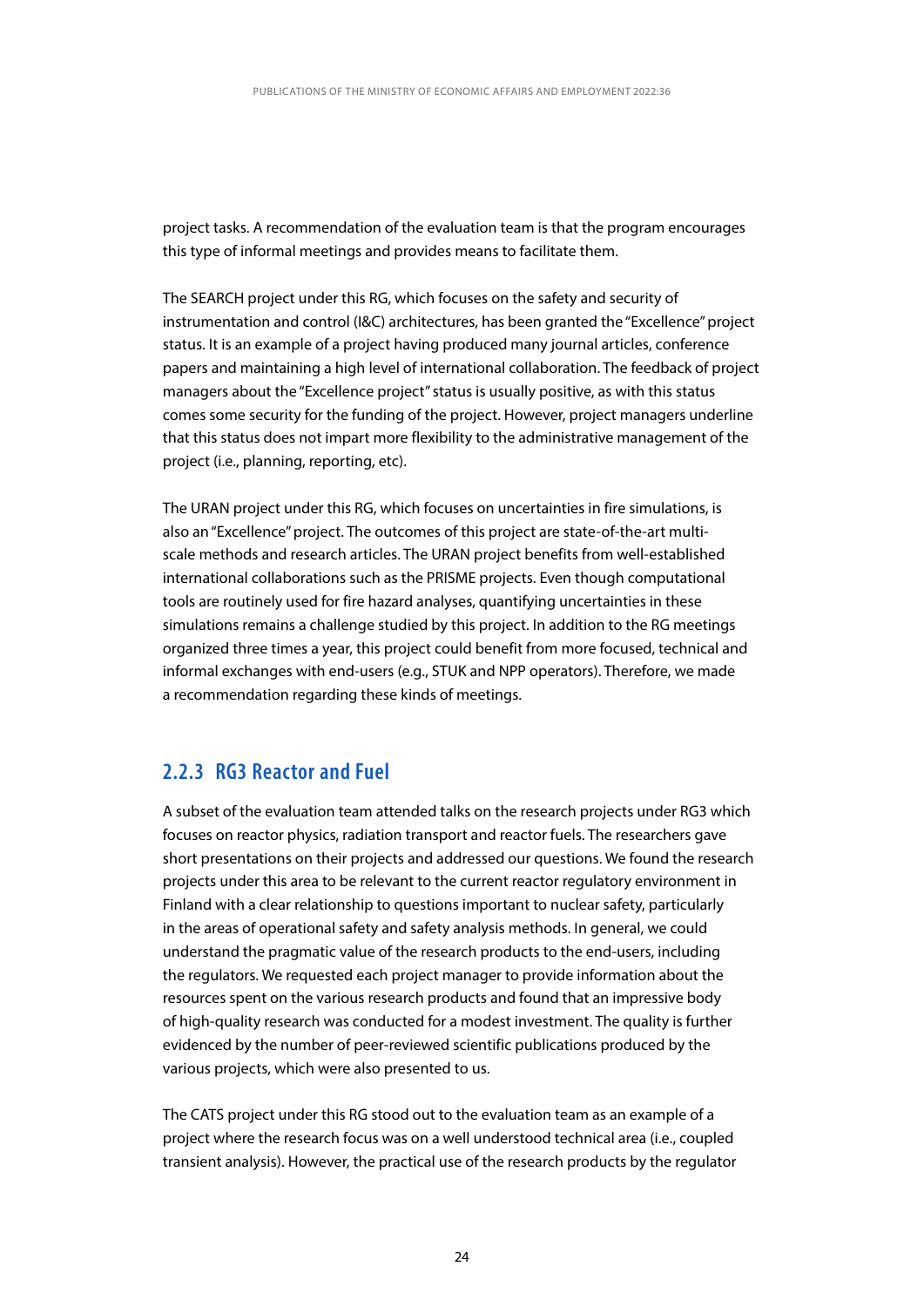<span id="page-25-0"></span>– as they could use the CATS developed methods for safety analysis purposes – was clear to us.

The EMBER project under this RG stood out to the evaluation team as a small project (3 to 7 person months of effort each year) with potential for high value-added implementations of the research products if sufficient funding is granted to the project to reach the production application stage.

The LONKERO project under this RG stood out to the evaluation team as an example of a project with a high degree of engagement with external stakeholders. We found the researchers here took actions to increase the visibility and engagement with potential users of their codes and methods. The workshops orchestrated by the researchers have helped to engage the Serpent user community in the Kraken multi-physics analysis framework, and we find these efforts laudable from a long-term knowledge management and knowledge transfer perspective. We heard feedback from STUK as well about how there is a consensus on the methods development strategy and believe that the Kraken development effort will continue to benefit from engagement with end-users such as STUK.

### **2.2.4 RG4 Thermal Hydraulics**

A subset of the evaluation team attended talks on the research projects under RG4, which focuses on reactor thermal-hydraulics. The researchers gave short presentations on their projects and addressed our questions. We found the research projects under this area to be relevant to the current reactor regulatory environment in Finland with a clear relationship to questions important to nuclear safety, particularly in the area of safety analysis methods. In general, we could understand the pragmatic value of the research products to the end-users, including the regulators. We requested each project manager to provide information about the resources spent on the various research products and found that an impressive body of high-quality research was conducted for a modest investment. The quality is further evidenced by the number of peer-reviewed scientific publications produced by the various projects, which were also presented to us.

The PATE project under this RG stood out to the evaluation team as an example of a project that benefited from a high degree of engagement with industry partners. It was clear from the presentations that the engagement from TVO was valuable in defining the project and how the results of the experiments would, therefore, be directly applicable to reactor safety.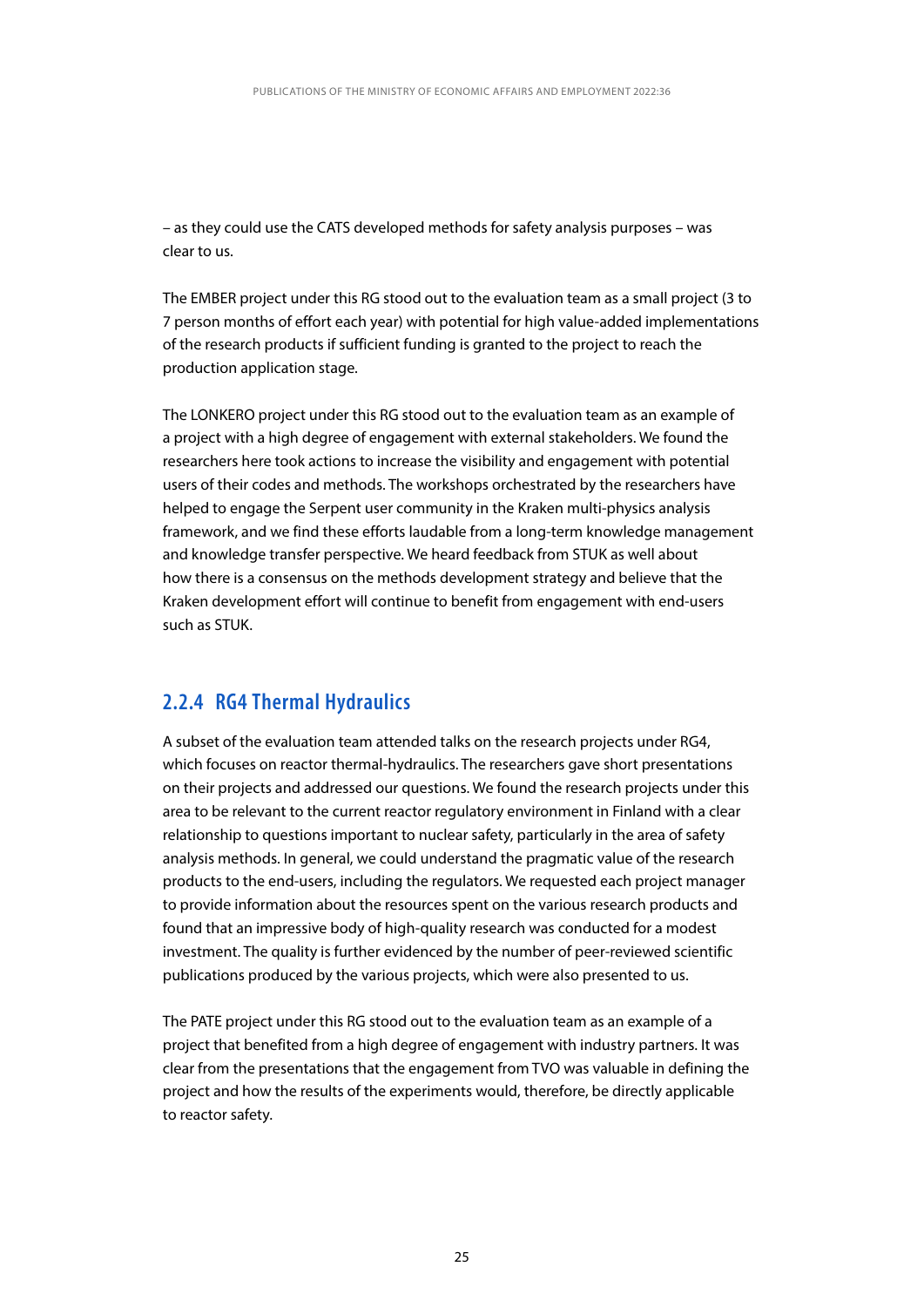<span id="page-26-0"></span>The THACO project under this RG stood out to the evaluation team as an example of a project that would benefit from enhanced knowledge management practices. Under this project the researchers have developed many thermal-hydraulics model decks for the purpose of code validation against various integral experiments. These decks and calculation notes include valuable information about modeling practices that should be preserved for future research efforts and, perhaps, disseminated to the thermal-hydraulic code users' community. We have noted the importance of knowledge management in the SAFER2028 framework plan and, therefore, made some recommendations in this area in light of our findings in this project.

The SCARP project under this RG stood out to the evaluation team as an example of a project that received only a small amount of funding. We observed that the administrative burden in terms of attending meetings and reporting is approximately 2-4 person weeks per year, regardless of the project size. Therefore, small projects such as SCARP will have a larger proportion of the funding spent on administrative effort compared to research. Therefore, we have made a recommendation for small projects to address situations where the administrative load may become an outsized proportion of the total effort.

### **2.2.5 RG5 Mechanical Integrity**

A subset of the evaluation team attended talks on the research projects under RG5, which focused on mechanical integrity. The research projects were found to be relevant to the current reactor safety regulatory environment in Finland, especially to support life-time extension of older operating plants and building of new plants including SMRs. We found a clear relationship to questions important to nuclear safety, particularly in the area of advanced materials characterization for structural integrity assessment, extended lifetime of components due to improved water chemistry, fatigue management for long-term operation (LTO), development of repair welding techniques for LTO, removing cobalt containing alloys in hardfacings and investigations on the reliability of non-destructive testing techniques.

In general, we could understand the pragmatic value of the research products to the endusers, including the regulators. We found that an impressive body of high-quality research was conducted for a modest investment. The quality is further evidenced by the number of peer-reviewed scientific publications produced by the various projects. Several projects have frequent communication with end-users and key experts. Some also have strong international collaborations.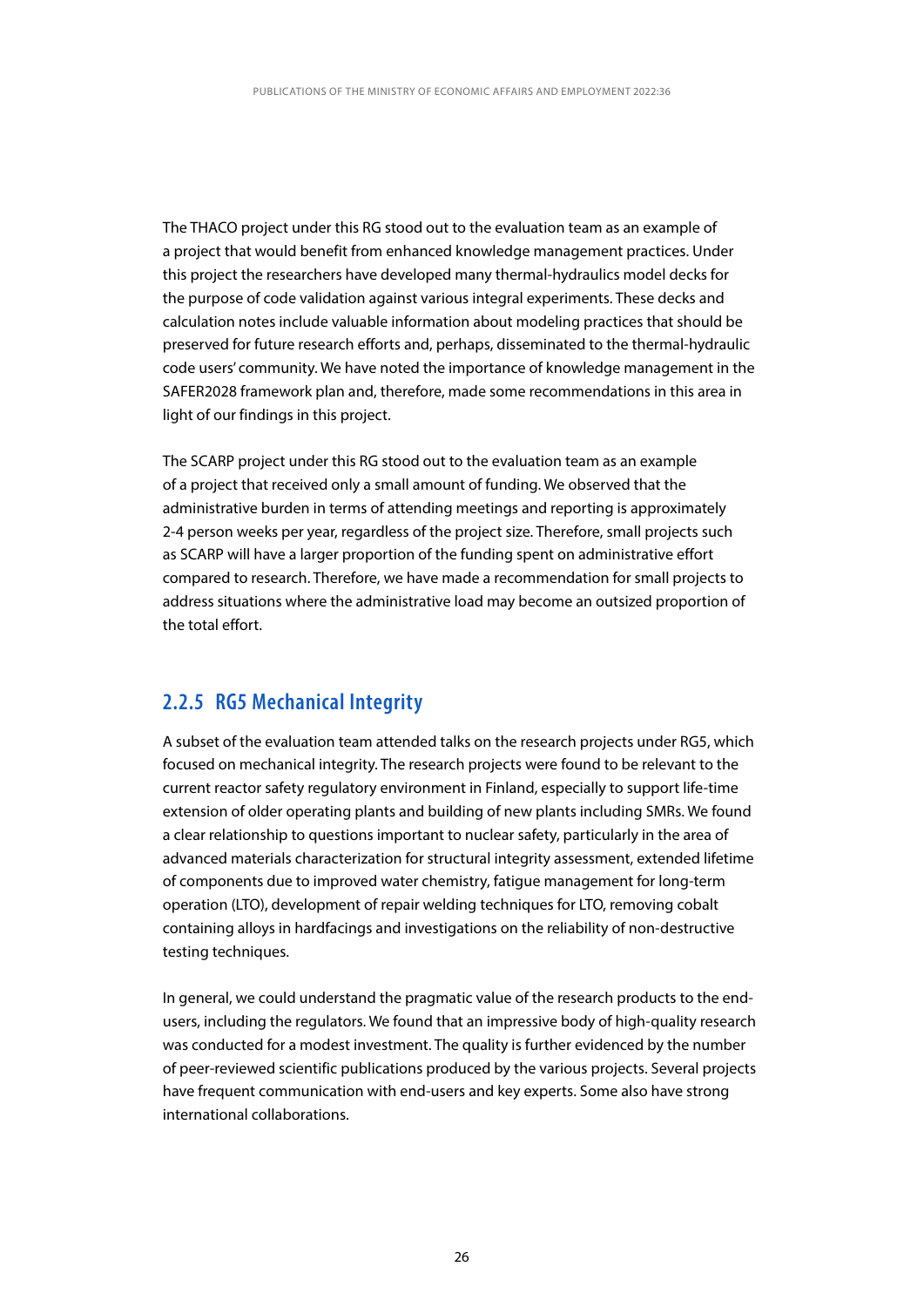<span id="page-27-0"></span>The AMOS project under this RG stood out to the evaluation team as an example of a research area where it would have been beneficial to pay more attention to a smooth transfer of knowledge from senior colleagues to juniors.

The FATIMA project under this RG stood out to the evaluation team as an example of a project that is relevant for fatigue analysis of components under LTO. The results are compared with international state-of-the-art programs to investigate the influence on codes and standards as well as regulations. It was clear from the presentation that the Finnish utilities and STUK are the primary beneficiaries of the project results.

The RACOON project under this RG stood out to the evaluation team as an example of a project that would benefit from machine learning techniques. In this context the effectiveness and reliability of in-service inspections will be improved which is relevant for Finnish utilities and STUK.

We have noted the importance of tacit knowledge management and, therefore, made some recommendations in this area in light of our findings in the projects (see Section 5.6 of this report)

### **2.2.6 RG6 Structures and Materials**

A subset of the evaluation team attended talks on the research projects under R6 related to structures and materials. The researchers gave short presentations on their projects and addressed our questions. We found the research projects under this area to be relevant to the current reactor regulatory environment in Finland with a clear relationship to questions important to nuclear safety or novel manufacturing methods relevant for maintenance of ageing plants (e.g., AM-NPP). We could understand the pragmatic value of the research products to the end-users, including the regulators.

Two of the projects, CONAGE and CONFIT, deal with ageing concrete structures. CONAGE examines material questions and non-destructive testing while CONFIT focuses on developing sophisticated damage analysis models for numerical analysis of reinforced concrete structures under design extension conditions. The CONAGE and CONFIT projects stood out to the evaluation team as an example of fruitful mutual collaboration between projects dealing with questions using different approaches. CONAGE is also an example of good collaboration between VTT and Aalto University.

The SAMPO project studies safety criteria and improved ageing management research for polymer components exposed to thermal radiative environments. The project stood out to the evaluation team as an example of the benefits of international collaboration. SAMPO is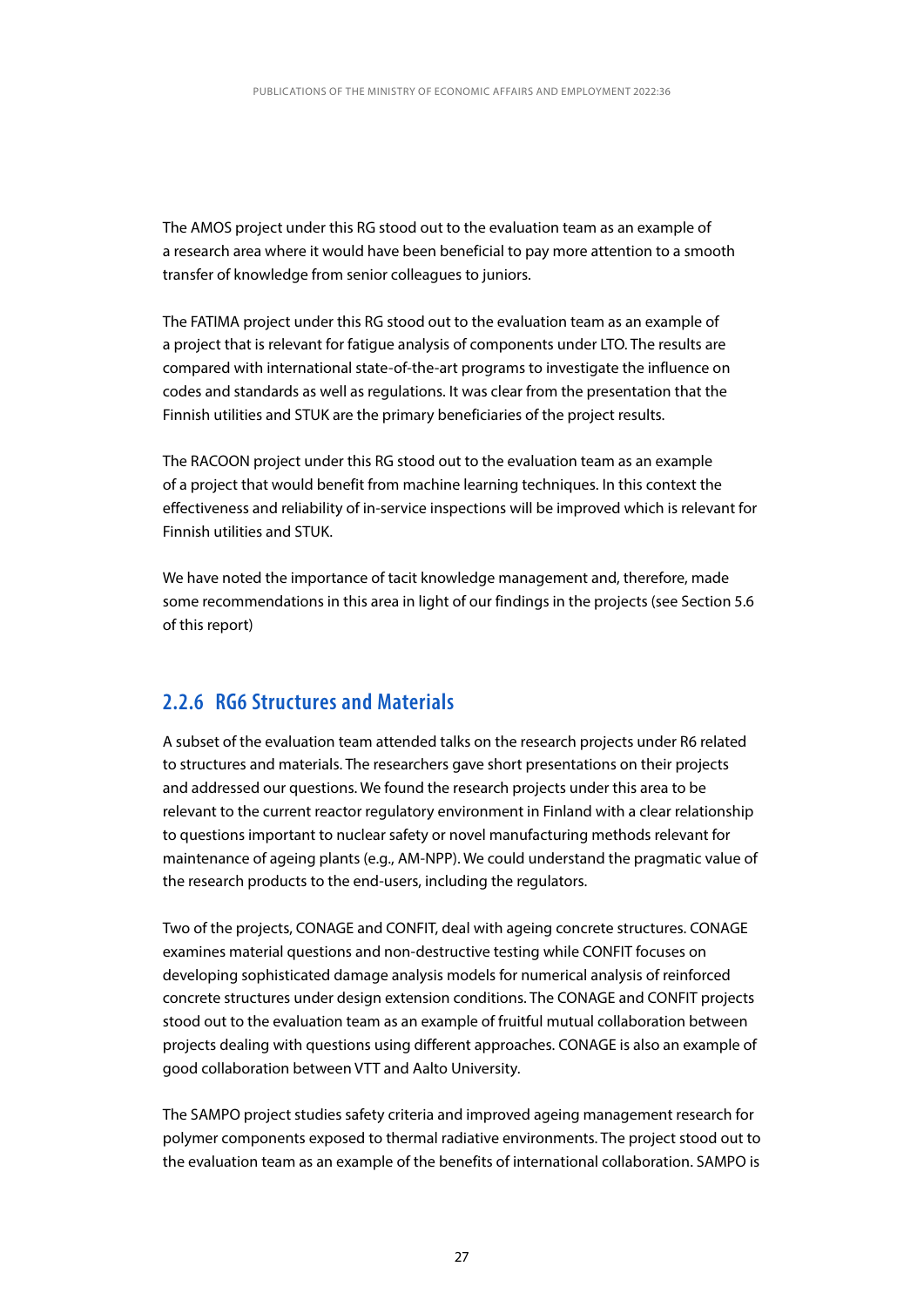<span id="page-28-0"></span>being executed together with the Swedish research institute RISE, which performs its part with Swedish funding. The tasks in the various work packages of the project are divided between the partners, and the project's advisory group comprises both Finnish and Swedish end-users.

We requested each project manager provide information about the resources spent on the various research products and found that an impressive body of high-quality research was conducted for a modest investment.

One of our observations is that the sum of the researchers' applications for funds tend to considerably exceed the availability of VYR funding. However, as most of the project proposals have been considered important and worth of funding, the typical solution has been to initiate as many projects as possible and cut the budgets, sometimes drastically. This inhibits achieving the timely, desired results and raises a question whether alternative funding strategies could be considered in some cases.

Further, we have noted the importance of collaboration between interrelated projects as well as both domestic and international research institutes in the SAFER2028 framework plan and, therefore, made some recommendations in this area.

### **2.2.7 RG7 Severe Accidents**

A subset of the evaluation team attended talks on the two research projects under RG7 related to Severe Accidents. The researchers gave short presentations on their projects and addressed our questions. We found the research projects under this area to have a clear relationship to questions important to nuclear safety. We could understand the pragmatic value of the research products to the end-users. We requested each project manager to provide information about the resources spent on the various research products and found that an impressive body of high-quality research was conducted for a modest investment. We were especially impressed by the level and number of scientific publications and the effort to educate doctoral students in the field of severe accidents. The RG7 group is a small group, with only two projects, focused on one topic, severe accidents. Therefore, the RG7 group meetings enable efficient exchange on needs from end-users and relevant feedback.

As an "umbrella" project, the ANSA project covers five different topics in the field of severe accidents physics. Each topic clearly corresponds to a need expressed either by STUK or by utilities, having been discussed during RG7 meetings. Recently, the funding for ANSA project has been of 12 person months per year, which means that the funding per topic is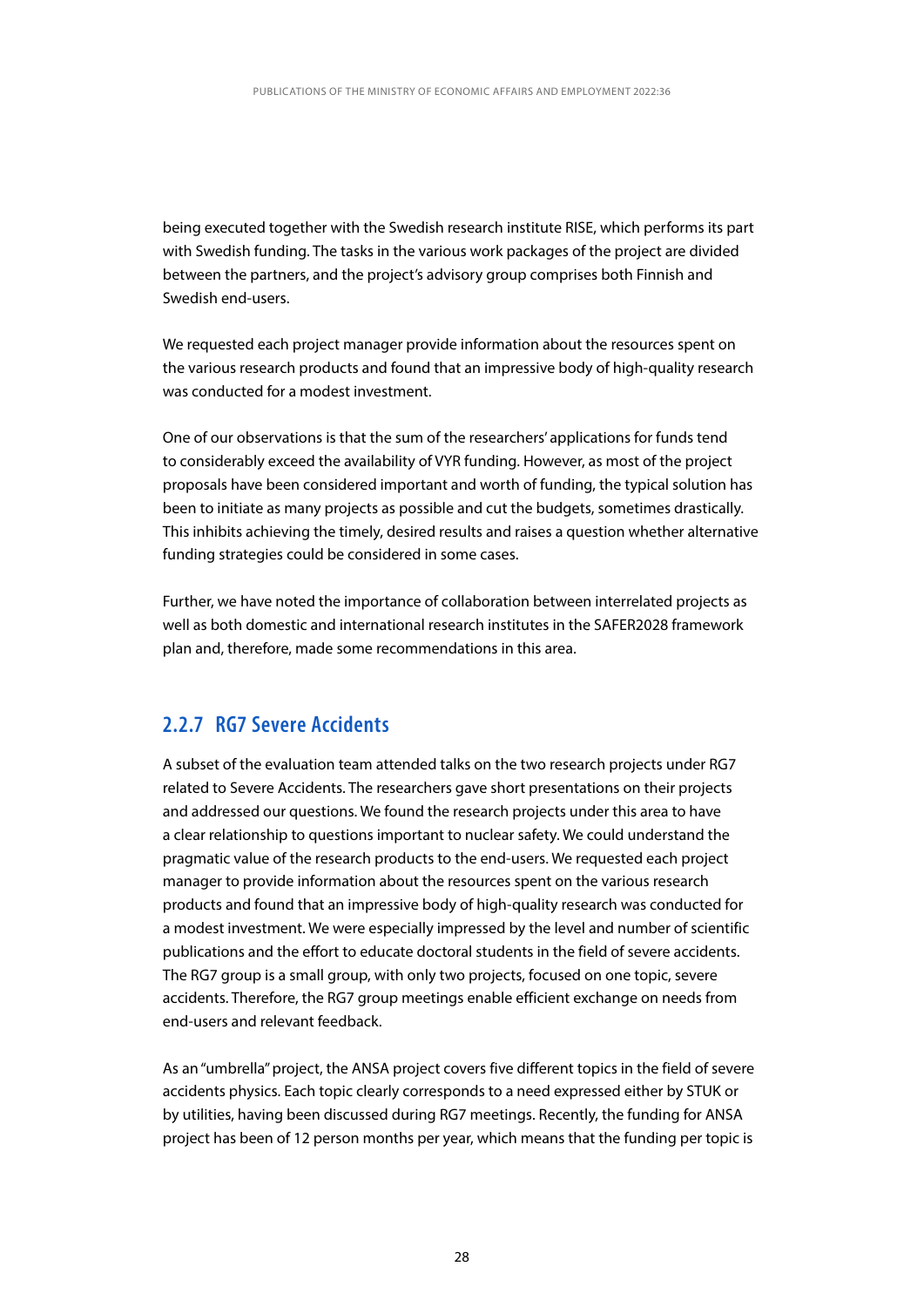<span id="page-29-0"></span>very modest. In addition, as typically 5 or 6 people work on the project yearly, the average time spent per person on the project is quite low.

The MANTRA project under this RG aims at investigating the transport, chemistry and mitigation of gaseous and particulate fission products in severe accident conditions, an area where many phenomena are still not well understood. As ANSA, this project covers many topics with a modest level of funding. The project is inserted in a large international network of collaborations, which enables the project to benefit from efforts conducted by other organizations in this field where sharing the knowledge is important.

Both projects in the RG7 group cover a wide range of activities with a modest level of funding. As a result, it is not clear to us how a sufficient level of competencies can be maintained in this field long-term. As mentioned by the managers of the two projects, the severe accidents area is an area where multidisciplinary doctoral projects can be defined and carried out. For the next SAFER2028 program, the evaluation team made a recommendation about the definition of multidisciplinary challenge problems. The evaluation team considers defining such challenges and educating a sufficient number of doctoral students in this field would help maintain an adequate level of competency in severe accidents long-term.

### **2.2.8 RG8 Research Infrastructure**

A subset of the evaluation team attended talks on the research projects under RG8 "Infrastructure". The projects under this reference groups are conducted in the new VTT facilities at the Center for Nuclear Safety (CNS) and at Lappeenranta University of Technology (LUT), using national infrastructures partly developed and maintained with VYR funding.

The BRUTE project investigates actual RPV material extracted from Barsebäck 2 NPP using the CNS facilities. This project clearly offers additional value to the Nordic nuclear community and produced important outcomes regarding the relevance of the RPV surveillance program of NPPs.

The IDEAL project goals are to develop the thermal hydraulic infrastructure at LUT University, to secure the operability of the existing facilities and build new facilities. We noted that the large thermal hydraulic test facilities at LUT University are unique to Finland and, perhaps, to Europe, which confers them a particular importance. The existing facilities and institutional expertise of the research teams result from a long history of development of such facilities. IDEAL is therefore an example of project for which knowledge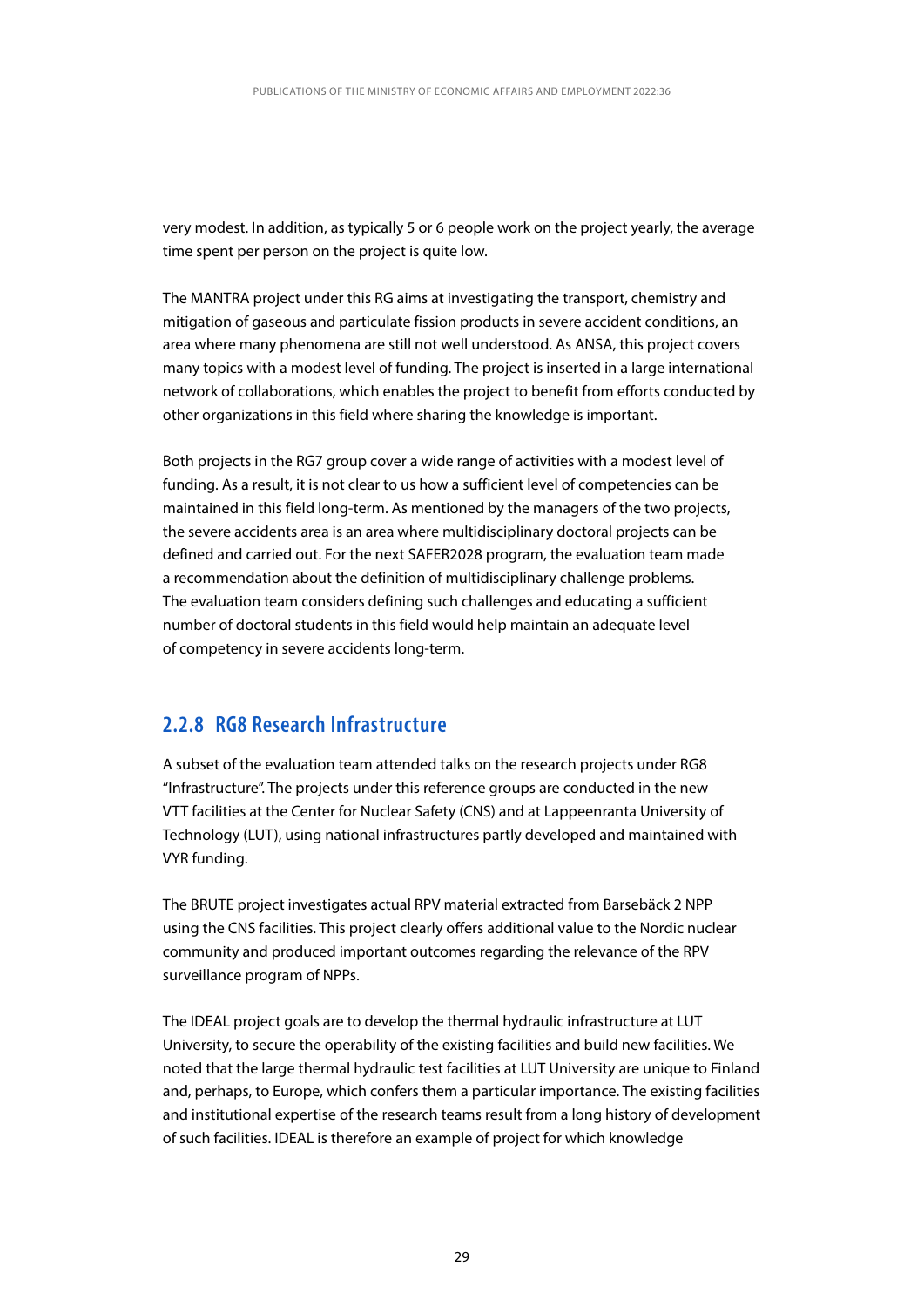management and international collaborations are of particular importance, two areas in which the evaluation team made some observations and recommendations.

Finland, not having its own irradiation capacity, participates in the international Jules Horowitz Reactor Project (JHR). The JHR2022 project is the umbrella project for Finland's contribution to the international project. The evaluation team noted that the JHR2022 project has been able to develop a device which is part of Finland's in-kind contribution to JHR. This in-kind project defines methods for periodic inspections of irradiations devices of the JHR and develops a model of the JHR reactor with VTT tools. The contribution is rather impressive with respect to the level of funding for the JHR2022 project.

Some members of the evaluation team have been able to visit the VTT Center for Nuclear Safety (RADINFRA and RADCNS projects). We were impressed by the Class 1 hot cells and the existing experimental facilities (e.g., transmission electron microscope, scanning electron microscope, autoclave laboratory, etc.). A number of projects are underway in the facilities, which are unique to Finland. With respect to the future use of VYR-funded infrastructures, in general, we made recommendations for the MEAE to consider the classification of such facilities as "user-facilities," which would ensure their availability to other researchers.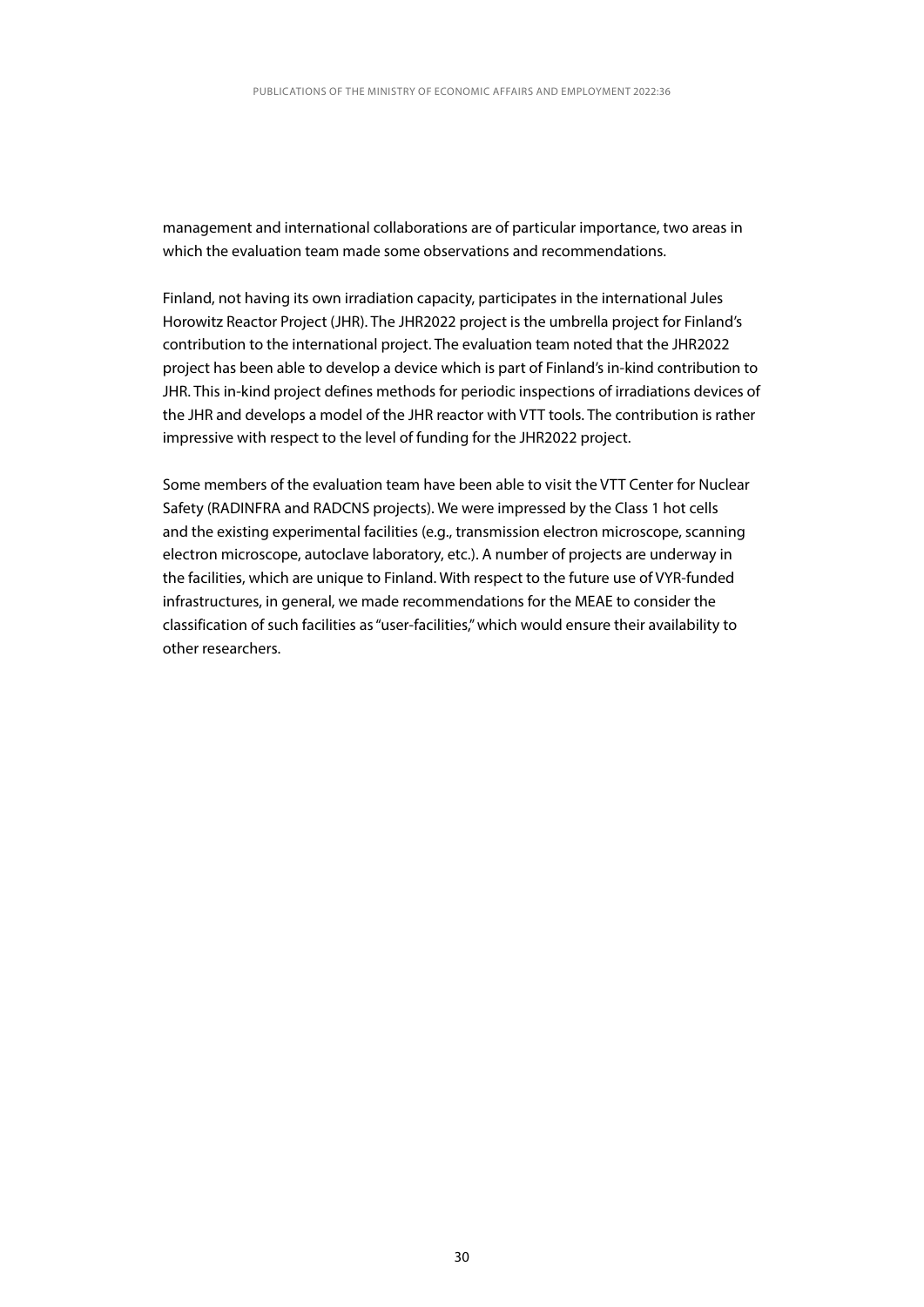## <span id="page-31-0"></span>**2.3 Effectiveness of Program Management**

The SAFIR2022 program framework is organized according to steering groups (SGs) and reference groups (RGs) who report to a management board (MB) as shown in Figure 1. This structure largely mimics that of the SAFIR2018 program except: (1) SG1 appears to have a broader focus, having changed from "plant safety and systems engineering" to "overall safety and systemic approach to safety" and (2) research infrastructure is recognized as having its own SG (i.e., SG4) which it did not have in the previous program.





In our interviews with the project managers and end-users we have found that the RGs are largely responsible for providing the technical direction for the awarded proposal projects, the SGs are more involved in the funding decision making once the project has been awarded, and the MB is responsible for making top-down decisions and determining program priorities. The program director is responsible for facilitating the administration of the program.

The SAFIR2022 program appears to have adopted this approach based on its demonstrated success in the previous iteration (i.e., SAFIR2018). We have evaluated similar performance metrics of the program, such as the number of advanced degrees conferred and number of peer-reviewed scientific publications produced. We found that the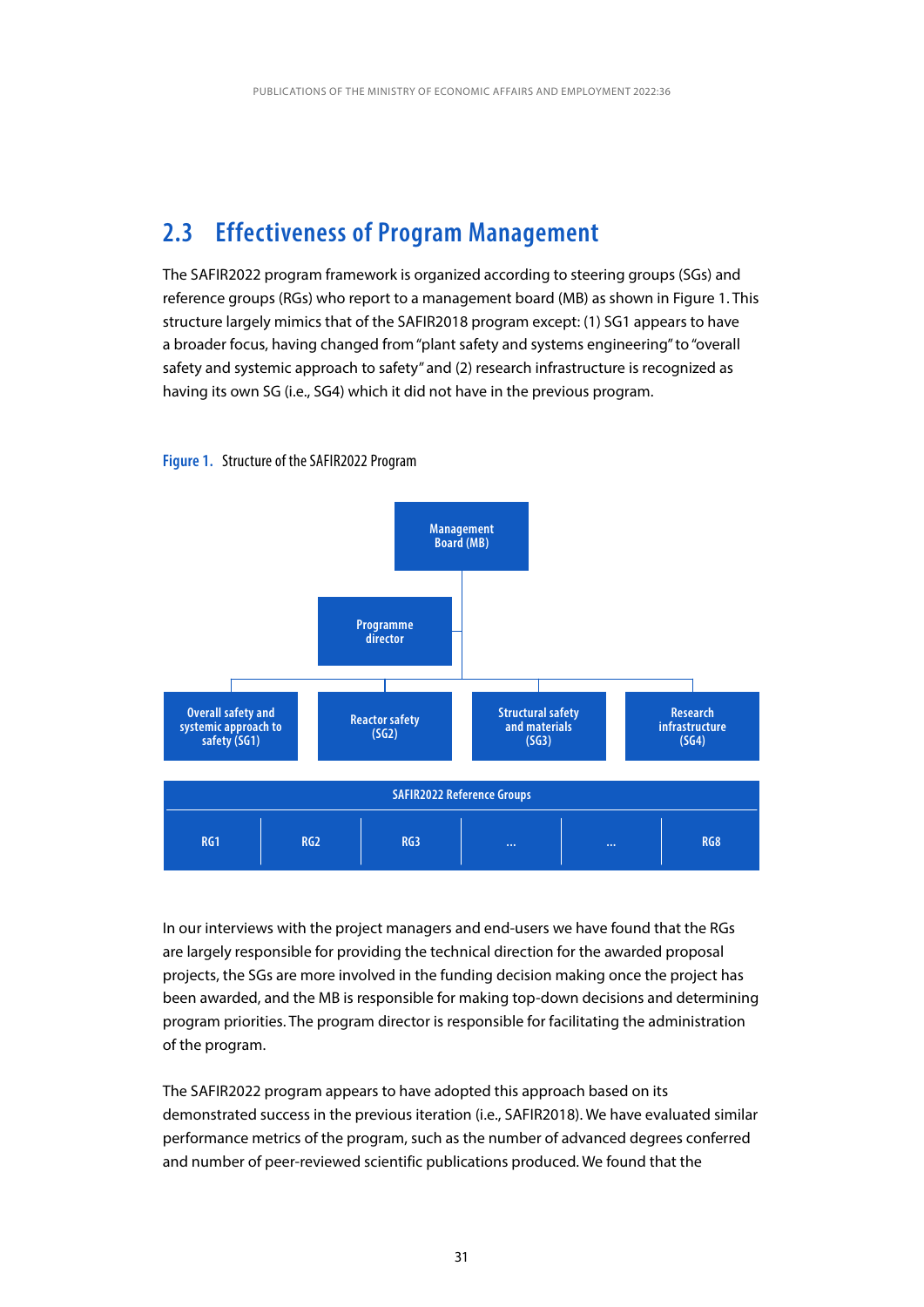<span id="page-32-0"></span>program achieved a remarkable degree of success in terms of these indicators, especially when considering the modest resources of the program.

We have noted, however, that the participation of research organizations in the decisionmaking groups of this structure produces, if not a conflict of interest, then certainly the appearance of a conflict of interest. We observe that such participation contributes to the perception that large TSOs such as VTT have a competitive edge when seeking proposal awards under this structure.

We do, however, note that the SAFER2028 incorporates a major revision to this approach whereby the researchers no longer participate in the MB and we believe this is a prudent and warranted change.

The structure of the program also ensures stakeholder participation because the licensees are required to participate in the SGs and RGs. While the legislative requirements ensure participation, it is our finding that the nature and quality of that participation can vary significantly for different projects. In some instances, we found industry participants in the SGs and RGs to be heavily engaged with the researchers. In these instances, we believe that the high degree of engagement has helped to improve project focus, leading to improved outcomes for those projects.

## **2.4 Effectiveness in Training and Educating the Next Generation of Experts**

We had the opportunity during our review to examine internal metrics, or indicators, of the SAFIR2022 program. The program indicators were available for 2019 and 2020 but had not yet been compiled for 2021. These indicators track the number of publications, degrees conferred, and the effort spent on the various projects. The indicators also provide a listing of key areas of expertise and how many new degrees are awarded in each field. We found these tracking data to be incredibly helpful in assessing the performance of the program. We found that the program was successful in educating experts in key competencies.

When we interviewed the end-users, we found that there is a consensus that the primary benefit realized from the research projects is the training of new talent, which then filters into the industry and regulatory agency. To this end, the end-users perceive the program as being effective. We tend to agree with this assessment. However, we have found that there is still room for improvement.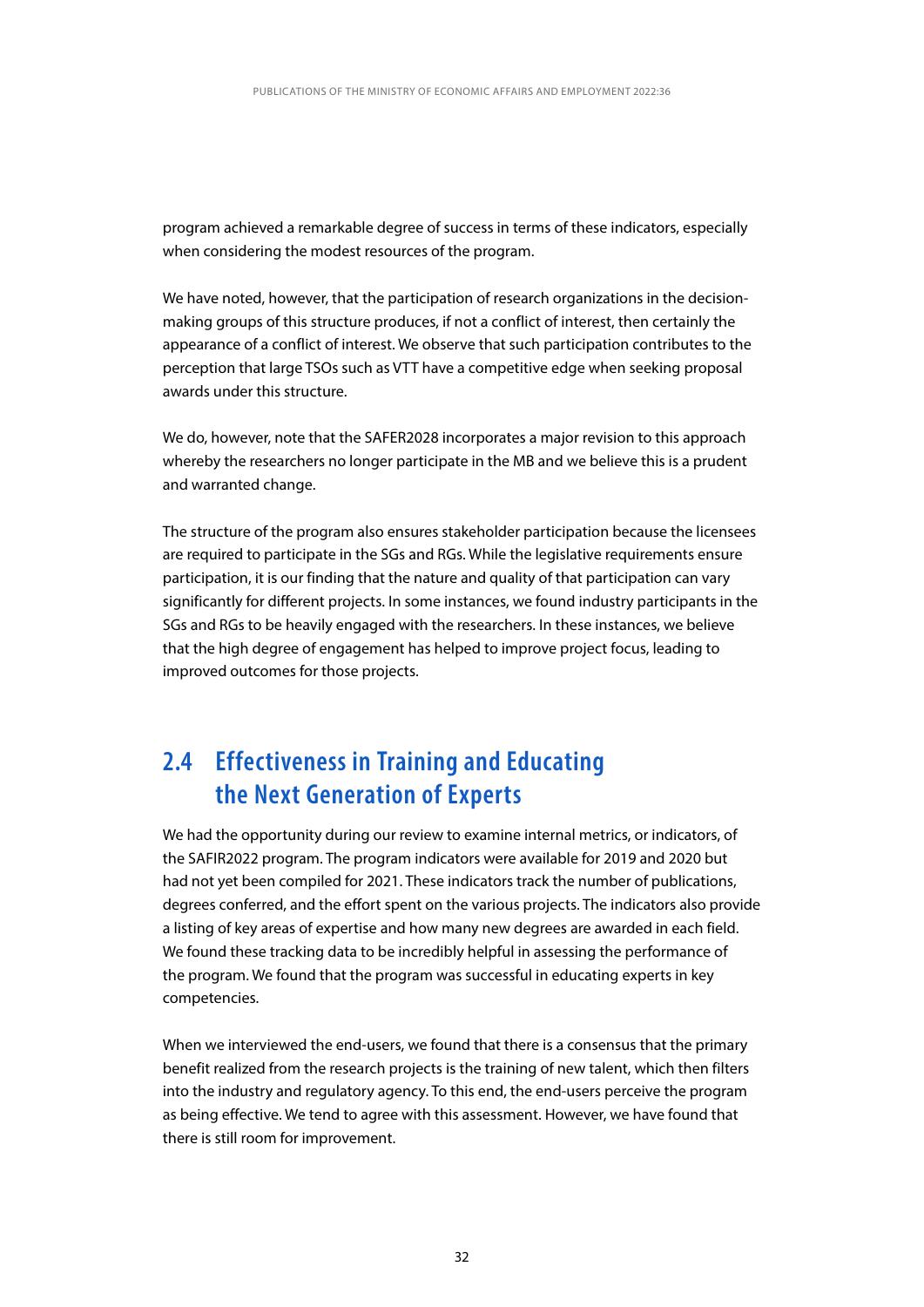We found that the annual funding decisions for certain non-excellence projects can lead to uncertainty for doctoral students and can create a challenge for one of the program's major objectives. While the excellence funding model in many ways alleviates this concern for certain projects, we believe some additional considerations can be given for projects with doctoral student participants where the project outcomes are directly tied to the student's dissertation. We believe that such considerations were a motivating factor behind the Doctoral Education Network Steering Group (SG-DENSE) envisioned in the SAFER2028 framework.

We believe that such a programmatic tool can be helpful in addressing concerns with continuity of funding for doctoral research. Therefore, while we have recommendations it appears that the SAFER2028 framework planners have anticipated the need for some improvements and embodied these in the draft framework plan. Therefore, it is more appropriate for us to address our recommendations in the area of doctoral education support in Sections 4 and 5.4 of this report.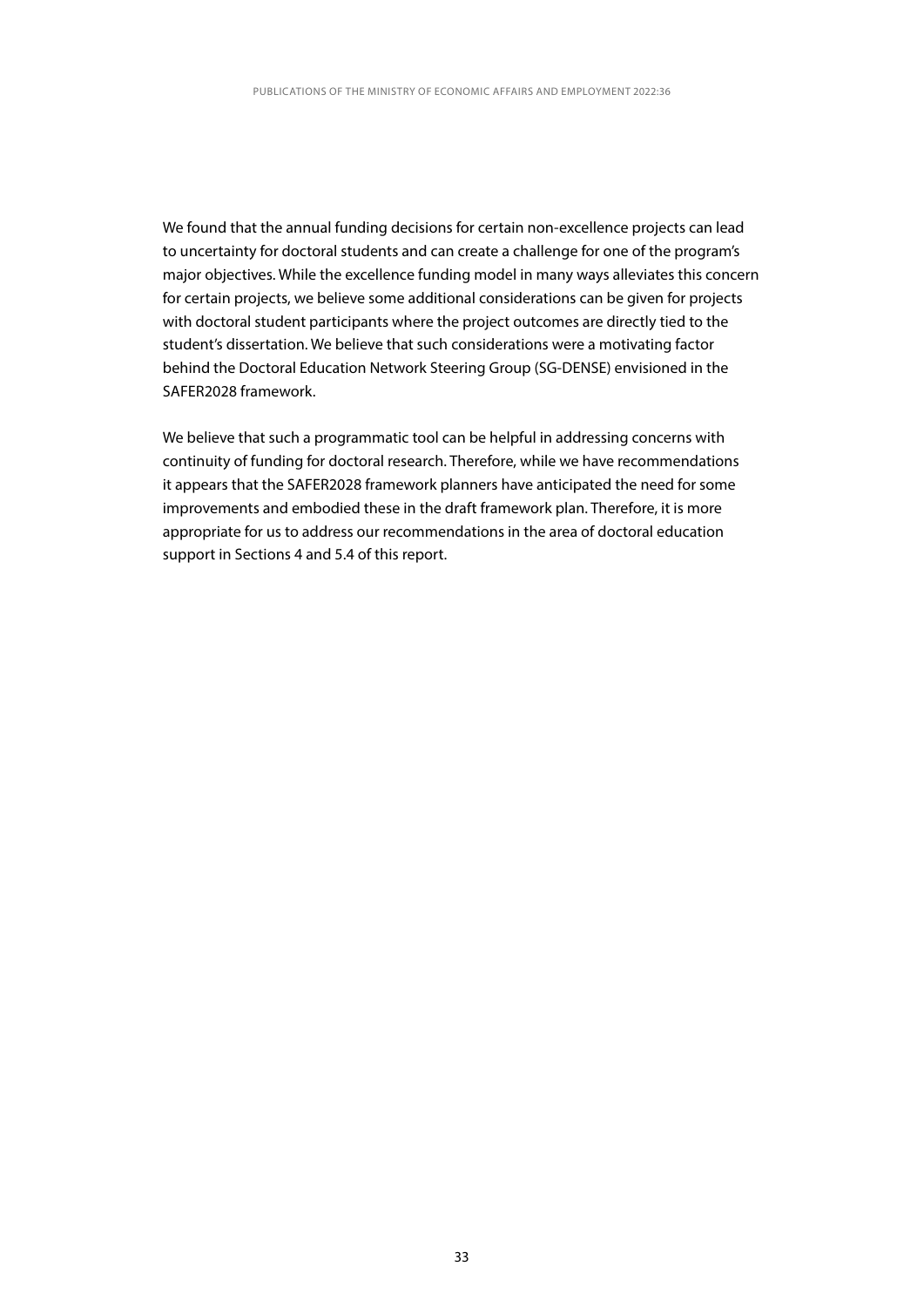## <span id="page-34-0"></span>**3 Evaluation of KYT2022**

Our evaluation addresses: (1) implementation of recommendations made by the previous evaluators, (2) the quality, relevance and impact of the research itself, (3) the effectiveness of the program to manage the research projects, and to educate and train new experts in key technical fields. Our review benefited from technical presentations (see Attachments D and F), written responses to questions (see Attachment H) and proposal evaluation criteria (see Attachment K).

### **3.1 Follow-up on Items from Previous Evaluation**

One element of our evaluation was to examine the work of our predecessors and determine if the current KYT2022 program addressed the various recommendations made by the last external evaluation team. The previous evaluators highlighted perceived challenges and made suggestions throughout the body of their report (Ref. 5). For each challenge and suggestion, we followed up to evaluate the implementation in the current program and moving forward. We had the benefit of a prepared written response to each of the following items (see Attachment B).

Suggestion S1. As a reminder, the opportunity to enlarge the research projects to post accidental waste, NORM [naturally occurring radioactive materials] and operational safety of geological disposal would still be worth reassessing and, where appropriate, the non-relevance or low priority of these research areas made explicit.

This suggestion was not implemented, projects on post-accident waste were not presented in the frame of KYT2022. The KYT2022 program enables suggested research topics but has, in practice, focused on nuclear waste and long-term safety. However, NORM is not mentioned in the draft of SAFER2028 framework plan and appears to be left out.

Suggestion S2. In planning of future reviews, the safety issues and associated technical/scientific needs should be introduced in more detail by the stakeholders of the KYT2018 program.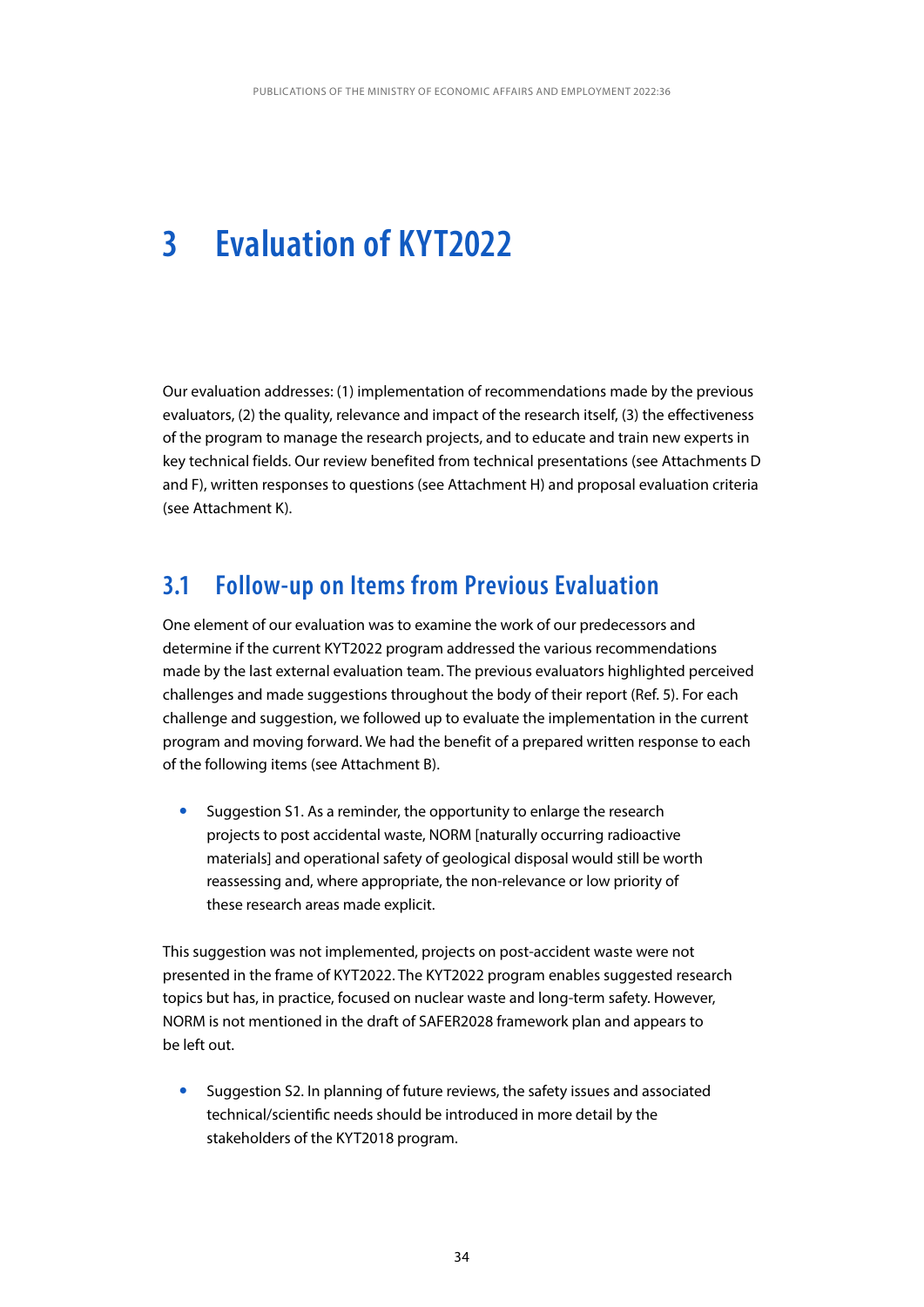The stakeholders in the current review had been instructed to include this point of view. In general, the stakeholders were quite well prepared to discuss these themes in the meeting. This practice should be continued in SAFER2028.

Suggestion S3. The Authority should provide clear guidance to the applicants regarding the need for depicting the technical context of the proposal (state-of-the-art, remaining issues, …) and the added value of the expected/ obtained outcomes for safety case reviews.

We found that this suggestion has been implemented through increased focus on technical areas of safety significance. This is reflected in the KYT2022 program, but also in the SAFER2028 framework plan.

• Suggestion S4. The Authority should display the last annual progress reports in English, as well as the slides ahead of the visit in case a deeper review of the relevance of the projects and of their scientific outputs is required.

The working language for the KYT2022 program was Finnish, so this suggestion had not been implemented. However, we note that the working language for the new SAFER2028 program will be English. Therefore, this suggestion will be implemented in the new combined program.

Suggestion S5. A more secured budget should be preserved for the KYT multiyear projects.

The KYT2022 program management have followed-up on this suggestion by introducing "Excellence" projects. Excellence projects do not need to apply for funding for each year and are above all, funded according to the approved budget plan so long as no material changes are made to the research plan. Excellence projects will also be used in the SAFER2028 program and we agree with this approach. We also see the excellence project model as being useful, especially, for the doctoral education network so that the program can secure funding for the duration of a student's doctoral studies.

Suggestion S6. The motivation why the project supports the safety case should always have a prime emphasis in the project planning and goal setting. Besides, innovations and research that would challenge the WMO [Waste Management Organization] safety case should be encouraged.

This suggestion has been partially followed but we have identified some KYT2022 projects with few or no direct links with the safety case. We noted that the draft SAFER2028 framework program clearly identifies four "central topics within the research area of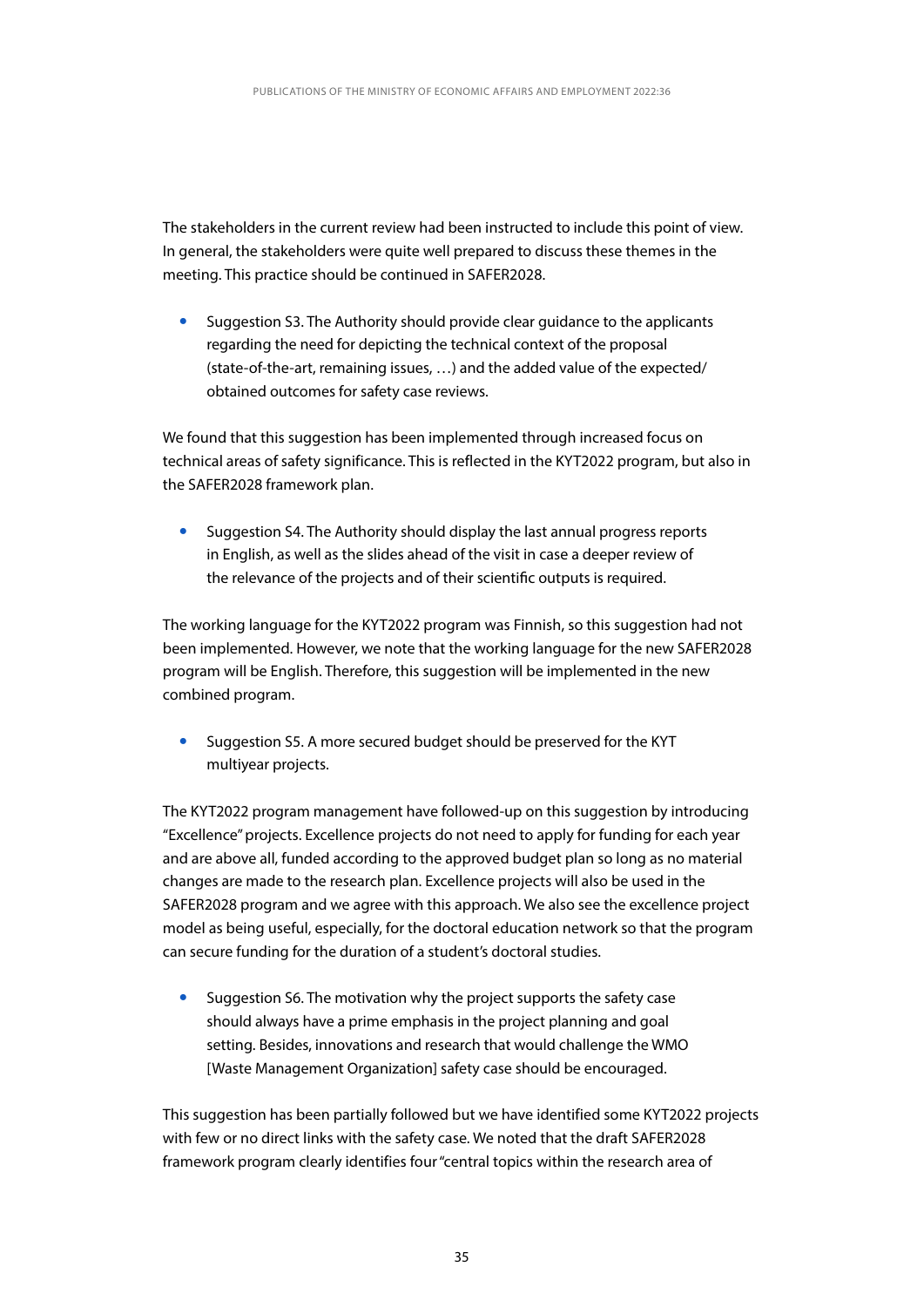nuclear waste management" (see Section 5.3.2 of Ref. 3). We believe that it will be possible to improve the relevance of the projects to the safety case provided that the projects funded in SAFER2028 program are relevant to one of these four central topics. That will be up to the management group and Nuclear Waste steering group (SG3) of SAFER2028 to make sure corresponding projects are funded.

Suggestion S7. Links with nuclear operators should be strengthened to anticipate potential further issues that would need R&D [Research and Development] and competence building regarding nuclear waste management.

We found that several means for promoting such links are in use. Nuclear operators are involved in the steering and reference groups. KYT2022 framework program was written in a planning group named by MEAE and all nuclear facility operators were represented. The draft of SAFER2028 framework program was similarly written. A competence mapping is planned for the current year in KYT. However, in many cases it was obvious that end-users, especially Posiva and the utilities, could be more proactive in guiding the projects.

Suggestion S8. International collaboration should be further enhanced and in this work Finnish contributions could involve all national participants together (including all stakeholders in the Finnish team: KYT2018, Posiva, STUK, utilities, etc.).

We found that the international collaboration in the KYT2022 program varies a great deal from project to project. However, we find that there are links to EURATOM and NKS projects, but few, if any, direct international research partners. Finland as a forerunner in the waste management research area, and, therefore, should be able to attract international research exchange and collaboration. We acknowledge the goals set in the SAFER2028 draft framework program for widened European and international collaboration, as well as the identification of possible partners. Therefore, we believe there will be greater encouragement of international collaboration moving forward.

Suggestion S9. The opportunity/benefits for KYT to enter the SITEX [Sustainable Network for Independent Technical Expertise for Radioactive Waste Disposal] network and the EJP [European Joint Programming] in case they take place should be evaluated.

We found that the suggestion had not been implemented in KYT2022 because there is no direct involvement in these, however, there are links on project level (e.g., KÄRÄHDE). Moving forward, we observed that the SAFER2028 framework plan aims to enhance useful joint programming with European projects; international collaboration is recommended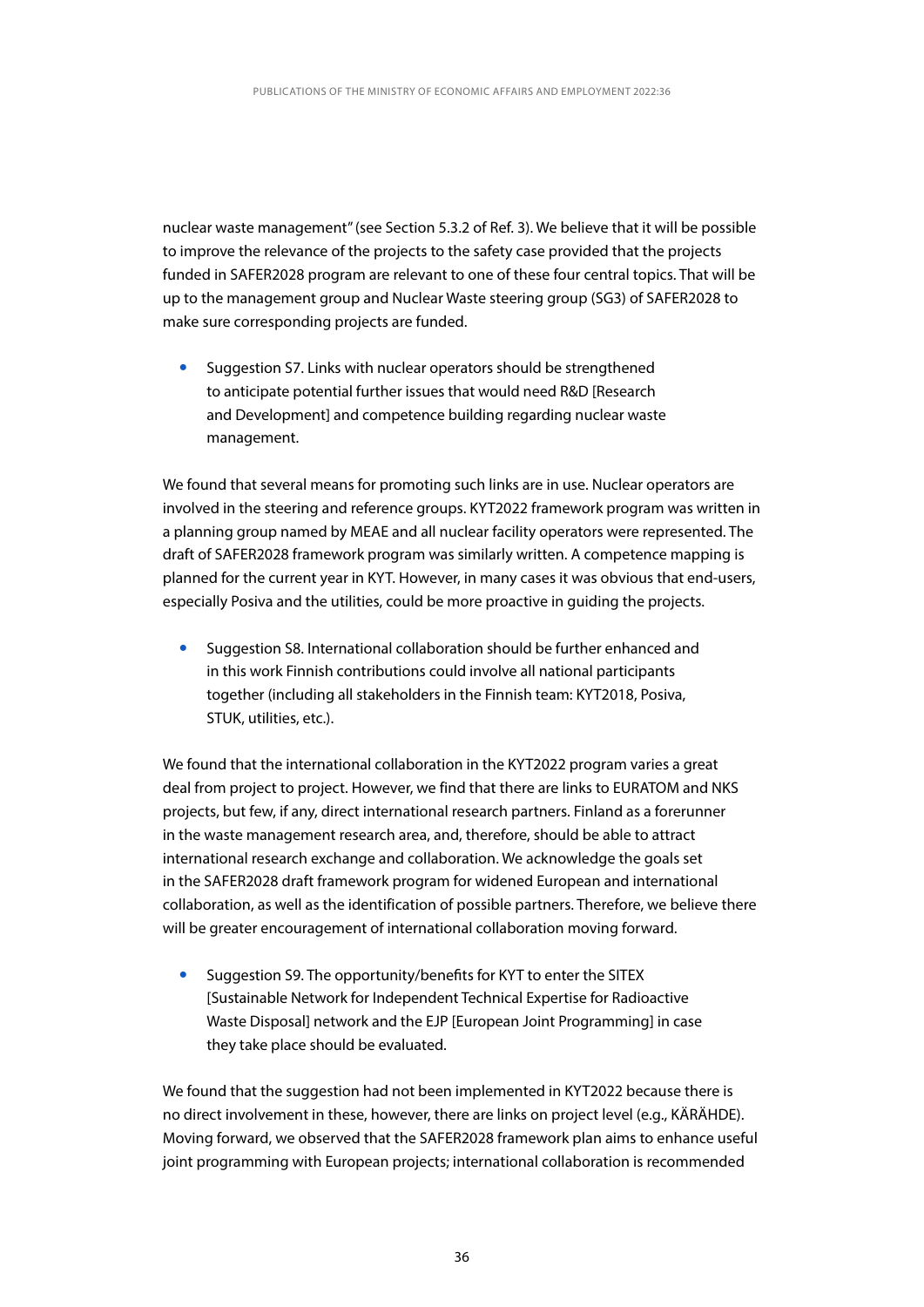in the frame of SAFER 2028 (see Chapter 4 of Ref. 3). The evaluation team therefore agrees that the recommendations are taken seriously and have found their way in the SAFER2028 framework.

• Suggestion S10. Access to CNS for KYT funded teams should be favored where requested.

The previous evaluation team suggested that the access to CNS for KYT funded teams should be favored where requested. In this context we give the general recommendation that VYR-funded infrastructure should be available for use by researchers from other organizations (see Section 5.5 of this report). We had a discussion on that point during the exit meeting on February 18, 2022 (see Attachment A) and a CNS representative stated that CNS staff would like to facilitate sharing the resources but that the details for such collaborations are under development.

Challenge C1. Synergies should be developed with international organizations dealing with NWM [Nuclear Waste Management] to further disseminate and exchange research results of KYT via various means.

Some KYT2022 projects have links to EURATOM and NKS projects, but few, if any, have direct foreign research partners. International collaboration was discussed widely in the SAFER2028 planning group, and collaboration goals and possible partners were introduced in the draft of SAFER2028 framework program. This is an area that should be further enhanced in SAFER2028, and this appears to be a goal of the current framework.

• Challenge C2. Ensure a good balance in the development of the national know-how in the NWM [Nuclear Waste Management] field which secures the needed level of independent expertise to support the authorities.

Securing independent expertise is difficult, especially in a field such as nuclear waste management, which requires a long lead time for a person to become an expert. These difficulties can be compounded for a smaller country, such as Finland. Therefore, we agree with the previous evaluators that this is a challenge. According to a survey from 2017 (see Section 1.3 of Ref. 3) the demand for master's degree holders was not met. The issue is being acknowledged in SAFER 2028 framework plan. Funds are being dedicated in SAFER2028 towards meeting this challenge.

• Challenge C3. The steering group must have an important role to increase the visibility of the programme [sic] and quality of the KYT2018 projects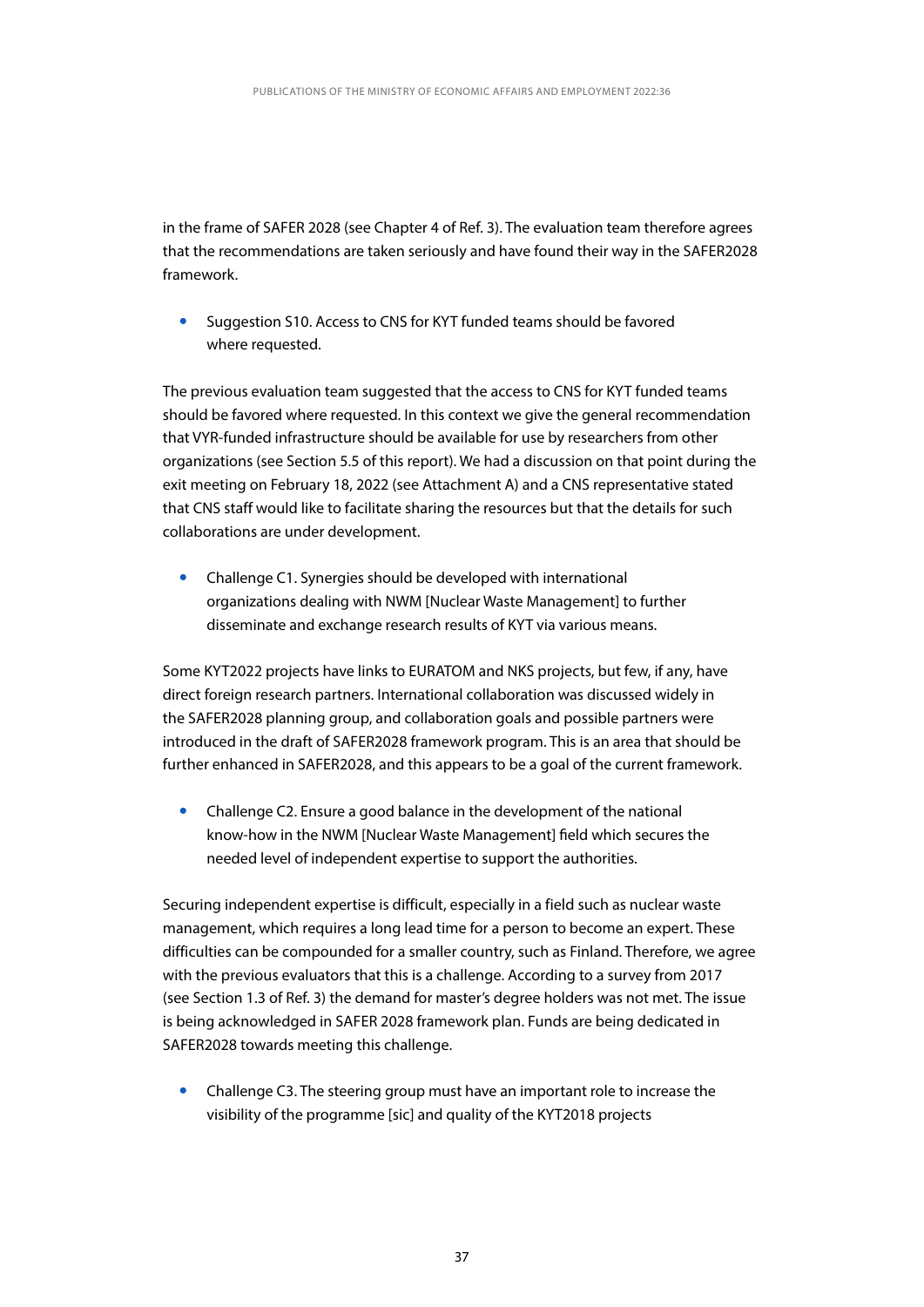We agree that this challenge has been partly met. Indeed, high level scientific publications have contributed to increase visibility, and researchers are quite engaged in international collaborations. Yet the public and international recognition of KYT2022 outcomes is probably not at an equivalent level to the SAFIR2022 program. In SAFER2028, SAFIR and KYT programs will be merged in a single program and there could be competition for funding between SG3 (Nuclear Waste) and other SGs. We understand the role of the MG in the SAFER2028 framework to balance the distribution of the funding according to several considerations. Just a few of these considerations include: (1) the relevance of the proposals to stated research priorities, (2) how effective a project would be in maintaining and developing important technical expertise, and (3) how funding distributions achieve an equitable distribution of funds between reactor and waste management projects. It will remain the role of the MG to balance the fundings properly. It will be the role of the TAGs in the new framework to ensure the quality of the SG3 research; the TAGs are modeled on the SAFIR2022 RGs, which we have found to be effective (see Section 2.3 of this report).

• Challenge C4. CNS is a very important research asset for the whole country and it is necessary that it will be fully exploited as a part of common R&D infrastructure of the country with enhanced national and international collaborations.

We recommend that VYR-funded infrastructure should be available for use by researchers from other organizations (see Section 5.5 of this report). We had a discussion on that point during the exit meeting on February 18, 2022 (see Attachment A) and a CNS representative stated that CNS staff would like to facilitate sharing the resources but that the details for such collaborations are under development.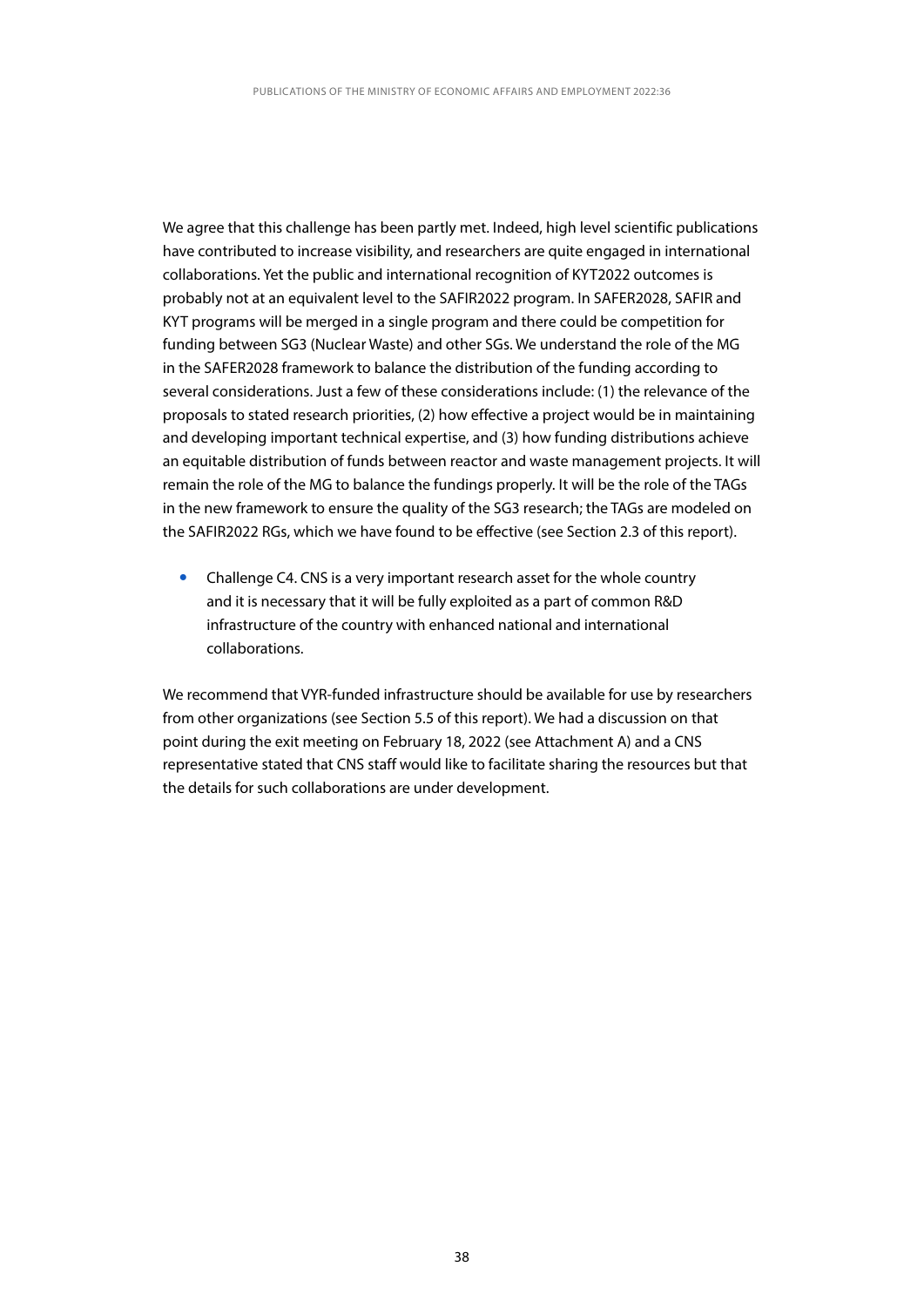## <span id="page-39-0"></span>**3.2 Quality, Relevance, and Impact of Research Products**

The research projects under the KYT2022 program are organized into several follow-up groups (SRs). The assignment of the projects to the SRs, as well as brief project descriptions are given in Table 2.

| <b>Project</b>  | <b>Description</b>                                                                           |
|-----------------|----------------------------------------------------------------------------------------------|
| SR <sub>1</sub> | <b>Bentonite-Rock Interaction</b>                                                            |
| <b>BROCTIO</b>  | <b>Bentonite-Rock Interaction</b>                                                            |
| SR <sub>2</sub> | <b>Canister</b>                                                                              |
| <b>BECOLT</b>   | <b>Behavior of Copper Under Load Transients</b>                                              |
| CRYCO           | Validated advanced modelling and prediction of long-term deformation and damage of<br>copper |
| KAPSELI         | <b>Canister Performance Assessment</b>                                                       |
| <b>MECAN</b>    | Mechanical Strength of the Copper Canister and its Cast Iron Interior                        |
| <b>OXCOR</b>    | The effect of oxide layer on copper corrosion in repository conditions                       |
| <b>SUCCESS</b>  | Sulphide induced stress corrosion in copper                                                  |
| SR <sub>3</sub> | <b>Multi-barrier Interaction/Microbiology</b>                                                |
| <b>BIKES</b>    | <b>Biogeochemical scenarios</b>                                                              |
| KaMu            | Effect of existing conditions to gas formation in low level waste repositories               |
| <b>KUKO</b>     | Interactions of the release barriers and their impact on copper canister corrosion           |
| MiBe            | Microbial impacts on bentonite                                                               |
| <b>MIMOSA</b>   | Diverse metabolic pathways of microbial communities in deep pressurized bedrock              |
| <b>MoToPro</b>  | Multibarrier System Performance - Microbiological and Chemical Processes                     |
| VaVu            | Interactions of the release barriers                                                         |
| SR <sub>4</sub> | <b>Host Rock</b>                                                                             |
| CROCK-2         | Factors affecting the Chemical form and Retention of Radiocarbon in the Bedrock              |
| KARIKKO         | <b>Bedrock Fractures</b>                                                                     |
| MIRA-3D         | 3D Modeling of microstructures                                                               |
| RAKKA           | <b>Water Conductivity of Fractured Rock</b>                                                  |

**Table 2.** KYT2022 Listing of Follow-up Groups and Project Names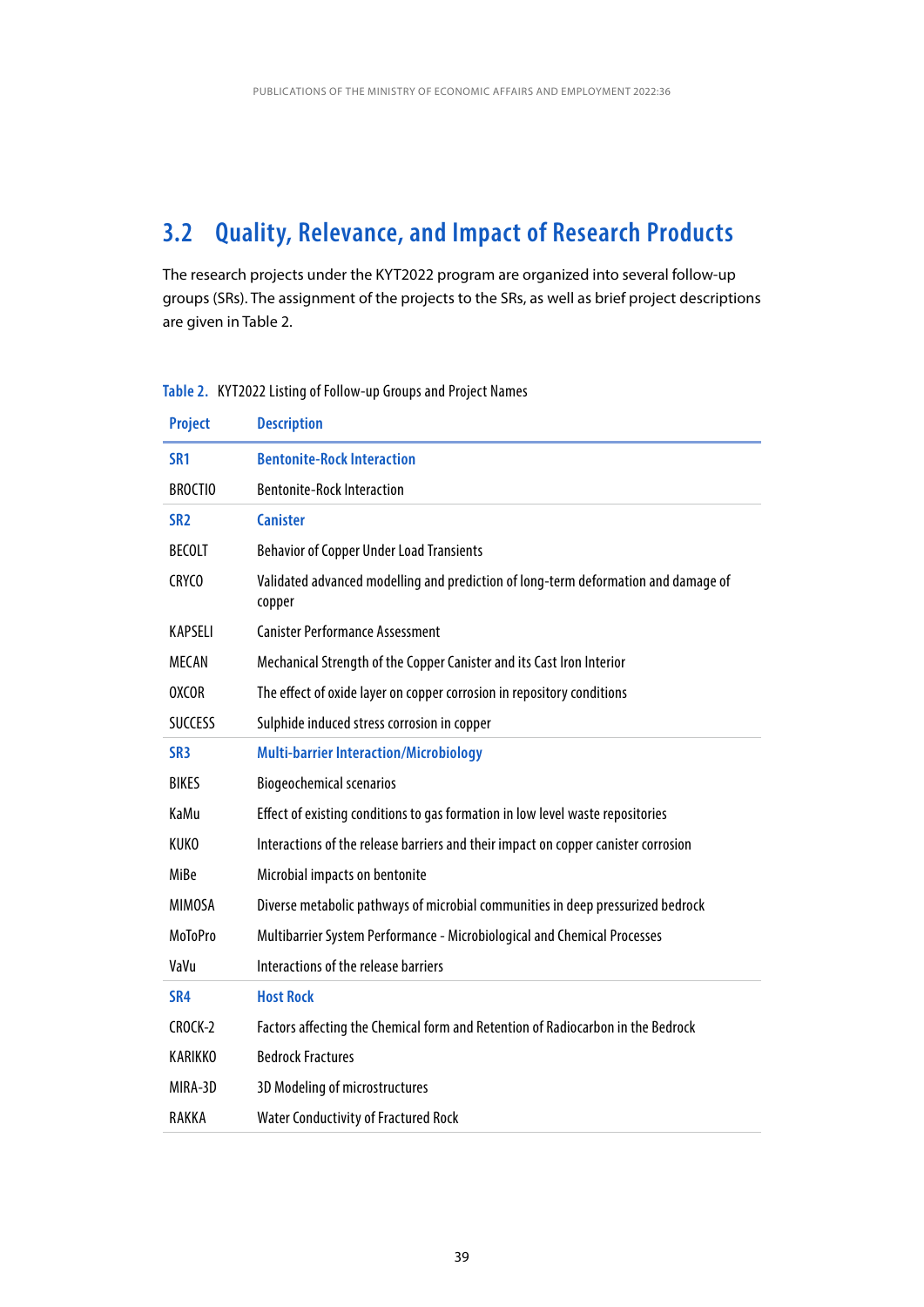<span id="page-40-0"></span>

| <b>Project</b>  | <b>Description</b>                                                                                                  |
|-----------------|---------------------------------------------------------------------------------------------------------------------|
| SR5/SR7         | <b>Fuel and Biosphere / Alternative Technologies</b>                                                                |
| ALES            | Actinide-Lanthanide Separation                                                                                      |
| KÄRÄHDE         | Spent Fuel Characterization and Source Term                                                                         |
| NATLAB-14C      | Using volcanic-geothermal fields to investigate transfer of deep geological C sources into<br>terrestrial food webs |
| <b>PORA</b>     | Fuel microstructure and radium solubility                                                                           |
| RABIO           | <b>Better Radioecology for Biosphere Modeling</b>                                                                   |
| <b>RASK</b>     | In-situ Experiments - Radionuclide Transport on Cement and Rock Interface                                           |
| SR <sub>6</sub> | <b>Low and Intermediate Level Waste</b>                                                                             |
| DEMONI          | Decommissioning Material characterization and final disposal studies                                                |
| <b>SURFACE</b>  | <b>Near Surface Repositories</b>                                                                                    |
| <b>TERKOR</b>   | Corrosion of low and intermediate level steel waste under in-situ repository conditions                             |
| SR <sub>8</sub> | <b>Other Studies / Social License</b>                                                                               |
| <b>CLOMAP</b>   | Examining Closure-Related Issues in Finnish Radioactive Waste Repository Programs                                   |
| <b>SMRWaMa</b>  | <b>SMR Waste Management in Finland</b>                                                                              |
| <b>SOLID</b>    | Acquiring Social License for Disposal: trust and acceptance                                                         |
| YLYMU           | Final disposal of spent nuclear fuel and societal memory                                                            |

We have documented our review for each of the SRs in the following sections of this report.

### **3.2.1 SR1 Bentonite-Rock Interaction**

The BROTICO project under SR1 was presented to a subset of the evaluation team. An overall introduction helped us to better frame and assess the work being done under this SR. The hydromechanical and hydrochemical interactions of bentonite is acknowledged to be a topic with few residual and safety relevant uncertainties. The BROTICO project has been running under different names since KYT 2014 (BOA) and 2018 (THEBES). The project involves participation by the University of Jyväskylä and the Finnish geological survey.

At the University of Jyväskylä a microtomography method is being developed to understand how water wets bentonite. At the Finnish geological survey rock samples are being characterized.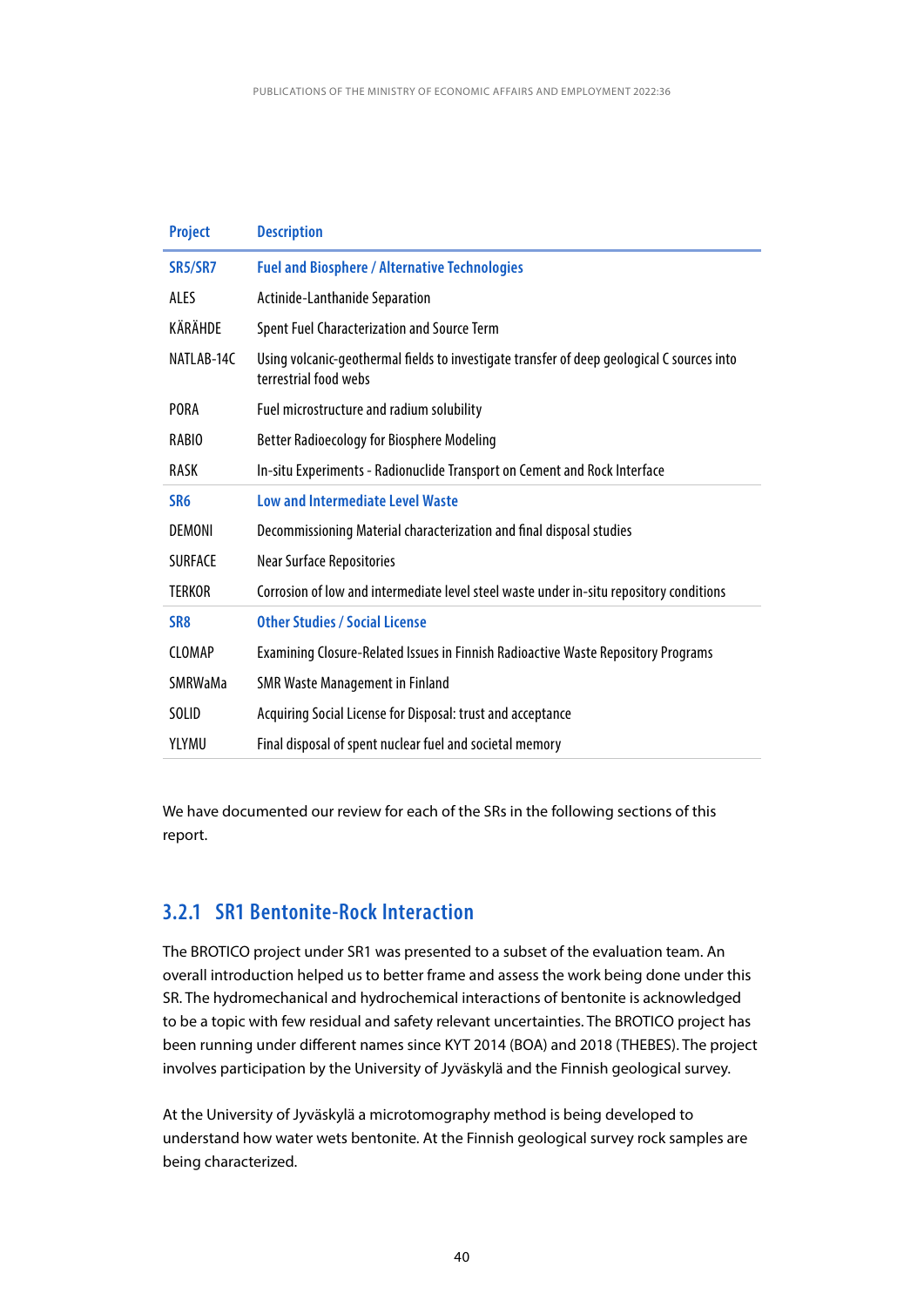<span id="page-41-0"></span>The project under SR1 is linked to running European EURAD (HiTec) and H2020 (BEACON) projects and as such may help to maintain expertise on Bentonite in Finland. The evaluation team is however convinced that a tighter collaboration with the end-users could result in more meaningful results that could improve Posiva's safety case.

### **3.2.2 SR2 Canister**

A subset of the evaluation team attended talks on the research projects under SR2, which focuses on assessment of the canister evolution under repository conditions, i.e., KAPSELI. The researchers gave short presentations on their projects and addressed our questions. We found the research projects under this area to be relevant to the current waste management regulatory environment in Finland with a clear relationship to questions important to nuclear safety. In general, we could understand the pragmatic value of the research products to the end-users, including the regulators. We requested each project manager to provide information about the resources spent on the various research products and found that an impressive body of high-quality research was conducted for a modest investment. The quality is further evidenced by the number of peer-reviewed scientific publications produced by the various projects, which were also presented to us. Collaboration with the Swedish research program seems in this context very valuable. The evaluation team however considers the Finnish waste management program already well advanced, and we are uncertain about the practical value of asking research questions related to the canister material choice given the current schedule for the anticipated repository regulatory approval.

The BECOLT project under this SR investigates how creep of copper canister and weld material under repository conditions impacts the safety related properties of the canister. This project stood out to the evaluation team as an example of a project where national and international stakeholders can be involved to produce results that impact safety.

The MECAN project investigates different processes and phenomena related to the canister and cast-iron insert that affect the mechanical stability. It is not directly linked to any specific safety related issue but aims at further reducing uncertainties in the long-term performance assessment of this barrier.

The CRYCO projects investigates the formation and evolution of cavities as a result from creep processes with a combination of scanning and transmission electron microscopy. These mechanisms are then implemented in a crystal plasticity model to evaluate the material performance during the period under consideration by safety.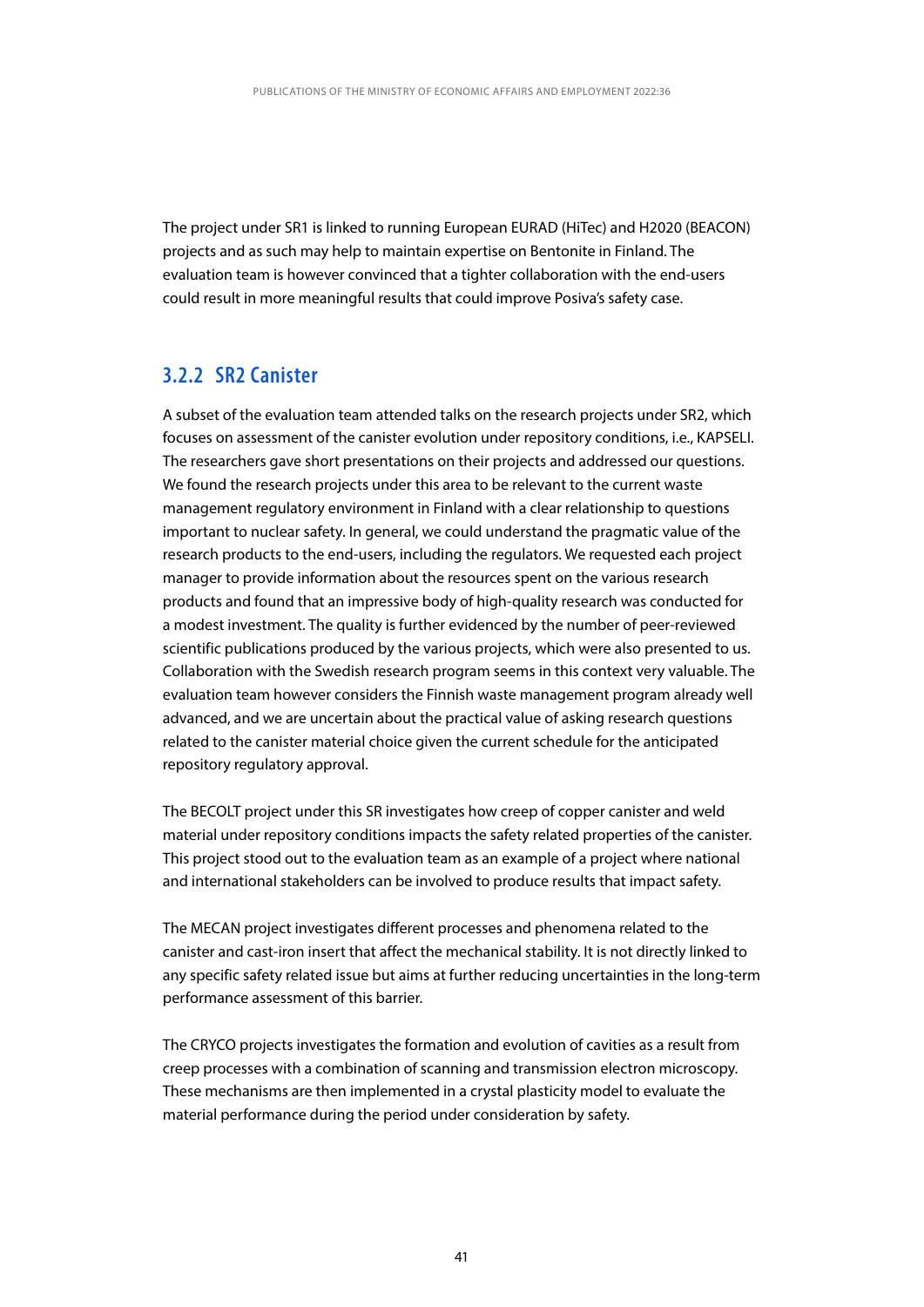<span id="page-42-0"></span>The OXCOR projects aims at answering the question whether an initial oxide film on the copper canister can increase the copper corrosion rate under relevant conditions. The results show that the impact of the initial oxide film has no measurable impact. These insights help to reduce uncertainties related to the performance of the canister for the period of consideration.

The SUCCESS project aims at answering the questions that arose from a Japanese publication in 2008 regarding the role of sulfide species in stress corrosion cracking. This project stood out to the evaluation team for its close collaboration between end-user and scientists and thus for well-target research.

### **3.2.3 SR3 Multi-barrier Interaction/Microbiology**

A subset of the evaluation team attended talks on the research projects under SR3, which focuses processes and phenomena that are microbially induced, i.e., MoToPro. The researchers gave short presentations on their projects and addressed our questions. We found the research projects under this area to be somewhat relevant to the current waste management regulatory environment in Finland with a relationship to some questions important to nuclear safety. In general, we could understand the pragmatic value of the research products to the end-users, including the regulators. A clear link to European projects such as MIND is encouraged as it promotes the scientific exchange and opportunities for networking.

The VaVu project under this SR coordinates the different sub-projects KuKo, BIKES, MiBe and MIMOSA. The overall goal of MoToPro is to understand the effect of microorganisms in the release of nuclides. We observed that in different cases the relevance of the results was flawed by choosing non-representative boundary conditions e.g., bentonite as a slurry, or the amendment of nutrients to speed up possible reactions.

The KUKO project under this SR stood out to the evaluation team as an example of a project that addresses a safety relevant question and educates future experts in an interdisciplinary field (corrosion science and microbiology).

We found the results presented in the frame of the MIMOSA and the BIKES projects did not convincingly show much significance to the safety case. Unfortunately, the MiBe experiments are done under conditions such that the obtained result can hardly be used for the safety case.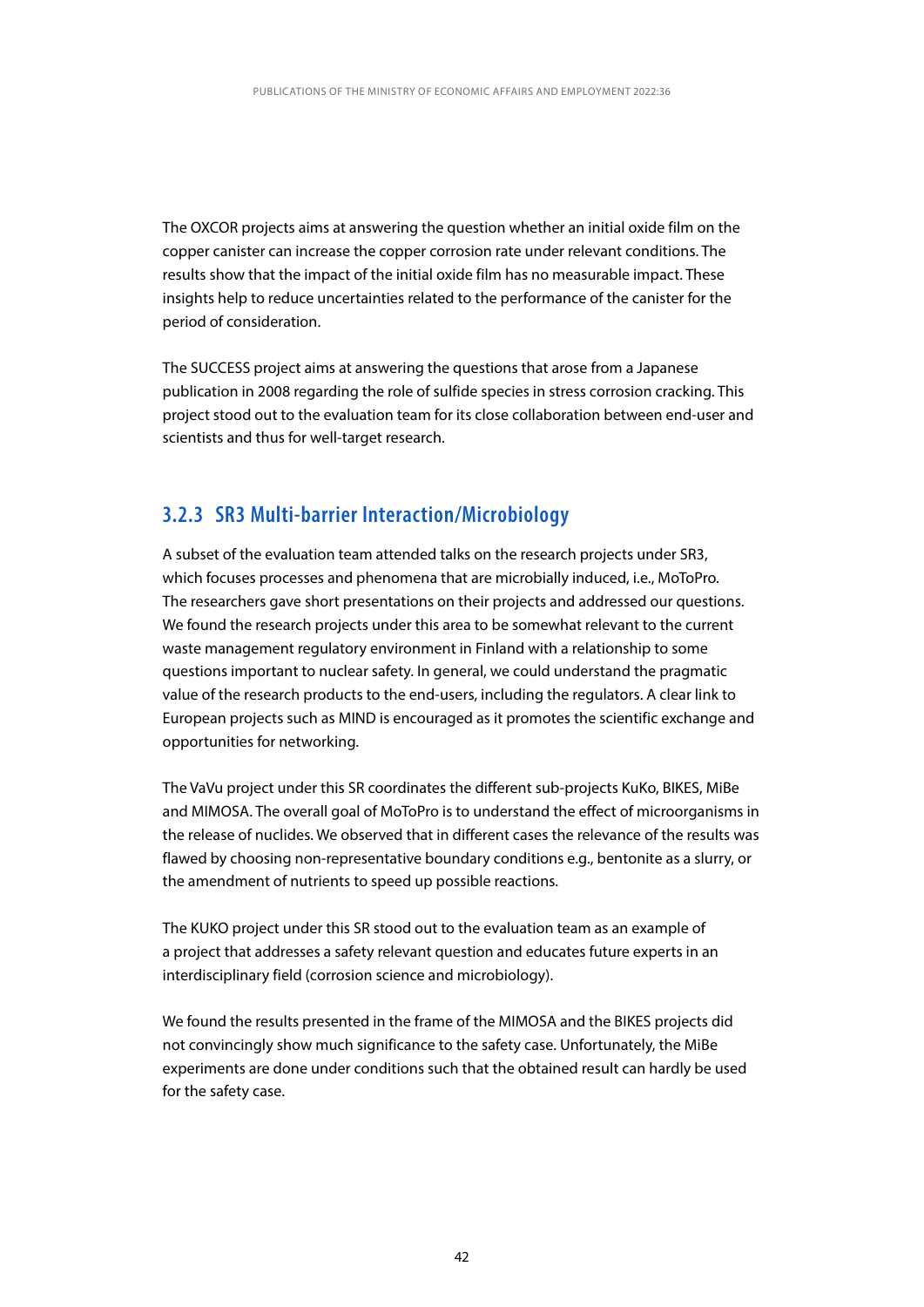<span id="page-43-0"></span>Dedicated to low level waste management, the large scale GGE experiment is ran in the frame of the KaMu project. This experiment has in the past allowed researcher to formulate a model of the different processes resulting from the degradation of the waste. This experiment is now being perturbed by adding sulfate and changing pH to understand how the system reacts. This experiment delivers valuable information on the system behavior under changing boundary conditions. Thanks to regular meetings with utilities (especially TVO, but also Fennovoima, Fortum and Safram), this project received a lot of useful feedback from end-users.

A more dedicated involvement by the end-user would be beneficial to some of the sub-projects in the frame of MoToPro by formulating relevant questions and defining representative boundary conditions so this project can produce meaningful results.

### **3.2.4 SR4 Host Rock**

A subset of the evaluation team attended talks on the research projects under SR4, which focuses on host rock studies for radioactive waste repositories. The researchers gave short presentations on their projects and addressed our questions. We found the research projects under this area to be relevant to the current waste management regulatory environment in Finland with a clear relationship to questions important to nuclear safety, primarily relating to fluid flow in fracture networks. In general, we could understand the pragmatic value of the research products to the end-users, including the regulators. We requested each project manager to provide information about the resources spent on the various research products and found that an impressive body of high-quality research was conducted for a modest investment. The quality is further evidenced by the number of peer-reviewed scientific publications produced by the various projects, which were also presented to us.

The MIRA-3D project under this SR stood out to the evaluation team as an example of a project where the end-user (STUK in this case) was interested in the research products but was not actively engaged during the project. The MIRA-3D, KARIKKO and RAKKA projects all deal with fluid flow in fracture networks, and therefore, all have a similar nexus with the safety basis of the repository. This connection was made clear by STUK staff in attendance at the meeting, however, the evaluation team observed that the STUK engagement with the researchers could be enhanced. Along these lines, the KARIKKO researchers suggested they will host an upcoming workshop to interact with stakeholders and perhaps their international collaborators at Bergen. We would encourage such interactions as we have observed them to benefit other projects.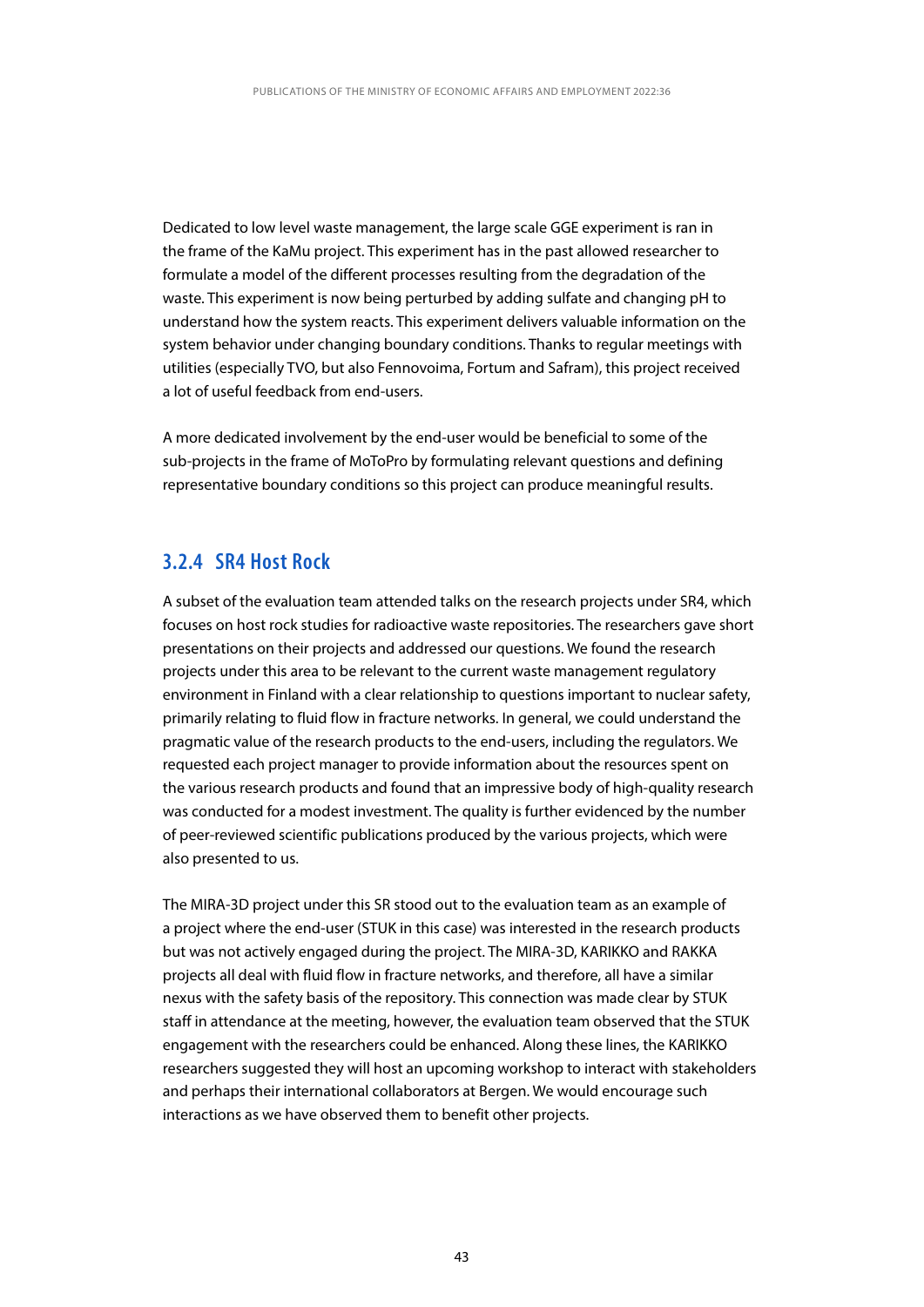<span id="page-44-0"></span>The C-ROCK2 project under this SR stood out to the evaluation team because of the unique nature of the research and other rather unique aspects of the context of this project. First, we found the topic of the research to be relevant to better understanding the possible radionuclide pathways for possible release. The effect of microorganisms on factors such as chemical form and fractionation are likely important, but it is not clear if the research here is being considered by the end-users in establishing the safety basis. Further, it appears that the project researchers have emigrated from Finland, and continued support of the research would be contra to the objectives of the program to develop and maintain expertise within Finland.

### **3.2.5 SR5 Fuel and Biosphere /SR7 Alternative Technologies**

A subset of the evaluation team attended talks on the research projects under SR5 on fuel and biosphere and SR7 on alternative technologies. The researchers gave short presentations on their projects and addressed our questions. We found the research projects under this area relevant to the current waste management regulatory environment in Finland with a relationship to questions important to nuclear safety and in education of the next generation of experts. In general, we could understand the pragmatic value of the research products to the end-users, including the regulators. We requested each project manager to provide information about the resources spent on the various research products and found that an impressive body of high-quality research was conducted for a modest investment. The quality is further evidenced by the number of peer-reviewed scientific publications produced by the various projects, which were also presented to us. Several projects have frequent communication with end-users and key experts. Some also have international collaborations.

The RABIO project aims at refining radioecological transfer parameters of elements in boreal aquatic food chains for improved biosphere modeling. Whereas the NATLAB-14C project is focusing on the transfer of carbon-14 (<sup>14</sup>C) from deep geological sources to the biosphere. Neither project is directly related to repository safety, rather both aim to decrease the uncertainties related to the postulated dose when nuclides are released. A link to the international collaborative research forum BIOPROTA was mentioned during the presentation.

The RASK project aims at characterizing the retention and diffusion behavior of radionuclides with low sorption capacity. This project stood out to us as a topic with a long history of research and a correspondingly small uncertainty that could be relevant for safety. We understand the key importance of expertise in the field of nuclide mobility because of the clear relevance of this expertise to safely licensing radioactive waste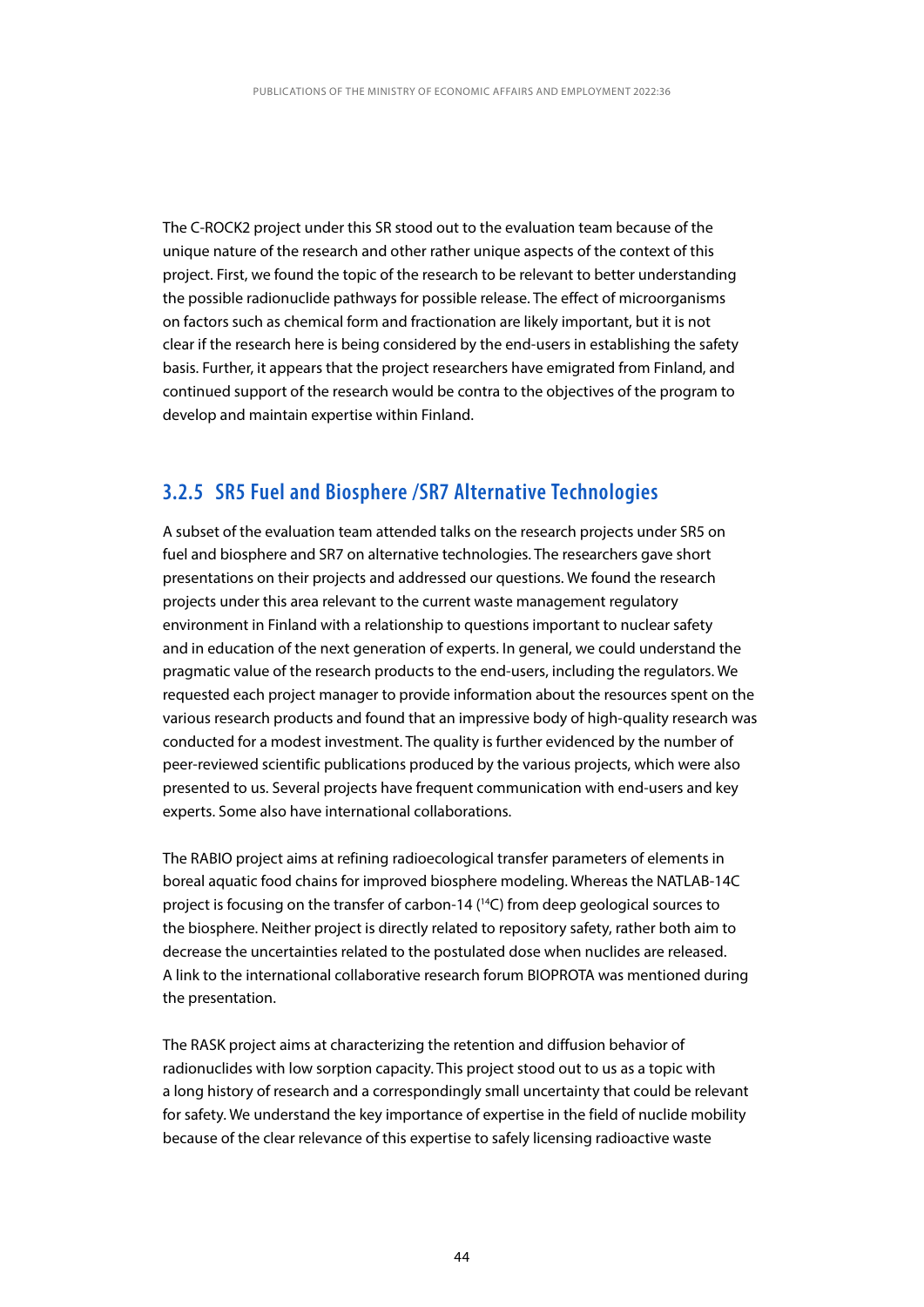<span id="page-45-0"></span>disposal. The low potential for novelty driven research in this area seems to be somewhat compensated by international collaboration.

The ALES project stood out to the evaluation team as an example of a project where recommendations from the external review of the KYT2018 program have been implemented. Actinide-lanthanide separation is not a research topic that tries to answer urgent issues in the field of waste management. The motivation for this project appears to be purely the education of tomorrow's experts in waste management technologies.

The PORA project aims at understanding the mobility of radium in the nearfield under relevant conditions. Experimental work (using barium as proxy for radium) is being complemented with analysis using molecular dynamics. The connection to the safety case was not obvious to the evaluation team as radium is not a dose relevant nuclide nor are Zeolites used in Posiva's repository design. In this context it seems that coordination with the end-user could be improved. It appears that the main added value of this project is to educate the needed experts for the Finnish waste management program.

The KÄRÄHDE project dealt with the identification of relevant uncertainty components in computational spent fuel characterization. The KÄRÄHDE and RASK projects stood out to the evaluation team as examples of projects highlighting the importance of arranging informal meetings and seminars that facilitate research discussions with end-users, in this case Posiva and power companies. By going beyond the formal meetings of the program, the projects have benefited from increased engagement with industry partners.

### **3.2.6 SR6 Low and Intermediate Level Waste**

A subset of the evaluation team attended talks on the research projects under SR6, which focuses on low and intermediate level waste. The researchers gave short presentations on their projects and addressed our questions. We found the research projects under this area to be relevant to the current waste management regulatory environment in Finland with a clear relationship to questions important to nuclear safety primarily relating to release of nuclides as a result of corrosion processes. We could understand the pragmatic value of the research products to the end-users, including the regulators. We requested each project manager to provide information about the resources spent on the various research products and found that an impressive body of high-quality research was conducted for a modest investment.

TERKOR and DEMONI projects stood out to the evaluation team as examples of interrelated projects that clearly benefit from extensive collaboration with the implementing organizations. The results are being implemented for the planning phase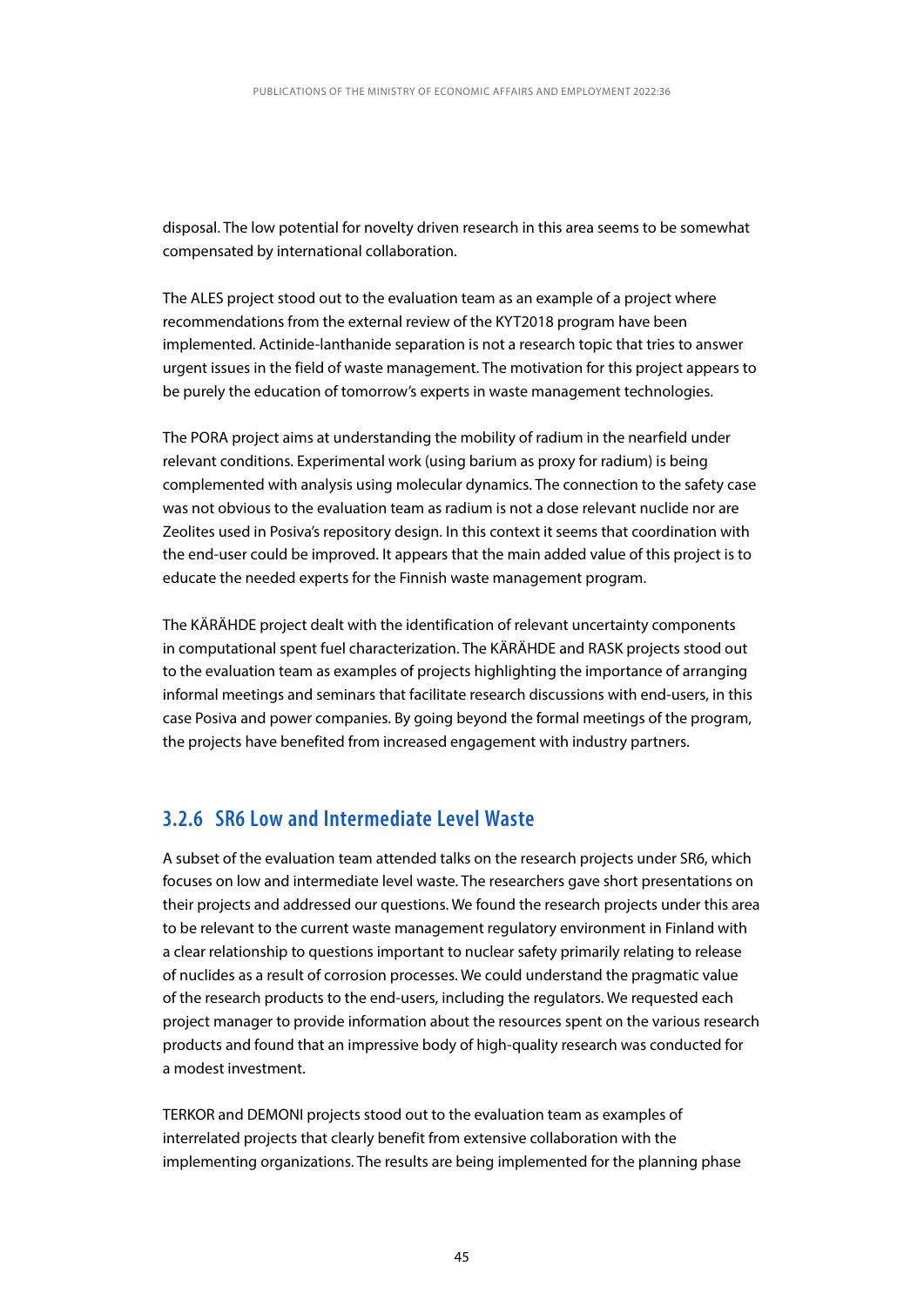<span id="page-46-0"></span>for decommissioning. They deal with real nuclear power plant materials under both real site ground water and simulant water conditions.

TERKOR is conducted at VTT, and it deals with corrosion of low and intermediate level steel waste under in-situ repository conditions to better understand the nuclide release. DEMONI is a coordinated project between VTT and University of Helsinki. It is supported by NKS and the European Union which, besides providing additional resources, allows regular validation of the results by Nordic and international intercomparison.

The projects are characterized by open and active dialogue with end-users, including operators of present repositories, planned repositories and regulatory authorities. Endusers have provided access to existing repository sites and access to ground water and provided additional information about relevant material samples and operational conditions. This kind of dialogue is important in directing the research on practically relevant questions and ensures that the results will be adopted by the end-users.

The SURFACE project stood out to the evaluation team based on its relevance. SURFACE focusses on the realization of near surface disposal of very low level radioactive waste. The project is being led by TVO. We found it difficult to assess how this project conforms to the overarching funding goals of KYT2022.

We have noted some imbalance between the available VYR funding and the extensive range of topics covered by the research program. We have made some recommendations in this area in light of our findings in these projects. We found that the DEMONI research team has managed to get additional funding through international collaboration, and the benefits are obvious in terms of the research output. We also saw that the well-functioning working relationship with the end-users helps to better frame the work and leads to a more efficient use of the available resources.

### **3.2.7 SR8 Other Studies/Social License**

A subset of the evaluation team attended talks on the research projects under SR8 "Other studies," which is an umbrella area consisting of three projects CLOMAP, YLUMU and SMRWaMa. These are diverse, new topics that had not previously been studied within KYT2022 or its predecessors. The projects have been conducted in the latter half of the program period, with themes related to closure and post-closure issues, societal memory and special questions of waste management of SMRs. The researchers gave short presentations on their projects and addressed our questions. We found the research projects under this area to be relevant to the current waste management regulatory environment in Finland with a clear relationship to questions important to nuclear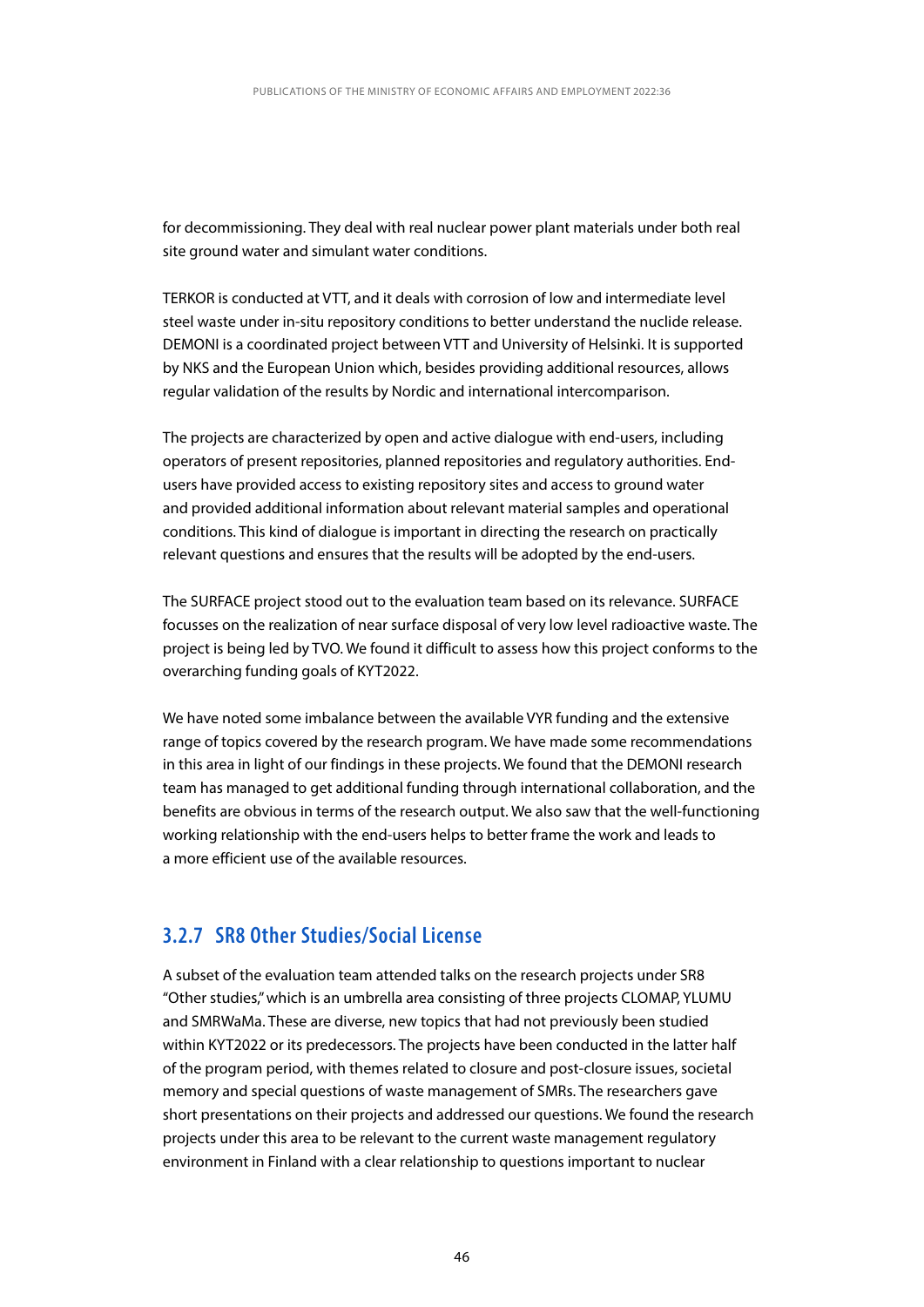<span id="page-47-0"></span>safety. In general, we could understand the pragmatic value of the research themes to the end-users, including the regulators. We requested each project manager to provide information about the resources spent on the various research products and found that an impressive body of high-quality research was conducted for a modest investment.

The non-technological projects CLOMAP and YLUMU under this SR stood out to the evaluation team as examples where pioneering researchers have initiated studies with vital safety significance in novel, but still yet unresearched areas. At the time of the interviews, both projects had been going on roughly for a year only. Thus, they can be considered as preliminary studies. The results have not yet been published in scientific journals. However, they have been able to identify important and relevant research questions and point out directions of further research. Correspondingly, during its first year the SMRWaMa project has been able to identify critical questions for further studies.

KYT2022 also included a project on societal acceptance of nuclear waste management in the 2019-2020 timeframe. The quality of the project is evidenced by the two peerreviewed scientific publications produced by the project. Analysis of risk and safety perceptions, opinions, and rhetoric (and their impact on acceptance and trust in technology and decision-making) can be vital for the understanding of changes in acceptability and attitudes in society. The evaluators acknowledge that the SAFER2028 framework plan highlights continued research on the social license topic. However, the plans must also be implemented through actual allocation of funds to such projects.

As a general conclusion we strongly recommend more interaction between the researchers and end-users throughout the project life-span, starting from formulation of the research questions motivating the projects. We recommend that MEAE and STUK play an active role in that process, but the utilities and Posiva could also be engaged.

## **3.3 Effectiveness of Program Management**

The KYT2022 framework is simpler and flatter compared to the SAFIR2022 framework. The research is organized into follow-up groups (seurantaryhmä, or SRs). The flatter organization structure lends itself to more flexibility and could be considered appropriate for a smaller program (in terms of funding). We observed that over the course of the program the research had been restructured with a reassignment of the SR numbering. This led to some confusion for our evaluation team because the numbering of the SRs we received during the kick-off meeting did not match the numbering of the SRs in the final program of presentations.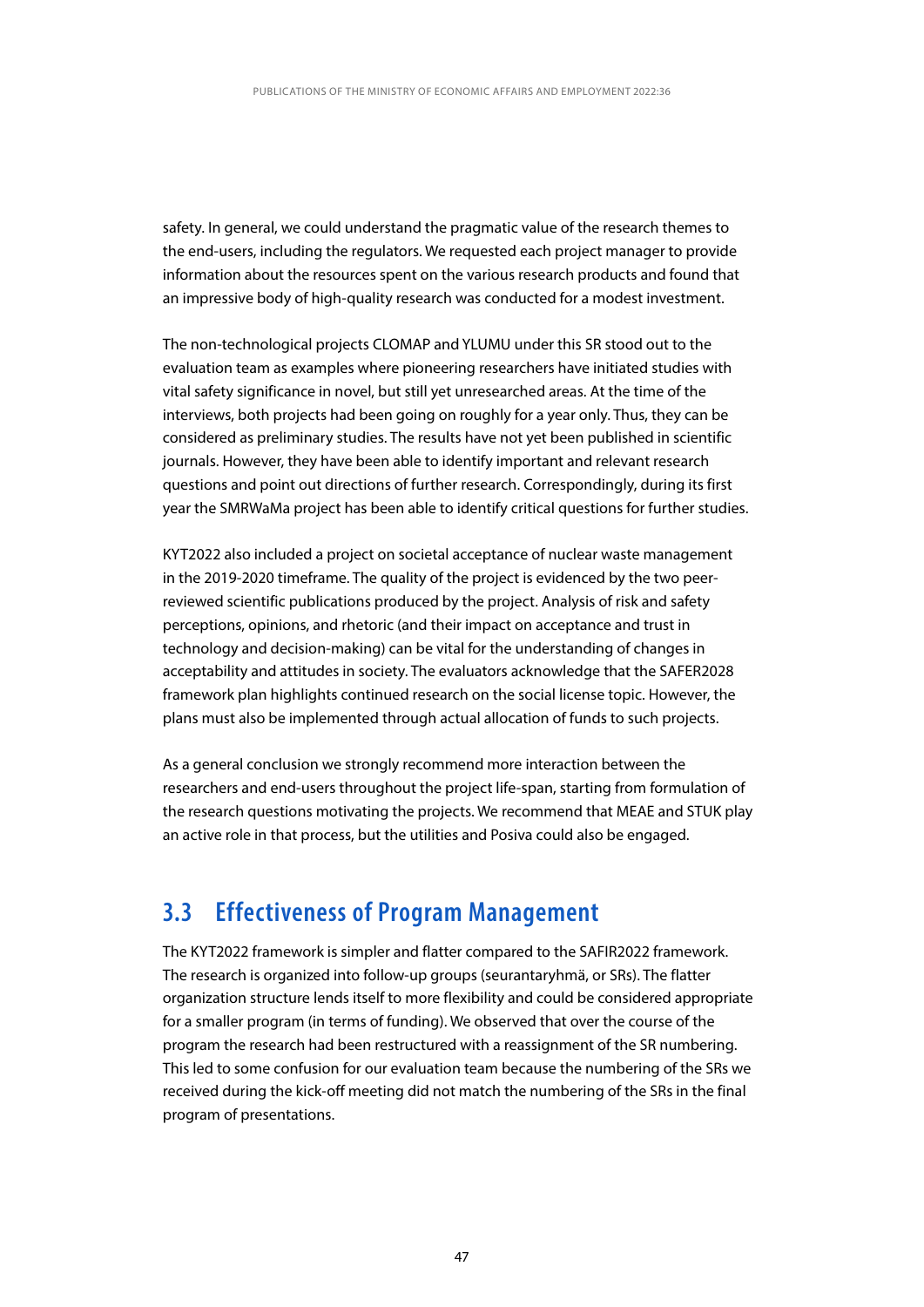<span id="page-48-0"></span>In the new SAFER2028 framework, the framework more closer mimics the SAFIR2022 structure, with more clearly defined roles for the SGs and the TAGs (which replace the RGs or SRs). We believe this more regimented structure will help to prevent any future instances of confusion for the external evaluators.

While we did not have the benefit of tabulated indicators in terms of program achievements, such as theses written or papers published, we got the sense from the technical presenters that the program produced research of a high scientific quality, as evidenced by the number of peer-reviewed publications listed by the presenters, and by the technical content of the presentations themselves.

We observed during the meetings that Posiva appeared to be disengaged from the research evaluation process entirely. Further, it seemed that STUK staff perceived their role in the KYT2022 SRs as primarily a deliverable evaluator. We recommend exploring mechanisms to enhance the quality and quantity of end-user interactions with the researchers. The new structure of the SAFER2028 framework will likely facilitate such interactions by more clearly defining the role of the TAGs as a group for providing technical direction while other matters of project management (such as budgeting) are left for the SGs. The clear definition of four "central topics" in the SG3 research area of the SAFER2028 framework (see Section 5.3.2 of Ref. 3) will also facilitate engagement of endusers, provided these objectives are shared and the future selected projects are focused on these objectives.

## **3.4 Effectiveness in Training and Educating the Next Generation of Experts**

The feedback we received from some of the end-users, most notably STUK, was that the research was meaningful insofar as it was yielding expertise in key competency areas important to the regulator. This might be contrasted with the relatively smaller value added in terms of the knowledge added or safety significance that we observed in some areas. For example, we found research on bentonite to yield incremental gains in fundamental understanding where many of the most safety significant technical issues have largely been resolved – or are at least well understood.

We, therefore, have found that the structure might lend itself to sponsoring research of modest safety significance, but, in recognition of one of the program's primary objectives, we conclude that the program has been effective in producing new experts in the technical fields relevant to the regulation of nuclear waste. Given that we have found the program to be effective, we do believe that there are opportunities for improvement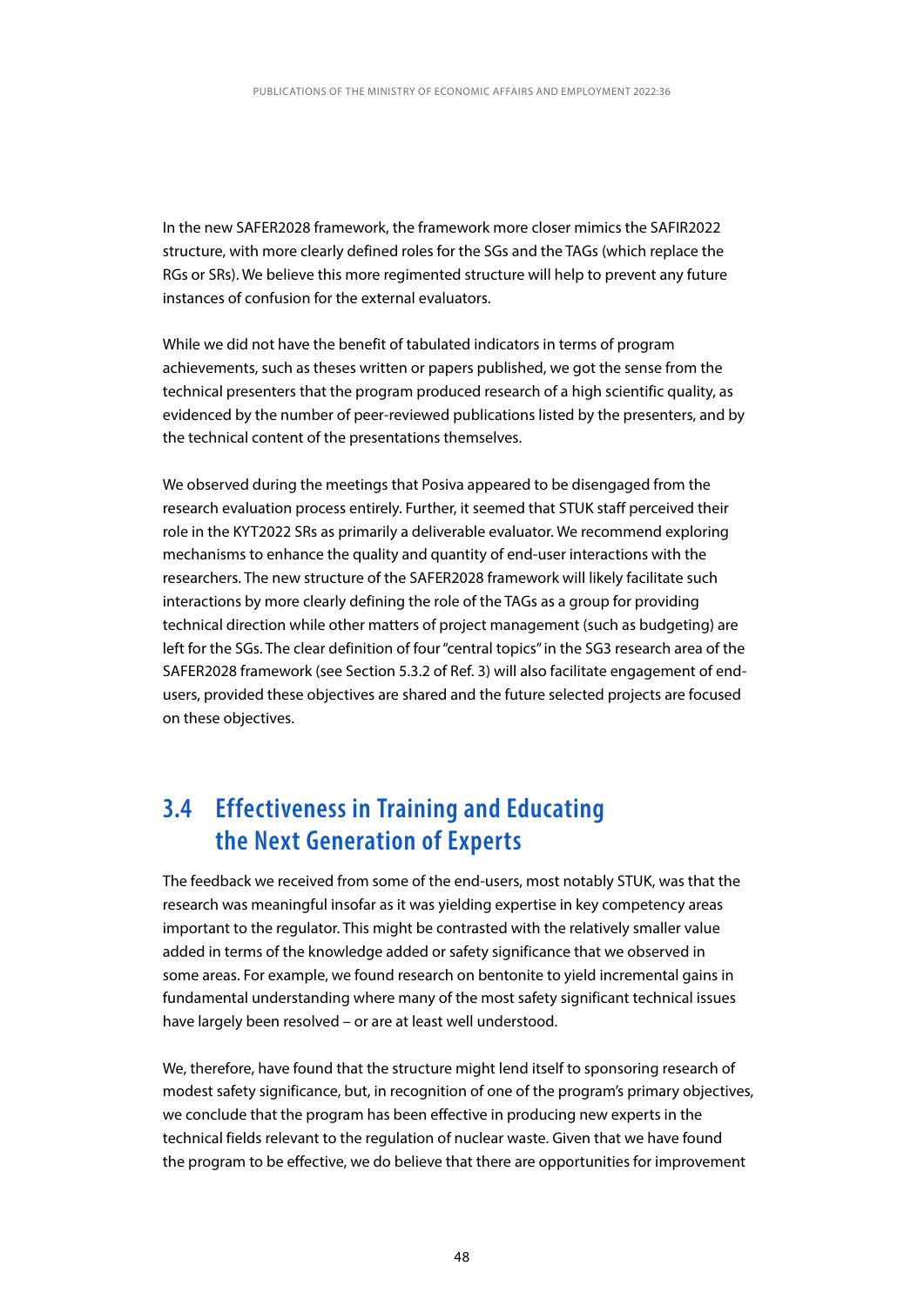where the research could be better directed to produce more meaningful (i.e., safety relevant) results. This could be achieved through improved engagement between the researchers and the end-users, most notably STUK and Posiva. At the current stage of the Finnish disposal program, a reorientation of the SAFER2028 activities towards operational optimization and post-closure related topics should be considered. A careful assessment of the needed resources and expertise is being recommended to this end. In addition, the funding balance between research projects related to the final disposal of spent fuel and research projects related to low and intermediate level waste repository may have to be reconsidered in the future.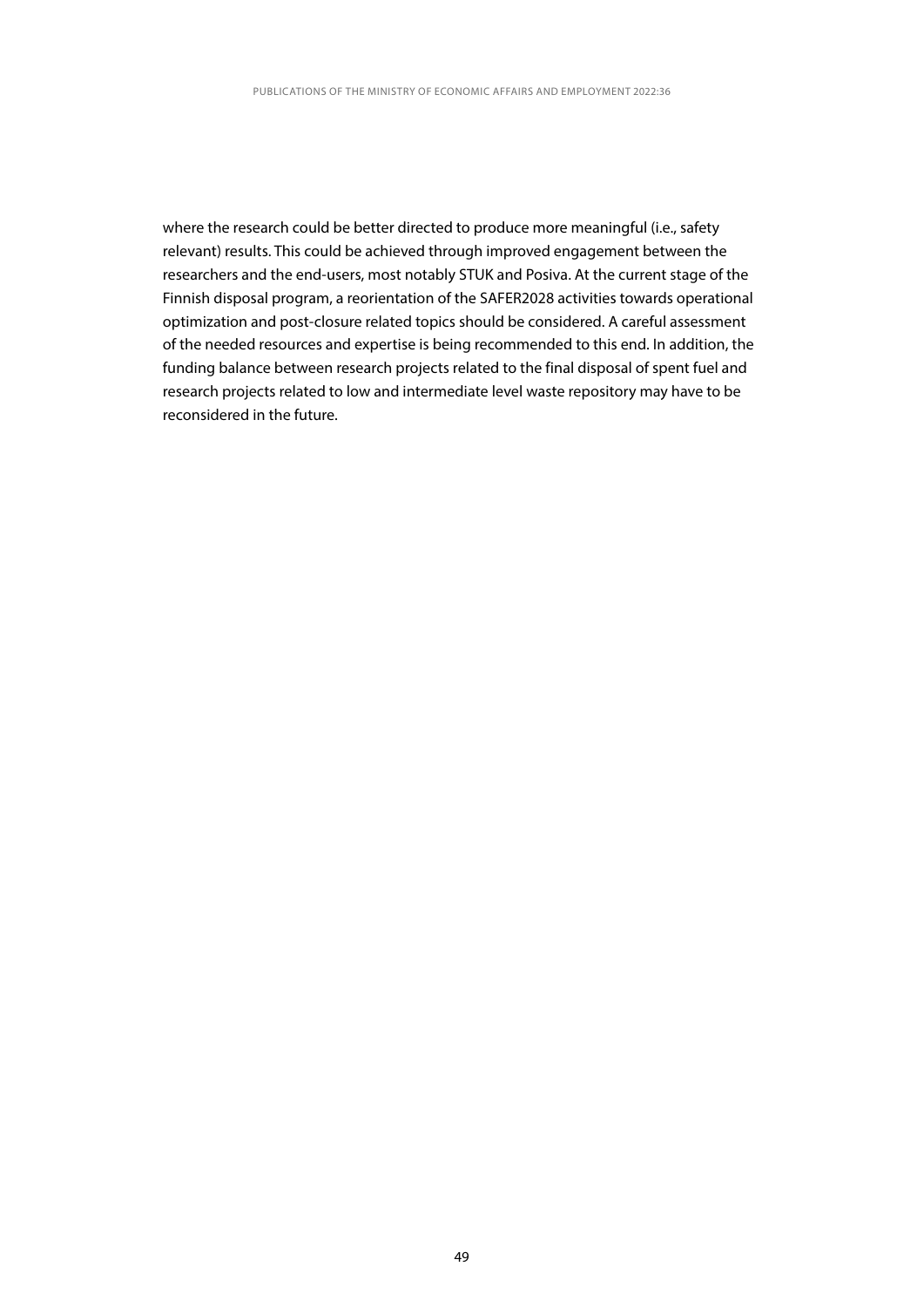## <span id="page-50-0"></span>**4 Review of the SAFER2028 Framework**

The MEAE furnished us with a draft of the SAFER2028 framework plan (Ref. 3) and sought our opinion and recommendations. We had the chance to review this draft in advance of our visit and asked several questions regarding the draft. Our questions largely focused on the broad topics such as: roles and processes, the doctoral education network, infrastructure, funding targets and priorities, and new research topics (e.g., SMRs). MEAE provided written responses to our questions (see Attachment J) and addressed several of them during a presentation on the future framework during our visit. We benefited greatly from the clarification provided by MEAE.

The structure of the SAFER2028 program's administration is largely borrowed from SAFIR2022, which seems to demonstrate more efficiency than the flatter structure of the KYT2022 program. In the draft SAFER2028 structure, six steering groups (SGs) are responsible for the research program in their respective fields. Figure 2 illustrates the proposed SAFER2028 program structure. The role of the reference groups (RGs) in SAFIR are replaced by technical advisory groups (TAGs) in the new program. Among the SGs, SG3 is dedicated to Nuclear Waste as a continuation of the KYT2022 program. As SAFIRlike projects often seem more mature and benefit from more support from end-users than KYT-like projects, some attention will have to be paid to how funding is apportioned for these different areas in the SAFER2028 program to ensure an appropriate balance.

The different administrative levels in the structure will guarantee independence. In the SAFIR2022 program, the research organizations participated in the MB – and while we understand the research organizations did not have a direct role in award decisions – their participation, in our opinion, created the appearance of a conflict of interest. However, we heard from the research organizations that this structure might also lead to inertia and distance. As for the former, reducing researcher participation in the management group (MG) may result in fewer innovative proposals being awarded funds. As for the latter, relegating the research organization participation to the stakeholder group may reduce the cohesion between the end-users and the researchers. In our view it is important to maintain this separation between the researchers and the MG in the new SAFER2028 structure. However, the role of the stakeholder group could be better clarified in the SAFER2028 framework.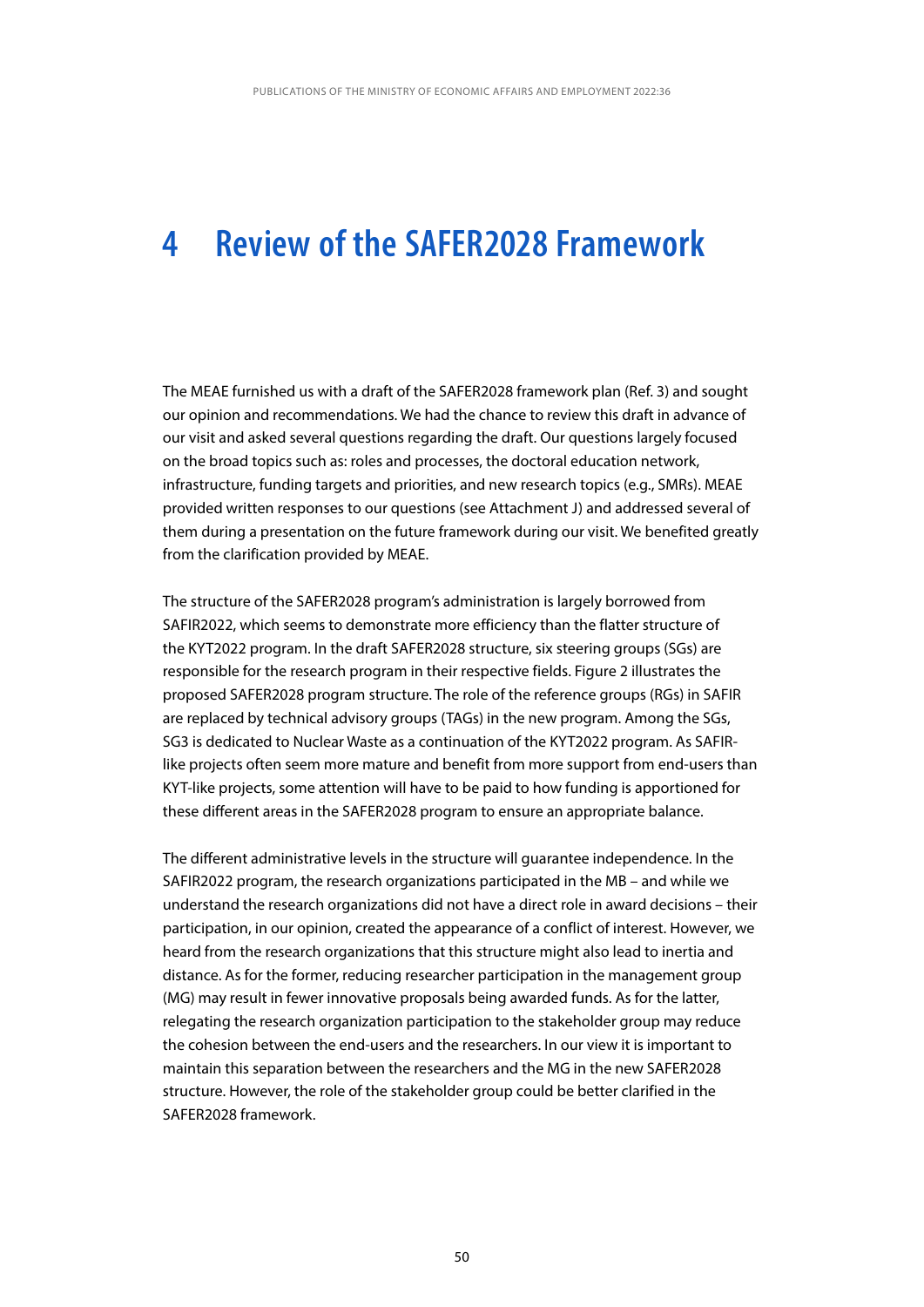

#### **Figure 2.** SAFER2028 Proposed Program Structure (Ref. 3)

Even though more or less similar approaches existed in the past, SG5 (Doctoral Education Network or DENSE) is a novelty of SAFER2028. The evaluation team understands that there will be doctoral projects administered by DENSE itself (SG5), but research projects can also propose and have doctoral projects in parallel. Considering that education is a primary way of ensuring national nuclear energy safety expertise in the long run, we recognize the important role of DENSE. DENSE will bring funding stability to 3 or 4 year-long doctoral projects that require such stability. We underline that funding should also include costs of attendance at relevant conferences, consumables and use of infrastructure when necessary, and we made a recommendation in this area. The organization of DENSE could be better defined in the SAFER2028 framework. For instance, during the evaluation, the research organizations raised the question of interactions between doctoral students and end-users if their project is hosted by SG5.

Another goal of the SAFER2028 framework is to promote multidisciplinary research. In our view, the doctoral network could also be used to foster multidisciplinary projects by tackling challenge problems in the fields of reactor safety and nuclear waste management. An example where challenge problems were used to promote multidisciplinary research would be the Consortium for the Advanced Simulation of Light Water Reactors (CASL).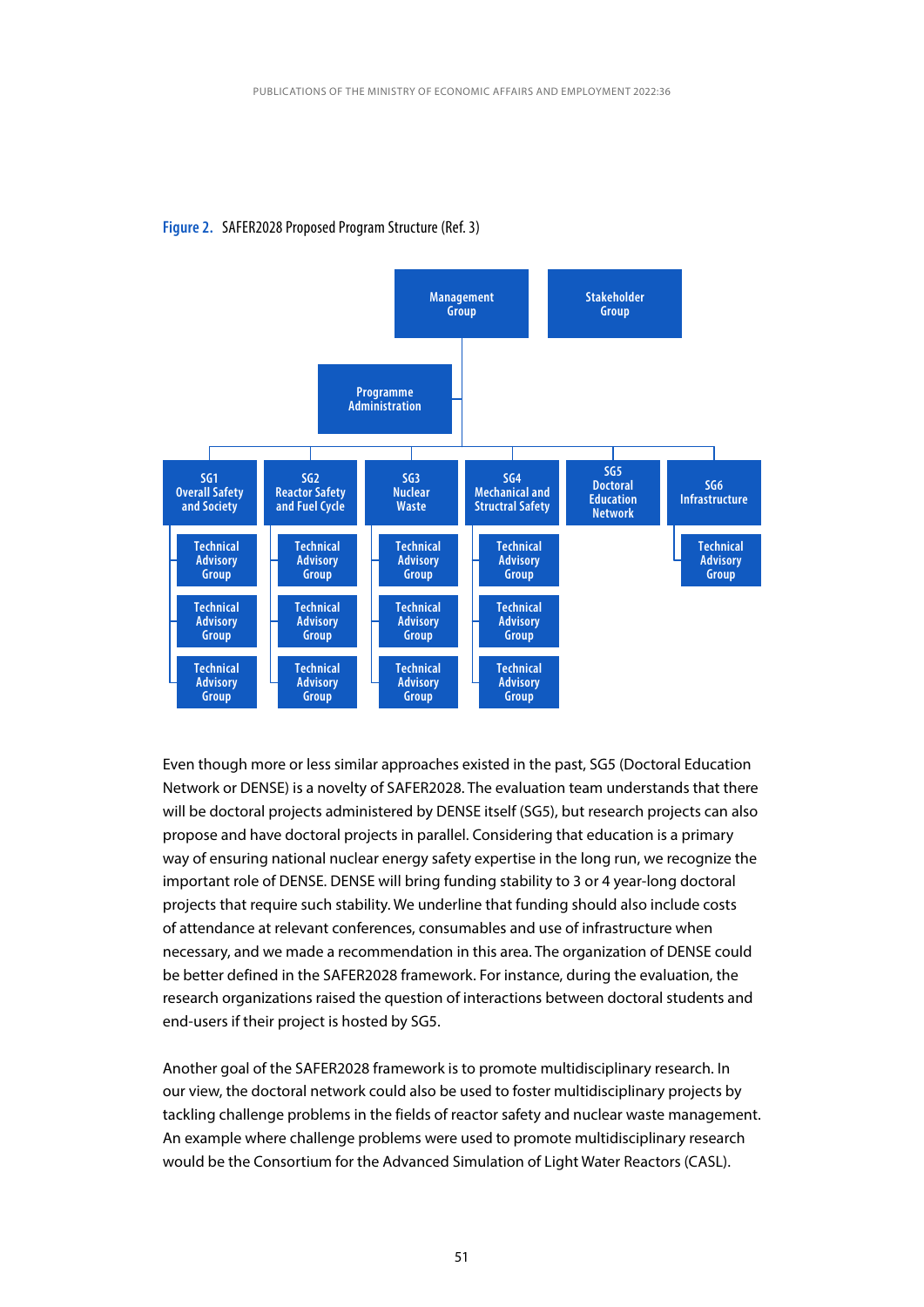In CASL six challenge problems for advanced simulation were established that required multidisciplinary research efforts. We believe that the doctoral education network could be used in a similar manner to foster multidisciplinary research by way of establishing challenge problems and we made a recommendation along these lines.

SG6 (infrastructure) is of special importance in the long run to ensure expertise in the field of nuclear safety and waste management. Up-to-date and flexible research facilities with skilled personnel are required. Due to the cost of critical infrastructures in the reactor safety and nuclear waste management fields, funding decisions need strong feedback from primary end-users, like STUK. MEAE should consult with STUK and other end-users to develop a list of strategically important research infrastructure. We made a recommendation in this area.

Infrastructure availability is an advantage for research organizations submitting a proposal to a call. Some research organizations (e.g., VTT and LUT) benefit from VYR-funded research infrastructure. We believe these facilities should be regarded as user facilities and should be available for use by researchers from other organizations. To this end, we recommend formalizing this user availability for any VYR-funded infrastructure projects.

We understand that SG5 (DENSE) and SG6 (infrastructure) have different needs which are not correlated and should have different and independent target funding values. While we understand that the MG may establish relative targets for these SGs, we have made recommendations for a reasonable approach for setting these values, which we believe should be set independently.

In line with the Nuclear Energy Act, the purpose of the SAFER2028 program is "to ensure national nuclear energy expertise over generations". We believe that achieving this goal with a limited level of funding requires a strong and efficient knowledge management (KM) policy. The organization of KM programs inside research institutes is necessary but probably not sufficient to make sure all the areas are covered long-term. Moving forward SAFER2028 should keep a high level of dedicated KM. This point needs to be better defined and included in the SAFER2028 draft framework. For instance, KM could be clearly defined as a mission of each SG. Because of the importance of KM, both in our opinion and in the stated objective of SAFER2028, we have made several recommendations in this area (see Section 5.6 of this report).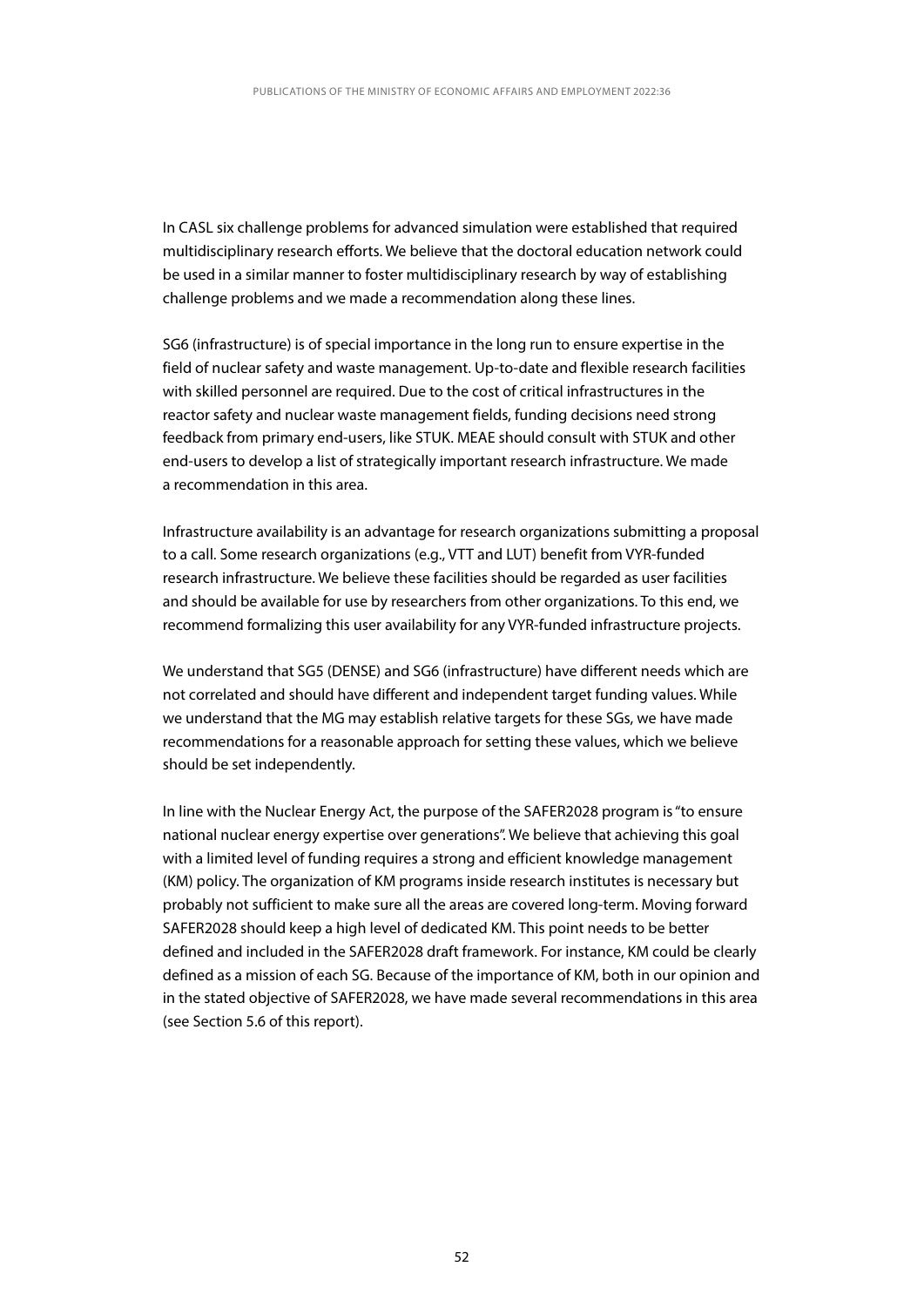## <span id="page-53-0"></span>**5 Overall Findings, Observations and Recommendations**

We had the opportunity to visit Finland and conduct interviews with research program stakeholders, attend technical presentations given by the researchers, and meet with government officials responsible for planning and administering the research programs. In addition to these meetings, we also had the benefit of receiving written responses to our questions that could not be answered during these meetings. Following these interviews, presentations and the review of the responses, we have compiled a list of key observations regarding the programs and also noted some recommendations for improvements where we saw a potential shortcoming.

More generally, we observed that the primary, perceived value added by the research programs in the eyes of the stakeholders, or end-users, is that these programs provide a pipeline of new talent and expertise necessary for the successful regulation of nuclear power and waste management activities in Finland. As this is a key goal of the research programs, we believe it is important to note that the stakeholders find these programs to be beneficial in exactly this manner.

In our review, we looked at the research products and found them, generally, to be of a high technical quality. This is further evidenced by the body of peer-reviewed publications generated by the research programs. We found that the research, largely, had a clear nexus with important safety significant technical questions – although, in some instances, we found the research aimed towards well-established, or mature fields of study where the value added in terms of increased knowledge or improved safety might be considered marginal or incremental. In any case, though, we could see the benefit of these activities vis-à-vis the educational benefit in training new experts in relevant fields.

Compared to the funding level, we found the scope of the research programs to be quite broad. SAFIR2022 and KYT2022 cover most important technical and non-technological aspects of safety for both nuclear energy generation and waste disposal. In addition, we must note that the current Finnish environment comprises nuclear reactors in all phases of life from design (e.g., Fennovoima, VVER1200) to decommissioning (e.g., FiR 1; TRIGA Mark II). Olkiluoto 3 (EPR) is about to start electricity production alongside the existing Olkiluoto 1 and 2 units. Fortum is pursuing license extension to operate its two VVER440s. Posiva has submitted an application for operation of its long-term waste repository. We note that the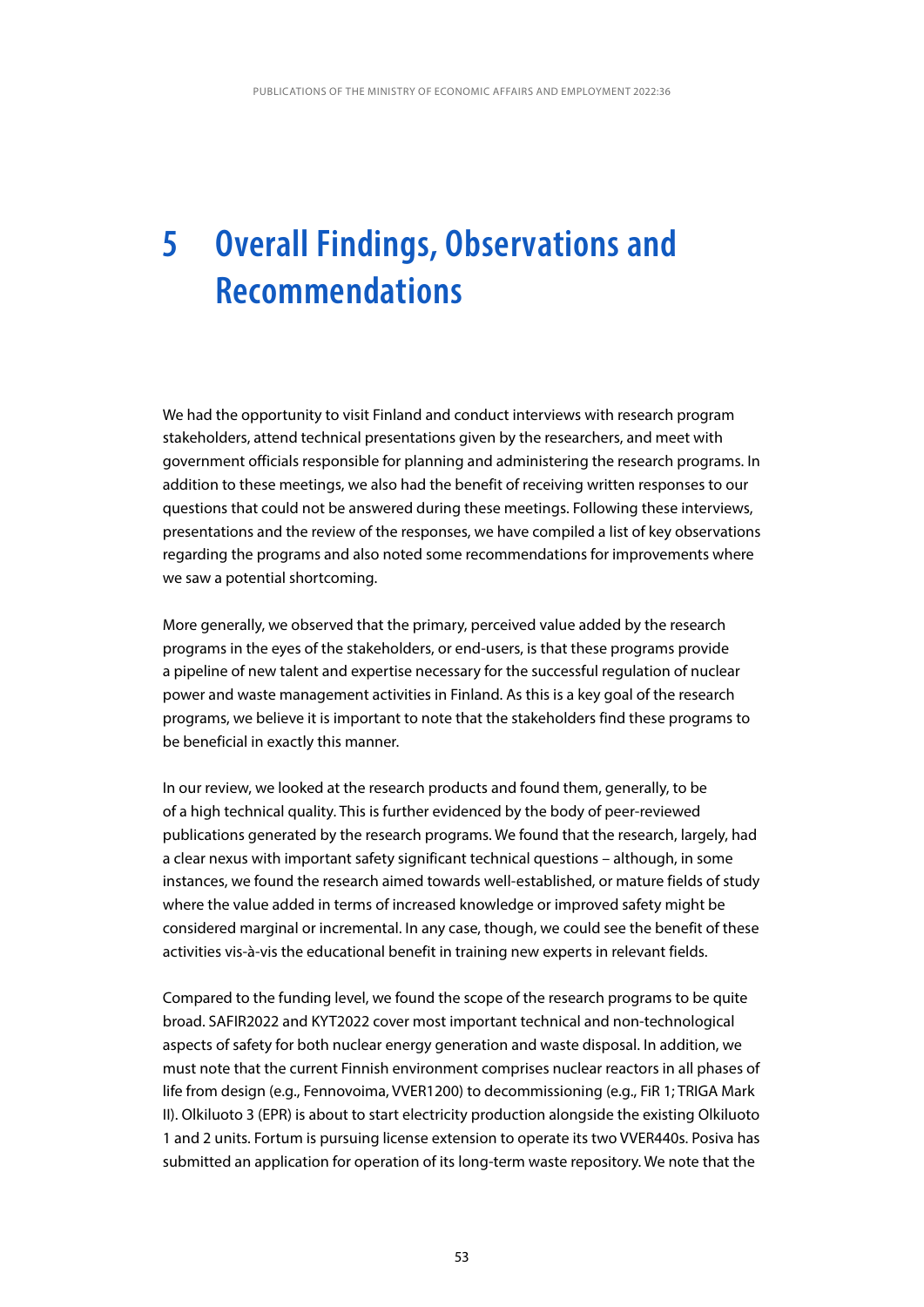<span id="page-54-0"></span>need for regulatory expertise covers a wide range of licensing activities in Finland and the forthcoming SAFER2028 program can be expected to address topics, not only within this scope, but also for SMRs.

We had the opportunity to review the expenditures of the funding relative to the various research projects and their output. We found that, in general, the research programs produce a remarkable level of scientific output for a modest stream of funding. In some instances, we have noted that projects with a smaller scope tend to be a less efficient use of the funding due to an outsized proportion of these project resources being dedicated to administrative tasks as opposed to technical ones.

Having observed the strengths and weaknesses of the SAFIR2022 and KYT2022 programs, we were well equipped to provide feedback on the new SAFER2028 framework plan, which we have done. Our feedback focuses heavily on some of the novel elements of the framework, in particular the doctoral education network. In this area we feel there are opportunities for key improvements that could make this element more effective, and we have assembled those recommendations in this report.

This section of the report provides a detailed listing of our observations and recommendations. Our observations are intended to be neutral statements of our characterization of the programs, and not necessarily criticisms. Based on these observations, however, we have attempted to make specific, actionable recommendations to address any potential shortcomings in the programs. Our observations and recommendations have been grouped according to seven thematic areas:

- Quality and Usefulness of the Results
- Flexibility vs. Continuity
- y Communication and End-user Engagement
- Education
- Competitiveness
- Knowledge Management
- Other

## **5.1 Quality and Usefulness of the Results**

### **Observations**

Most end-users perceive value in the results of the SAFIR2022 and KYT2022 research programs, but primarily in the sense that they receive an indirect benefit insofar as these programs produce recent graduates with expertise in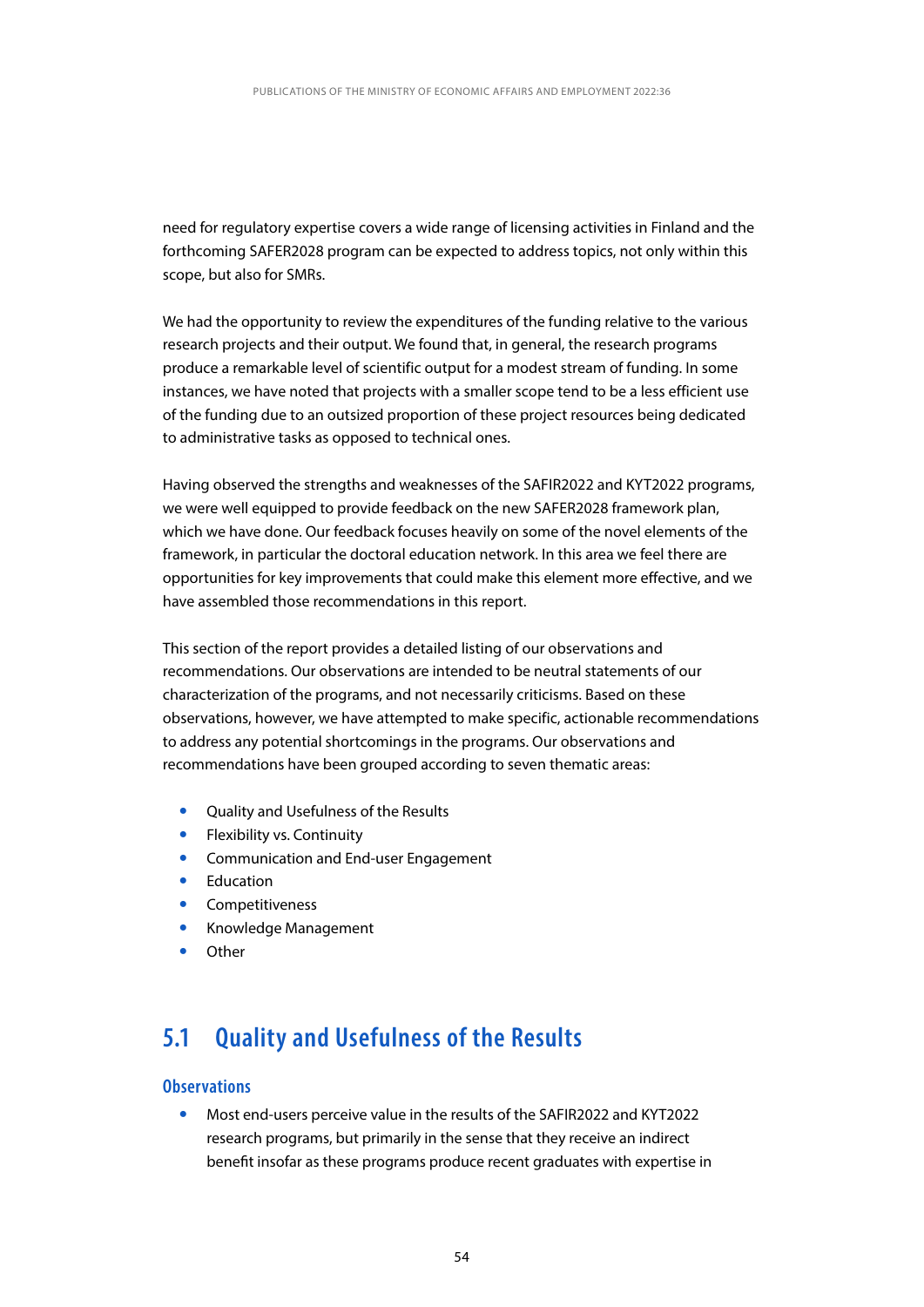<span id="page-55-0"></span>relevant fields of study. The research products themselves are not necessarily perceived as having a strong return on the investment in a general sense.

- End-users and other program participants seem to rate the preservation and development of core competencies as being more important than the value added by the research.
- In the opinion of the evaluation team, the project researchers achieved remarkable levels of output for relatively small levels of funding.

### **Recommendations**

In order to increase the chance for producing meaningful results we do recommend that the end-users are more actively engaged throughout the project, including during the initial framing of the project. The SAFER2028 framework should allow, if not encourage, end-users to provide ongoing feedback and technical and material support to the projects.

## **5.2 Flexibility vs. Continuity**

### **Observations**

- End-users and researchers alike believe that some projects are selected for initial or continuing funding in relatively mature fields of study or in areas of low safety significance primarily to ensure graduates in "core competencies," even though the value added by the research to the field of study may be incremental or produce only modest improvements in safety.
- We understand the role of the MG in the SAFER2028 framework to balance the distribution of the funding according to several considerations. Just a few of these considerations include: (1) the relevance of the proposals to stated research priorities, (2) how effective a project would be in maintaining and developing important technical expertise and (3) how funding distributions achieve an equitable distribution of funds between reactor and waste management projects.
- y End-users and researchers agree that the focus of research should be directed towards more relevant areas to safety such as: ageing, smallmodular-reactors, additive manufacturing, low and intermediate level waste management and social license. There is common understanding that with fixed funding resources that to fund proposals in these areas would require reductions in funding to other areas. However, there are areas of research that are relatively mature or of low safety significance that could have funding reduced.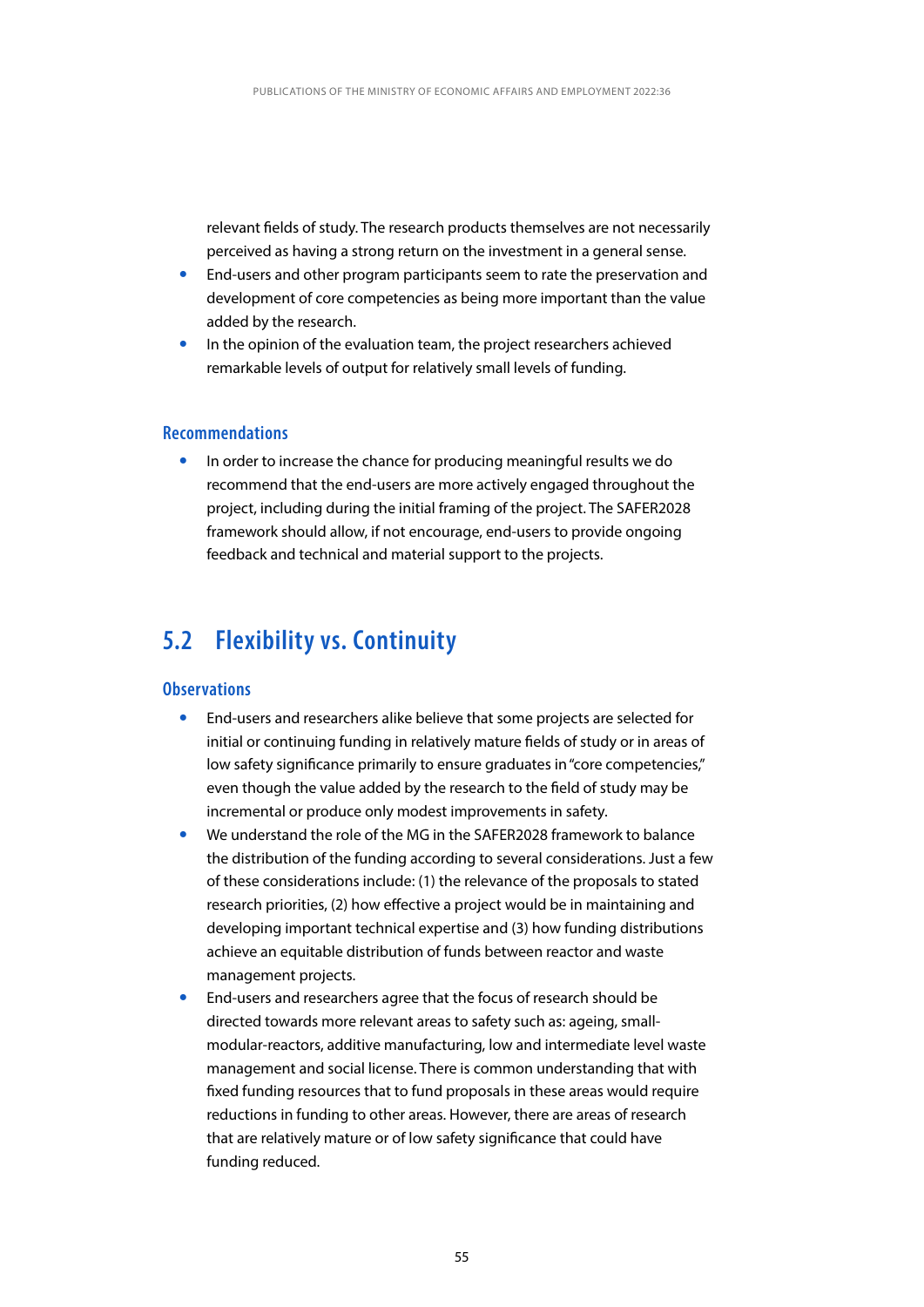- There is a perception that previously funded projects will continue, even without the excellence label. There appears to be a barrier to entry for new researchers when they must compete for limited funds against wellestablished researchers, especially when those established researchers are pursuing familiar avenues of research. There is a concern that, in the new SAFER2028 framework, initial funding decisions will "lock-in" proposals for funding for the full six-year period even though not all project proposals will be excellence projects. If this is the case, there is the perceived risk that proposals submitted after the initial call will not have a fair opportunity to compete for funding over the six-year program duration.
- There is a recurring need for preserving competencies in areas that are very well researched or mature. This hinders the capacity of the program, within the current system, to produce novel research when its resources are focused on preserving these competencies. In academia, particularly for new doctoral candidates, there is pressure to publish novel research. This can create a challenge for universities making project proposals.
- The time-scale of the program can be a challenge as some end-users are worried that the program cannot be sufficiently flexible or agile enough to address important emergent issues that require quick answers.
- The "small projects" could be used to initiate research activities for important emergent issues in a top-down way.

### **Recommendations**

- We recommend that MEAE ask STUK, annually, to provide a prioritized listing of future needed competencies. This prioritized listing should be utilized as part of the proposal evaluation process. The call should be transparent about how this is considered in the evaluation process.
- We understand it to be the role of the MG to make decisions about project proposal awards with several dimensions to balance and we understand that flexibility is required in MG decisions about funding to achieve an appropriate balance of funding relative to the program objectives. The SAFER2028 objectives in terms of developing and maintaining domestic expertise should be more explicit in the framework and become a transparent criterion of the steering group proposal evaluation process. We recommend that MEAE ask STUK to prioritize the competencies annually. Applications should be mapped against this list of needed competencies during the evaluation process. Where flexibilities allow, the MG should strive to balance the portfolio of SAFER2028 projects to meet the projected needs according to the prioritized competencies.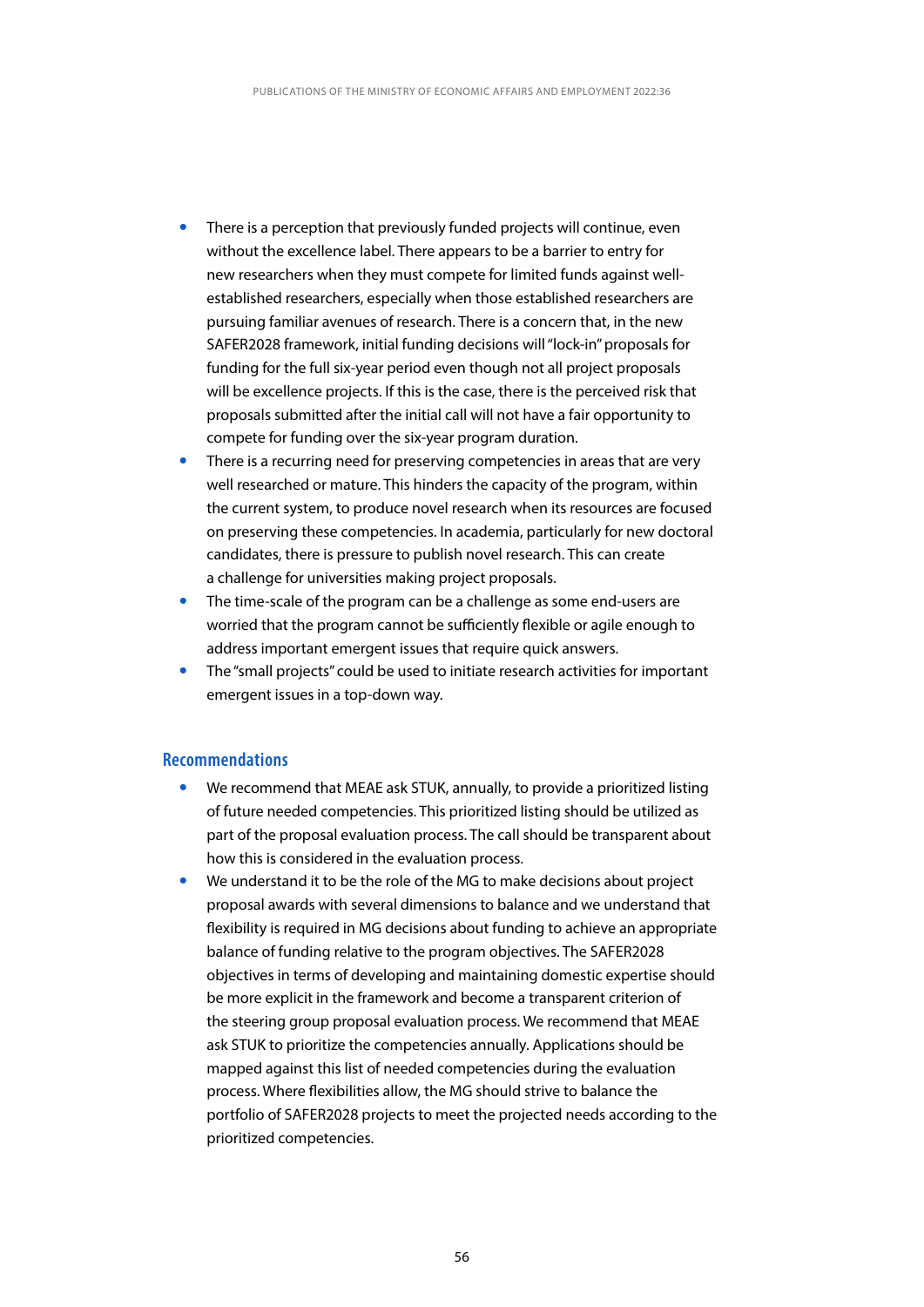<span id="page-57-0"></span>We recommend assessing the budget distribution relative to the safety goals periodically, because it seems that these evaluation results may indicate the necessity to change research priorities. Furthermore, the safety goals should be assessed periodically whether they reflect the current safety issues.

### **5.3 Communication and End-user Engagement**

### **Observations**

- End-user engagement in SGs and RGs can vary widely. Therefore, in some cases the project may not get enough guidance and feedback. In some instances, end-users might perceive their role in RGs or SGs as purely an outside observer or end product evaluator but in other instances they might perceive their role as a contributor.
- End-users and researchers concur that communication between endusers and researchers and amongst researchers in different topical areas would lead to more meaningful research topics, more opportunities for multidisciplinary research, benefit proposals and improve project outcomes. Communication at every stage of project life could be improved.
- End-users can be more proactive in defining the issues that are most relevant from their perspective that would warrant attention.
- Researchers are quite engaged in international collaboration, particularly Organization for Economic Cooperation and Development - Nuclear Energy Agency (OECD/NEA) projects. End-users positively view these collaborative efforts.
- The KYT2022 program research seems quite relevant to Posiva, yet engagement between Posiva and the evaluation team and technical presenters during the evaluation period appeared to be minimal.

### **Recommendations**

The program organizational structure itself contain various and continuous meetings (SG, RG groups) with stakeholders, end-users, research organizations, and universities. These formalized meetings are a way to facilitate interaction between parties. However, evaluation findings show that meetings that more successfully facilitate research discussions and sharing of experience between researchers and end-users, are the informal meetings and seminars that take place. A recommendation is that the program encourage these types of informal meetings and provide means to facilitate them. Additionally, more flexible requirements for the formal meetings could be applied to increase their communicative value.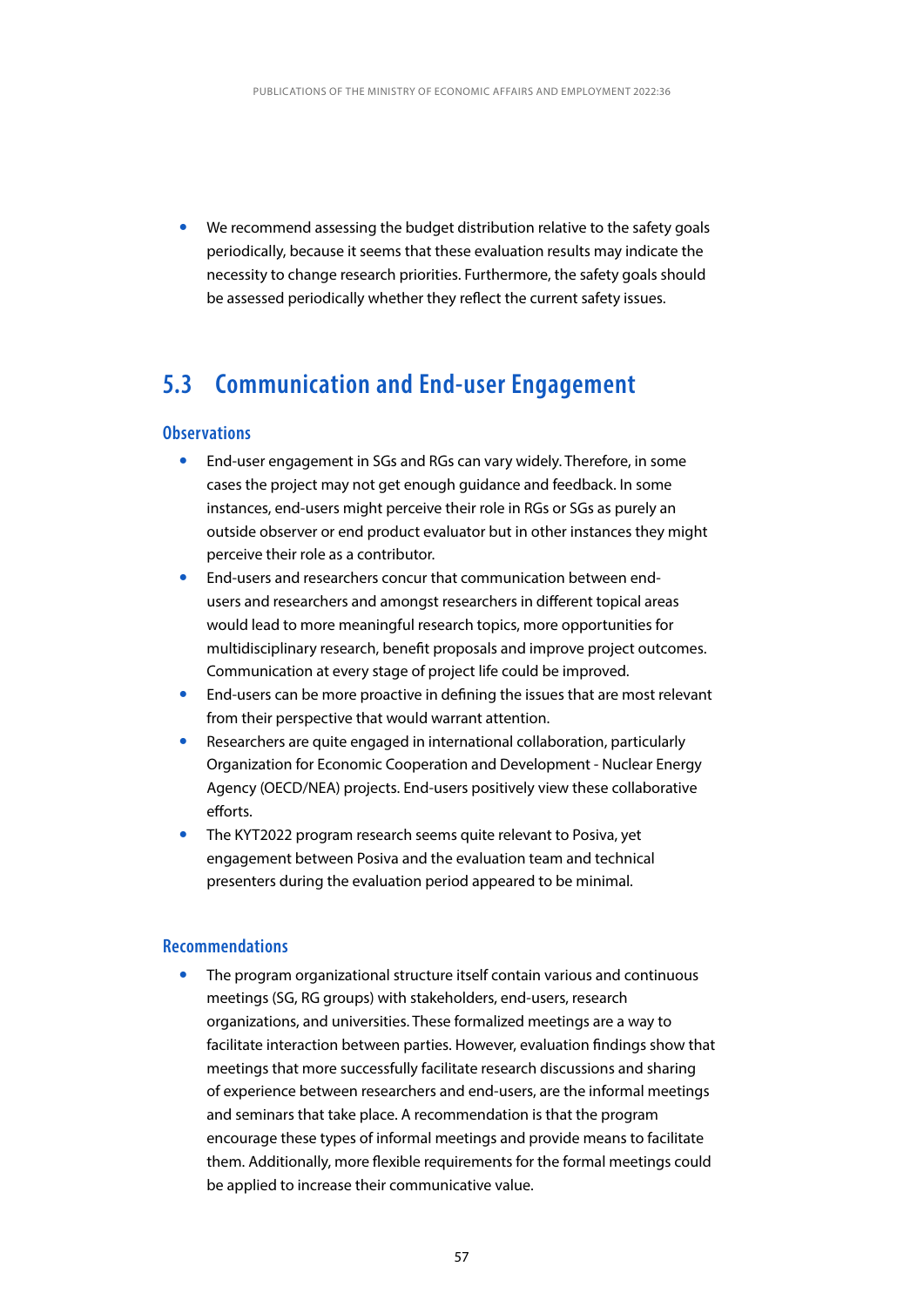- <span id="page-58-0"></span>Attention should be paid on developing methods for promoting communication on multidisciplinary projects within the SAFER2028 framework. We recommend promoting ad hoc steering groups and ad hoc technical advisory groups.
- The SAFER2028 framework should allow flexibility for researchers to propose alternative reporting and meeting schedules that reflect the scope and expected rate of progress for their research. The project dependent reporting schedule should be correlated to the size of the project.

## **5.4 Education**

### **Observations**

- y One key objective of the SAFIR2022 and KYT2022 programs is the training of new experts. However, the KYT2022 proposal evaluation criteria consider the training of new experts equivalent with the publication of new research results. This may be counter-productive to the program objective if it results in the award of a proposal where senior researchers are more apt to publish their results.
- SAFIR2022 and KYT2022 projects fund research based on specific work packages and end products and are subject to annual changes in funding levels - but this may not be conducive to fully funding a doctoral student's education. This appears to be the motivation behind DENSE in SAFER2028.
- The implementation of the "Excellence" project approach to secure longerterm funding has been well received by the end-users and researchers alike. This is especially the case for research leading to doctoral theses.

#### **Recommendations**

- In SAFER2028 we see two branches to support doctoral students. As already performed in SAFIR2022 and KYT2022 doctoral student support could be realized within the scope of Excellence projects, if funding is guaranteed for the duration of the candidate's thesis work (e.g., 4 years). Further DENSE should give the possibility for at least three-year projects to support doctoral students, including attendance at relevant conferences. The topics of the doctoral studies should refer to the objectives of the SAFER2028 framework. The projects should also include any costs associated with consumables and use of infrastructure as necessary.
- The doctoral education network (DENSE) should be utilized to encourage education of future experts with multidisciplinary capabilities. The role of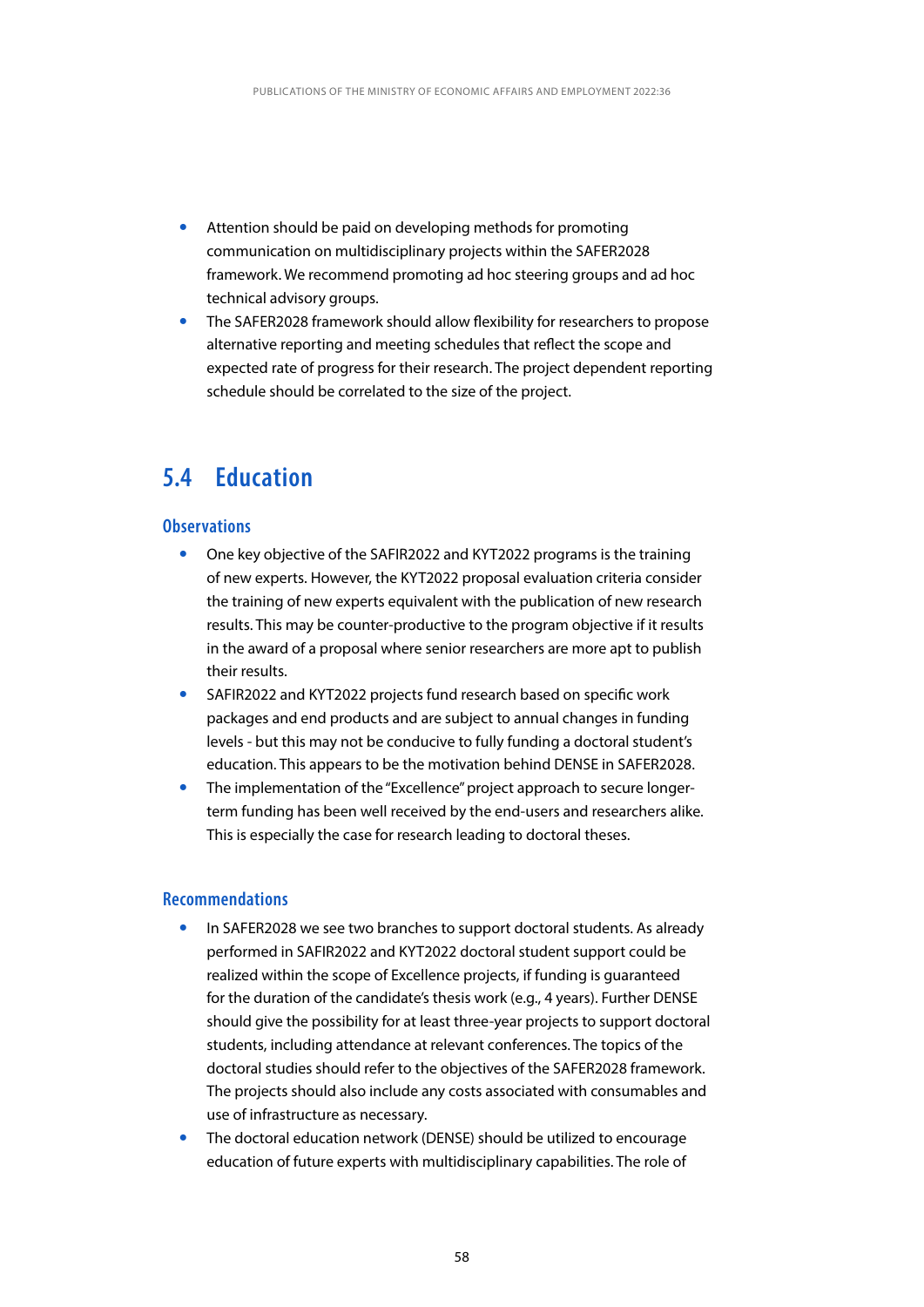<span id="page-59-0"></span>DENSE steering group (SG-DENSE or SG5) in promoting multidisciplinary research should be clarified. To this end, the SAFER2028 framework should include a list of multidisciplinary challenge problems. The MEAE should request that STUK (or other end-users or stakeholders) develop a suggested list of specific multidisciplinary challenge problems in the fields of reactor safety and nuclear waste management. A small subset of the challenge problems from those suggested that feature important competencies should be identified in the framework plan. Proposals should be accepted to address challenge problems, but these proposals must include educating doctoral students. SG-DENSE should evaluate these proposals and convene an ad-hoc TAG comprising the appropriate subject matter experts. DENSE seminars should serve as opportunities for working group meetings on these challenge problems.

y Funding within SG5/DENSE and SG6: Infrastructure should have different and independent target values because both have different objectives which are not correlated. The DENSE target value should be derived from the need to develop important competencies. A key task of the next external evaluation team will be to evaluate the efficiency and effectiveness of DENSE. MEAE should consult with STUK and other end-users to develop a list of strategically important research infrastructure and the apportionment of funds should reflect the need.

## **5.5 Competitiveness**

### **Observations**

- During continued funding decisions, we have observed that budget cuts to projects conducted by universities or small firms can be much more detrimental than similar cuts to projects conducted by VTT.
- There is a perception on the part of university researchers that it would be difficult to compete with VTT for award.

### **Recommendations**

Established research organizations with public-funded infrastructure will have a substantial competitive edge when competing for funding through SAFER2028. This competitive edge, or the perception of this competitive edge, may dissuade researchers from submitting proposals. The MG may want to evaluate the diversity of proposal submitters under the first call and determine if action is warranted to increase the competitiveness. One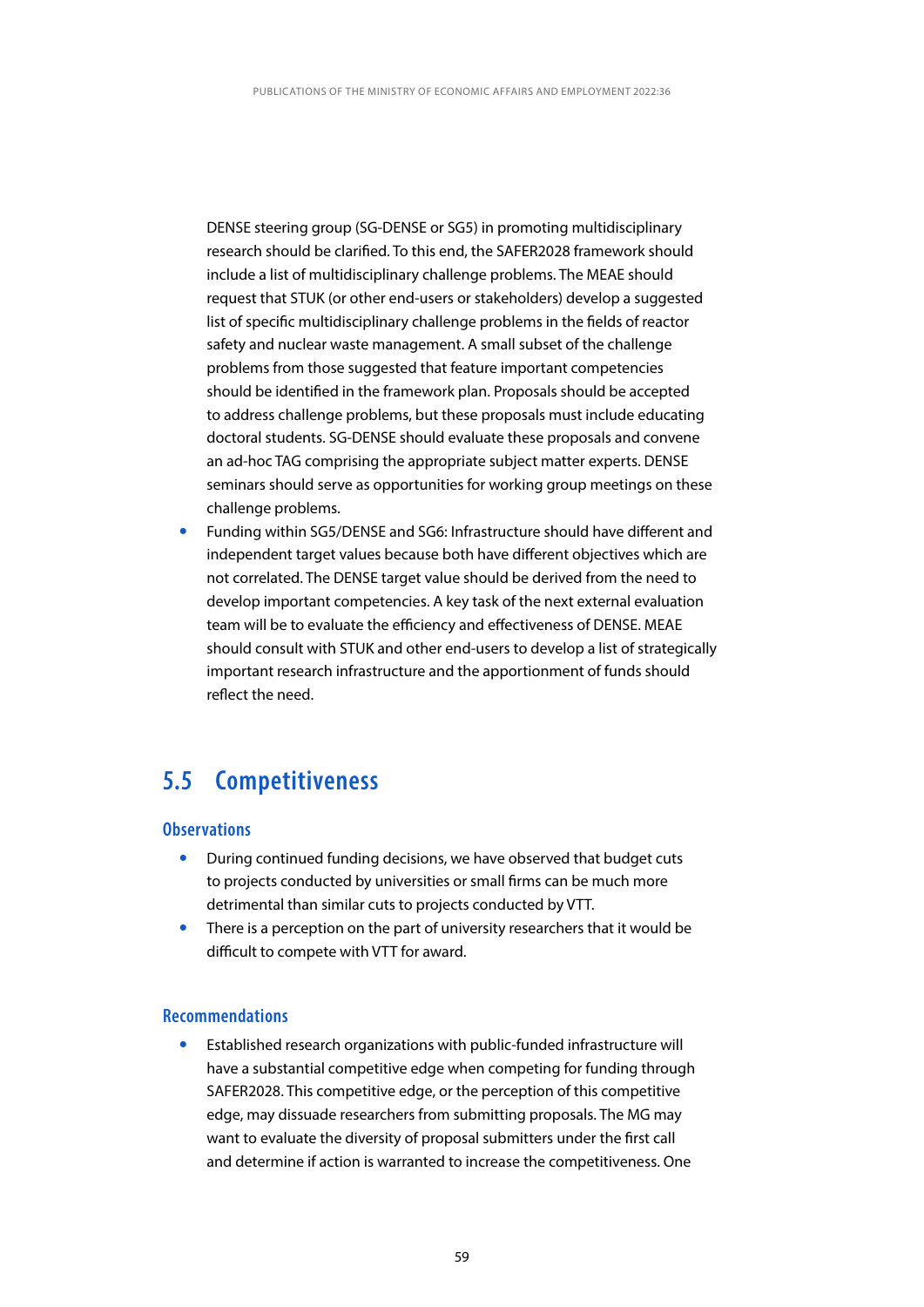<span id="page-60-0"></span>option might be to change evaluation criteria to favor projects with university participation including doctoral education. Another possible option might be to attempt a blind proposal evaluation process.

Given the amount of public investment on the VYR-funded infrastructure, the facilities should be available for use by researchers from other organizations. We recommend that MEAE develop agreement language for the awardees that enforces the principle of this infrastructure as user facilities.

### **5.6 Knowledge Management**

### **Recommendations**

- In the SAFER2028 program, we recommend a reinforcement of knowledge management (KM) efforts. KM action plans adapted to the list of competencies should be defined and supervised in each SG. The MG should initiate a project on KM using a "small" project. The KM project should define a streamlined approach and adapted tools, subsequently rolled out in the research projects, and published.
- In addition, for specific competencies potentially jeopardized by retirements, we recommend encouraging mentor/mentee projects (e.g., by merging projects or through greater end-user engagement). The identification of candidate projects or actions could be under the responsibility of the TAGs.
- The call should specify that the awardees should perform KM tasks at the end of the funding period. While this can be updated based on the outcome of the KM project, a minimum requirement for these tasks can be established now. For example: (1) if the project produces new methods, documentation and electronic files should be transmitted and preserved, (2) if the project produces experimental data, these should likewise be converted to a suitable electronic format, transmitted, preserved and shared to the maximum extent allowable based on the data ownership and associated intellectual property constraints. Seminars on the research should be recorded and the recordings preserved alongside other records of the projects.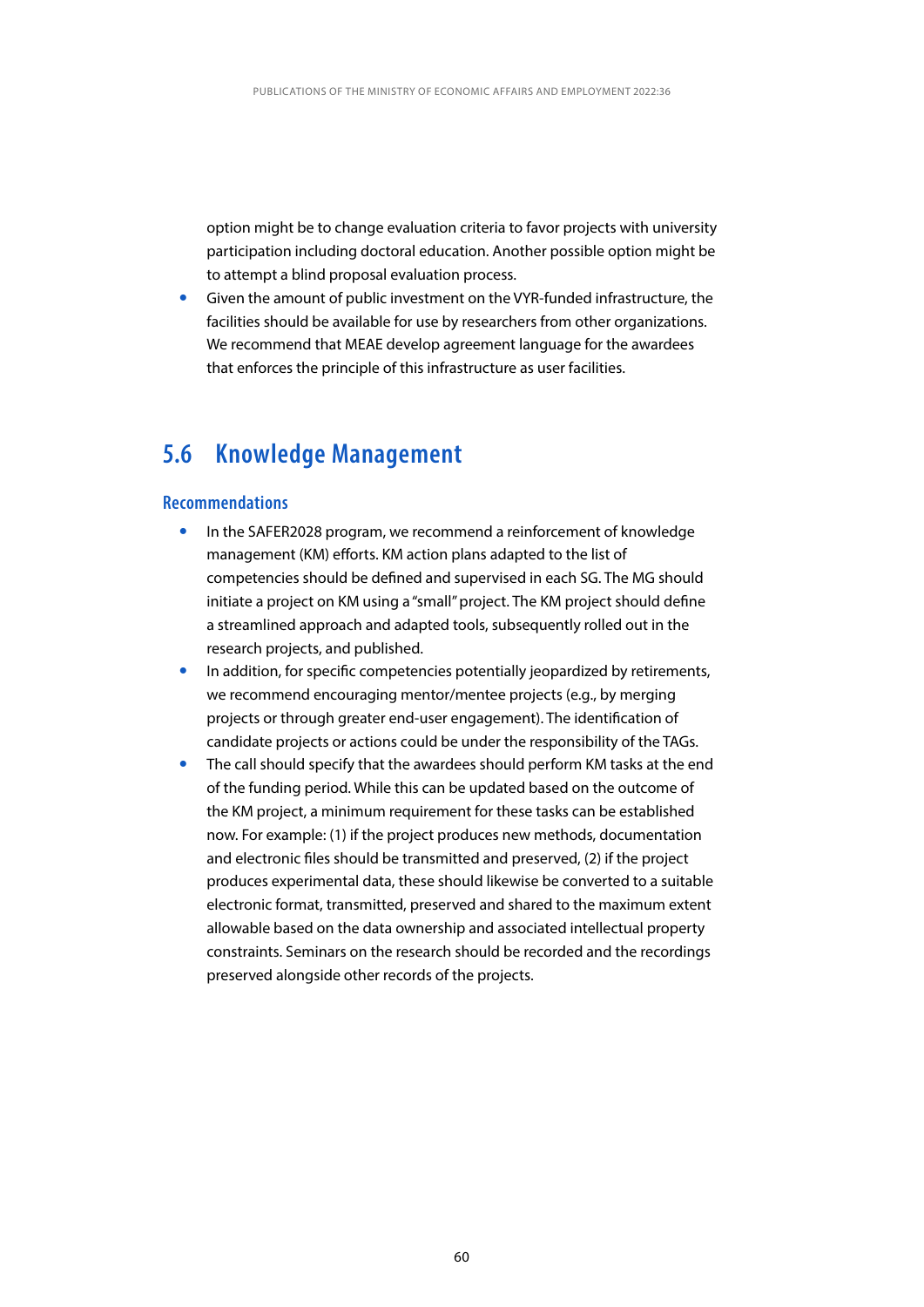## <span id="page-61-0"></span>**5.7 Other**

### **Observations**

- For SAFIR2022 projects, the effort spent by the project manager on project administration generally ranges from 0.5 to 1.0 person-months of effort per year, regardless of the project size. For some smaller projects this represents an outsized portion of the total budget.
- In SAFIR2022 and KYT2022 the total funding applied for annually seems to have considerably exceeded the possibilities of VYR. As most of the project proposals have been considered important and worth of funding, it seems that the typical solution has been to initiate as many projects as possible and cut the budgets, sometimes drastically. This may slow down achieving the desired results.
- KYT2022 technical presentations were delivered by senior researchers whereas SAFIR2022 presentations were delivered by a mix of doctoral students, project leads, and senior managers. We generally observed that the project presenters were very well prepared, they delivered good presentations of their research, and the quality of the work seemed high.
- In the SAFER2028 framework plan, Table 1.1 in Chapter 2.3 is inconsistent with Chapter 5.

### **Recommendations**

- The administrative load on smaller project can be disproportionately high. We recommend if projects have an administrative load of 20 percent or more of allocated funds they should be merged as work-packages of larger projects.
- We consider administrative loads to be disproportionately high for "small" projects. We recommend either merging small projects administratively together, as above, or applying modified administrative practices on them so that the burden is a more reasonable fraction of the effort.
- Instead of the current practice of funding many projects and subsequently cutting budgets, we propose the MG consider alternative funding strategies in some cases and a more selective prioritization. One alternative strategy may be to provide a larger funding level for a shortened period.
- We have noted in some projects the importance of collaboration between interrelated projects as well as both domestic and international research institutes, yielding to synergistic benefits and sometimes also improving cost-efficiency. Thus, we recommend encouraging project applicants to collaborate with possible partners when writing their proposals. This could be encouraged through proposal evaluation criteria.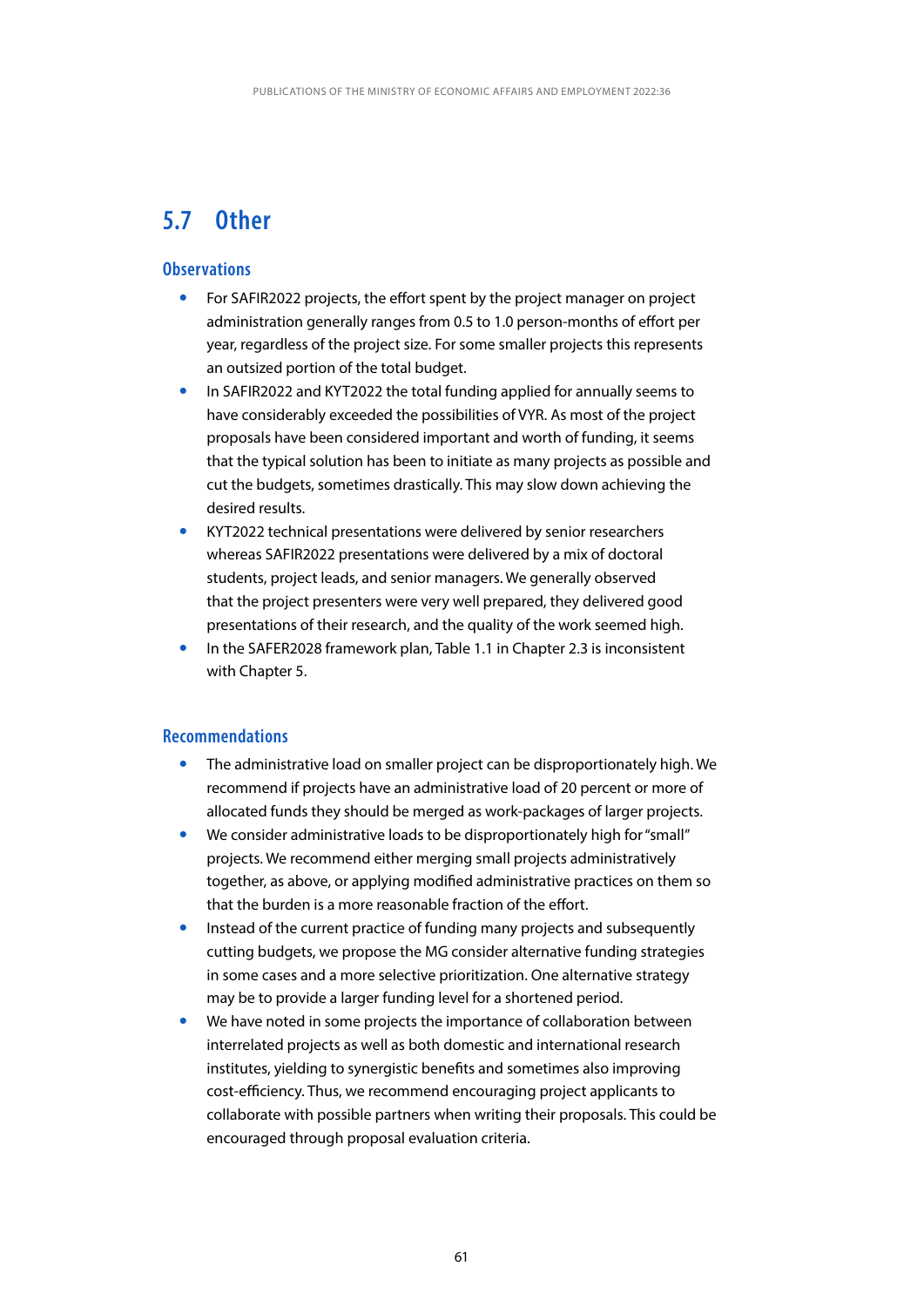- We approve the need to express overarching topics and specific goals for the program period and milestones for 2025 and 2028. We recommend finalizing and precising the preliminary elements included in Table 1.1 of the draft framework program of SAFER2028 and making it consistent with the program aims in Chapter 5 (see Ref. 3).
- We welcome the existence also of research on non-technical nuclear safety research in the SAFER2028 framework program. In SAFIR2022 and KYT2022 the funding of the projects in this area has been quite low. We want to remind that upholding the inflow of competence and research on these topics (e.g., human and organizational factors) requires appropriate and long-term funding. The framework plans must be implemented by the MG through actual allocation of funds to projects under this important research area.
- Regarding research on societal aspects, especially, within SAFER2028, we strongly recommend more interaction between the researchers and endusers throughout the program life-span, starting from formulation of the research questions. This could be a function of the MG and stakeholder group meetings in the SAFER2028 framework. We recommend that MEAE and STUK play an active role in that process. However, this could be expanded to include the utilities and Posiva.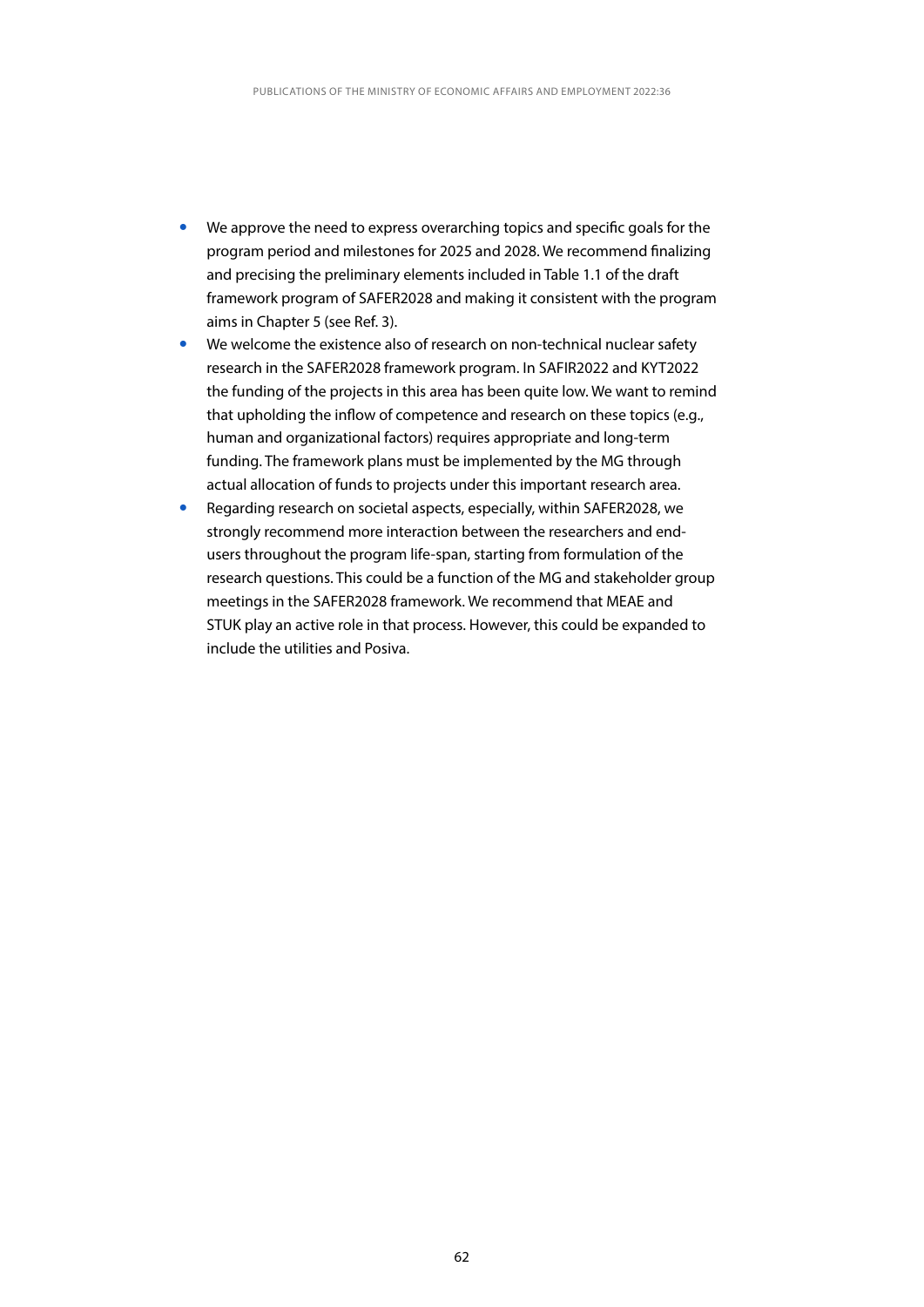## <span id="page-63-0"></span>**6 References**

- 1. Ministry of Economic Affairs and Employment of Finland, "National Nuclear Power Plant Safety Research 2019-2022 SAFIR2022 Framework Plan," August 2018.
- 2. Ministry of Economic Affairs and Employment of Finland, "Finnish Research Programme [sic] on Nuclear Waste Management KYT2022 Framework Programme [sic] for the Research Period 2019-2022," September 2018.
- 3. Ministry of Economic Affairs and Employment of Finland, "Safety and Waste Management Research – SAFER2028 Framework Programme [sic] 2023-2028," DRAFT 2021.
- 4. Ministry of Economic Affairs and Employment of Finland, "SAFIR 2018 Evaluation Report," May 2018.
- 5. Ministry of Economic Affairs and Employment of Finland, "KYT2018 Review Report," September 2017.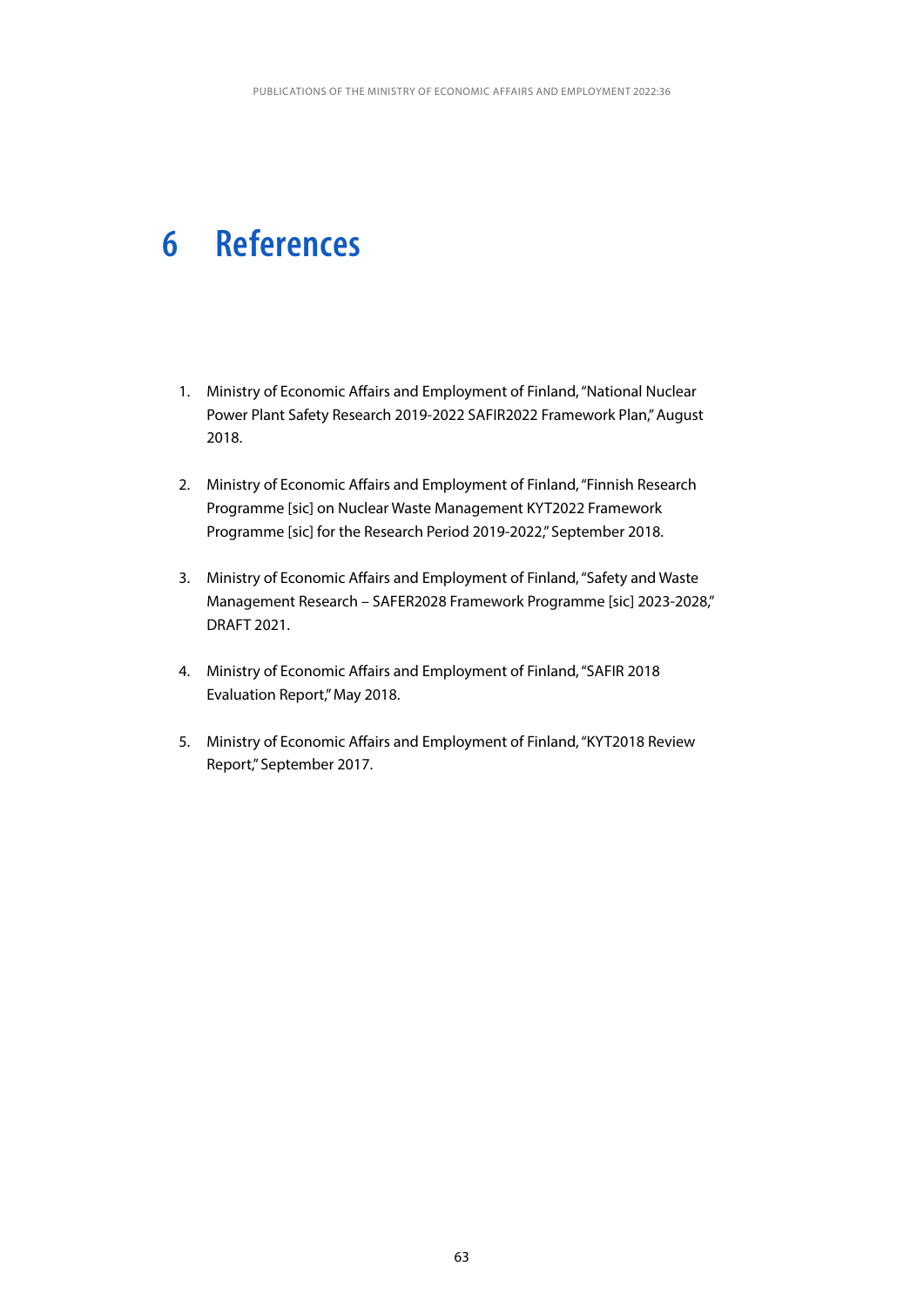## <span id="page-64-0"></span>**Appendices**

## **Appendix 1 Attachments**

We have attached our evaluation review materials to this report. The attachments may contain sensitive information, but we have made every attempt to ensure that the contents of the report, when separated from these attachments, will not have any sensitive content. These attachments provide a comprehensive record of the written materials we reviewed during our evaluation. The manifest of attachments is as follows:

- A. Schedule of Activities
- B. KYT2018 Evaluation Recommendation Responses
- C. SAFIR2018 Evaluation Recommendation Responses
- D. KYT2022 Summary Presentation Slides
- E. SAFIR2022 Summary Presentation Slides
- F. KYT2022 Presentation Slides
- G. SAFIR2022 Presentation Slides
- H. KYT2022 Responses
- I. SAFIR2022 Responses
- J. Draft SAFER2028 Framework Plan Responses
- K. KYT2022 Proposal Evaluation Criteria
- L. SAFIR2022 Proposal Evaluation Criteria
- M. SAFIR Indicators

#### **A note from the Ministry of Economic Affairs and Employment:** The attachment

*C. SAFIR2018 Evaluation Recommendation Responses* and the attachment *B. KYT2018 Evaluation Recommendation Responses* are included in this evaluation report as appendices 2 and 3, respectively. Other review material can be requested from the ministry. The review material is also published in the web pages of KYT2022, SAFIR2022 or SAFER2028 research programs to the extent deemed appropriate.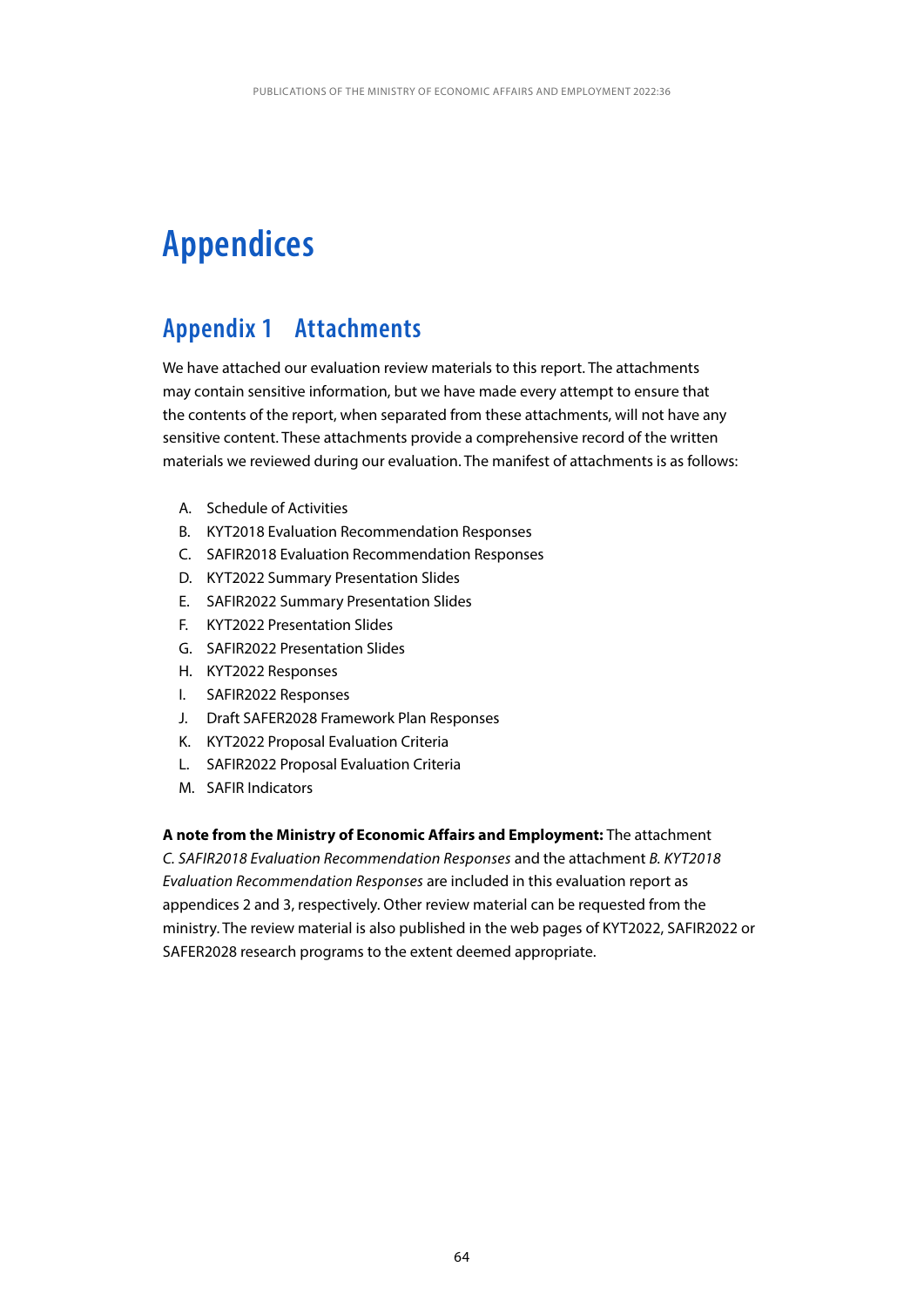## <span id="page-65-0"></span>**Appendix 2 Response to International Evaluation of SAFIR2018**

Link to evaluation report:<http://urn.fi/URN:ISBN:978-952-327-325-2>

| <b>Recommendations (pages 5-7)</b>                                                                                                                                                                                                                                                                                                                                                                                                                                                                                                                                                                                                                                                                                                                                                                                                                                                                                             |    | <b>Response</b>                                                                                                                                                                                                                                                                                                                                                                                                                                                                                                                             |  |
|--------------------------------------------------------------------------------------------------------------------------------------------------------------------------------------------------------------------------------------------------------------------------------------------------------------------------------------------------------------------------------------------------------------------------------------------------------------------------------------------------------------------------------------------------------------------------------------------------------------------------------------------------------------------------------------------------------------------------------------------------------------------------------------------------------------------------------------------------------------------------------------------------------------------------------|----|---------------------------------------------------------------------------------------------------------------------------------------------------------------------------------------------------------------------------------------------------------------------------------------------------------------------------------------------------------------------------------------------------------------------------------------------------------------------------------------------------------------------------------------------|--|
| 1. Develop a Strategic Roadmap<br>More can be done to provide a strategic view of the SAFIR<br>research portfolio and additional top-down "steering"<br>of priorities. We believe it is important to bring together<br>both stakeholder representatives and the best information<br>available about scenarios for the future of nuclear power<br>in Finland. This can help define the breadth and depth of<br>expertise needed<br>within the country, what is available currently in terms of<br>scientific knowledge, tools, and infrastructures and what<br>is in the pipeline of research projects and human resources<br>(e.g., students). The roadmap can be used to facilitate<br>strategic conversations as part of the standard process of<br>evaluating projects and programs, planning new programs<br>and generating proposals, structuring the governance<br>and organization of programs, building communities of |    | 1. SAFIR2022 Framework Plan was developed in co-operation<br>with all the stakeholders. The understanding of the operating<br>environment and the future development was described in<br>the framework plan.<br>2. The survey of competence in the nuclear energy sector<br>in Finland was carried out in 2017-2018 that provided<br>background information for the SAFIR2022 Framework Plan.                                                                                                                                               |  |
|                                                                                                                                                                                                                                                                                                                                                                                                                                                                                                                                                                                                                                                                                                                                                                                                                                                                                                                                |    | 3. In the programme for the steering of the research in addition<br>to the research areas eight overarching programme level<br>topics were developed to further develop the management of<br>the project portfolio. During the programme it was followed<br>how much effort was allocated for each goal in the research<br>projects. This information was utilised by the Management<br>Board (MB) in the specific documents made for the calls for<br>proposals each year.<br>4. For each of the topic goals 2022 and long-term goals 2026 |  |
| researchers, and modifying the roadmap as the nuclear power<br>industry evolves.                                                                                                                                                                                                                                                                                                                                                                                                                                                                                                                                                                                                                                                                                                                                                                                                                                               |    | beyond the programme period were established.<br>5. SAFIR2022 research programme capability model was                                                                                                                                                                                                                                                                                                                                                                                                                                       |  |
|                                                                                                                                                                                                                                                                                                                                                                                                                                                                                                                                                                                                                                                                                                                                                                                                                                                                                                                                |    | developed (see SAFIR2022 Framework Plan, Appendix 1).<br>6. SAFIR2022 indicators were expanded to also cover<br>assessment of the research allocated to competences<br>described in the national competence survey.                                                                                                                                                                                                                                                                                                                         |  |
|                                                                                                                                                                                                                                                                                                                                                                                                                                                                                                                                                                                                                                                                                                                                                                                                                                                                                                                                | 7. | The indicators and portfolio are discussed in the programme.                                                                                                                                                                                                                                                                                                                                                                                                                                                                                |  |
|                                                                                                                                                                                                                                                                                                                                                                                                                                                                                                                                                                                                                                                                                                                                                                                                                                                                                                                                |    | 8. The annual calls have had specific topics relevant to changing<br>environment.                                                                                                                                                                                                                                                                                                                                                                                                                                                           |  |
|                                                                                                                                                                                                                                                                                                                                                                                                                                                                                                                                                                                                                                                                                                                                                                                                                                                                                                                                |    | 9. MB small projects are used to start research on topics<br>considered important, but for which no applications have<br>been research. 12 small studies have been carried out during<br>the programme (the reports can be found on the extranet;<br>one will be realised in 2022).                                                                                                                                                                                                                                                         |  |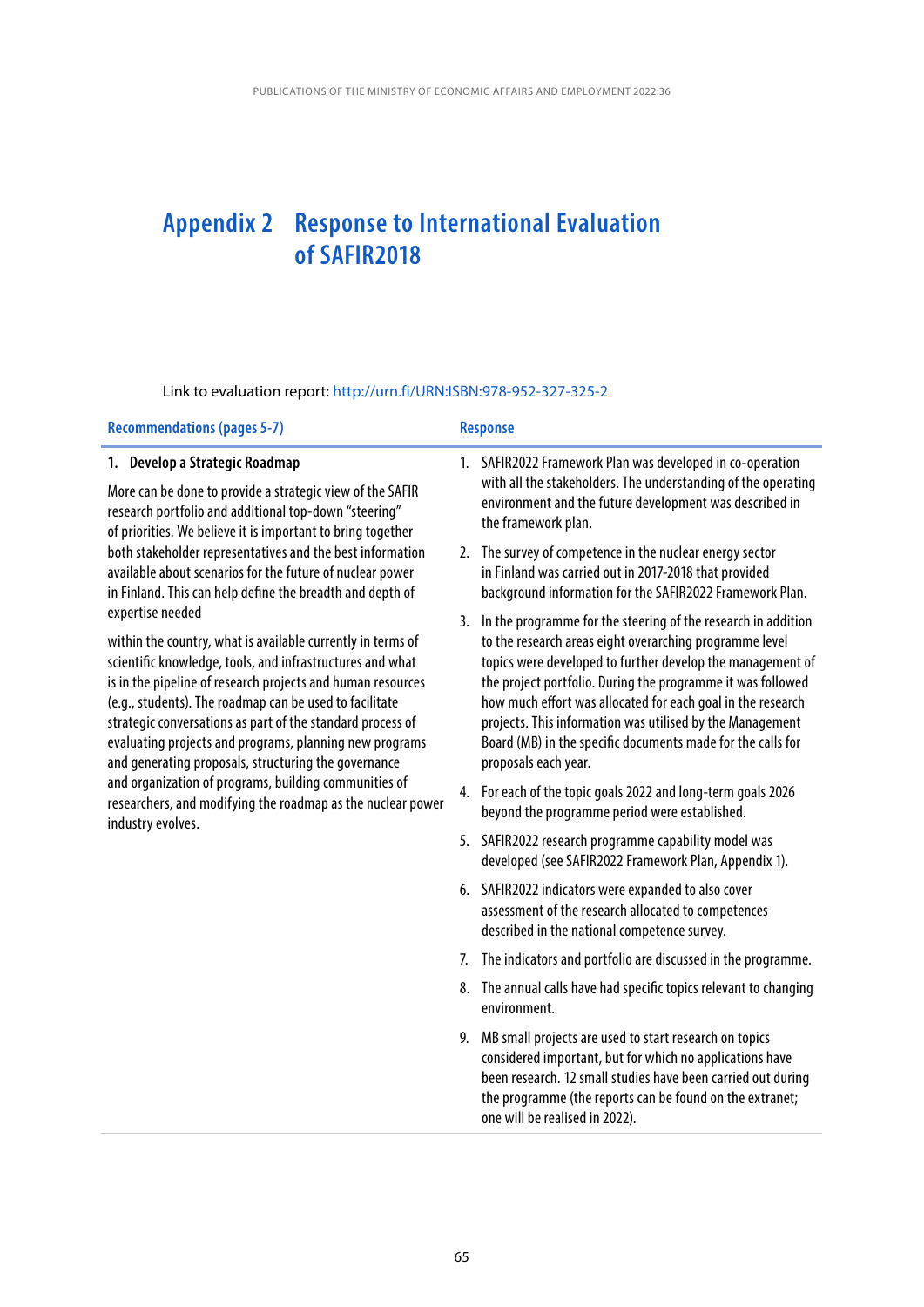### Recommendations (pages 5-7) **Response**

### **2. Consider Flexible Funding to Support Diverse Projects and More New Initiatives**

We believe that the current funding process with annual renewals for all projects and an expectation of four years of funding is not suitable for all projects and is not encouraging of novel exploratory projects in particular. The annual renewal process creates paperwork requirements for annual assessments and proposals, and is inconsistent with projects that need

guarantees of longer funding that coordinate with EURATOM or other multi-year funding sources. Instead, there could be a flexible funding cycle in which most projects would have four years of base funding, but other projects could have fewer years of funding. Further, new projects

and new research teams could be encouraged by having a separate proposal category and budget for development of new ideas. For example, 20% of the annual funding could be available for new proposals, innovative and disruptive ideas, and cross-discipline projects. Typically, such projects could start with a shorter funding cycle. These projects could have their own Reference Group to provide advice, organize workshops and other developmental activities. When new projects mature, they could be moved into a different Reference Group that would provide a good community, and continuation proposals could be for longer periods.

### **3. Consider Flexible Organizing to Build a Vibrant Research Community**

Cross-project interaction is happening to some extent, but not as much as hoped. Reference Group heads could be given more encouragement to promote interactions among projects in different ways. Various kinds of workshops, conferences, and discussions with end users could encourage interactions across projects and among various stakeholders. Newsletters and blogs could help keep projects aware of progress and opportunities

for synergy. Perhaps the SAFIR2018 project manager could develop a simplified project management process that would leave more time for the Steering Groups to discuss strategic issues and the Reference Groups to have meaningful research conversations.

- 1. Excellence in research criteria were defined and the so-called Excellence project type was developed. The Management Board (MB) was committed to continue funding as planned if the project achieved its results. The funding for the Excellence projects was granted for 2-4 years.
- 2. There was also lighter update of the project plan for the Excellence- projects: a new proposal each year was not required, However, an update of the project plan was done as needed and the deliverables for the next year were planned in more detail.
- 3. About one third of the VYR funding was allocated to the Excellence projects.
- 4. In the beginning of the programme, part of funding was planned to be for innovative 1–2-year projects. However, only a couple of such projects were carried out due to the lack of success in the evaluation process.
- 5. The small projects ordered by the MB have been very effective in developing the programme.

- 1. Just the contents of research of each project have been discussed in the reference group (RG) meetings. The cost reports etc. are handled by the steering groups (SG).
- 2. Ad-hoc meetings and small workshops have been organized.
- 3. There was a plan for organizing SAFER2022 event to engage new researchers and further enhance the co-operation. However, Covid-19 discretions in the society have delayed those activities.
- 4. Despite Covid-19 an interim seminar was organized together with KYT2022 programme encouraging co-operation between research projects in these two programmes.
- 5. A couple of projects have been joined by the actions of the programme management and other interaction has also taken place (joint publications, use of shared data, same equipment etc.).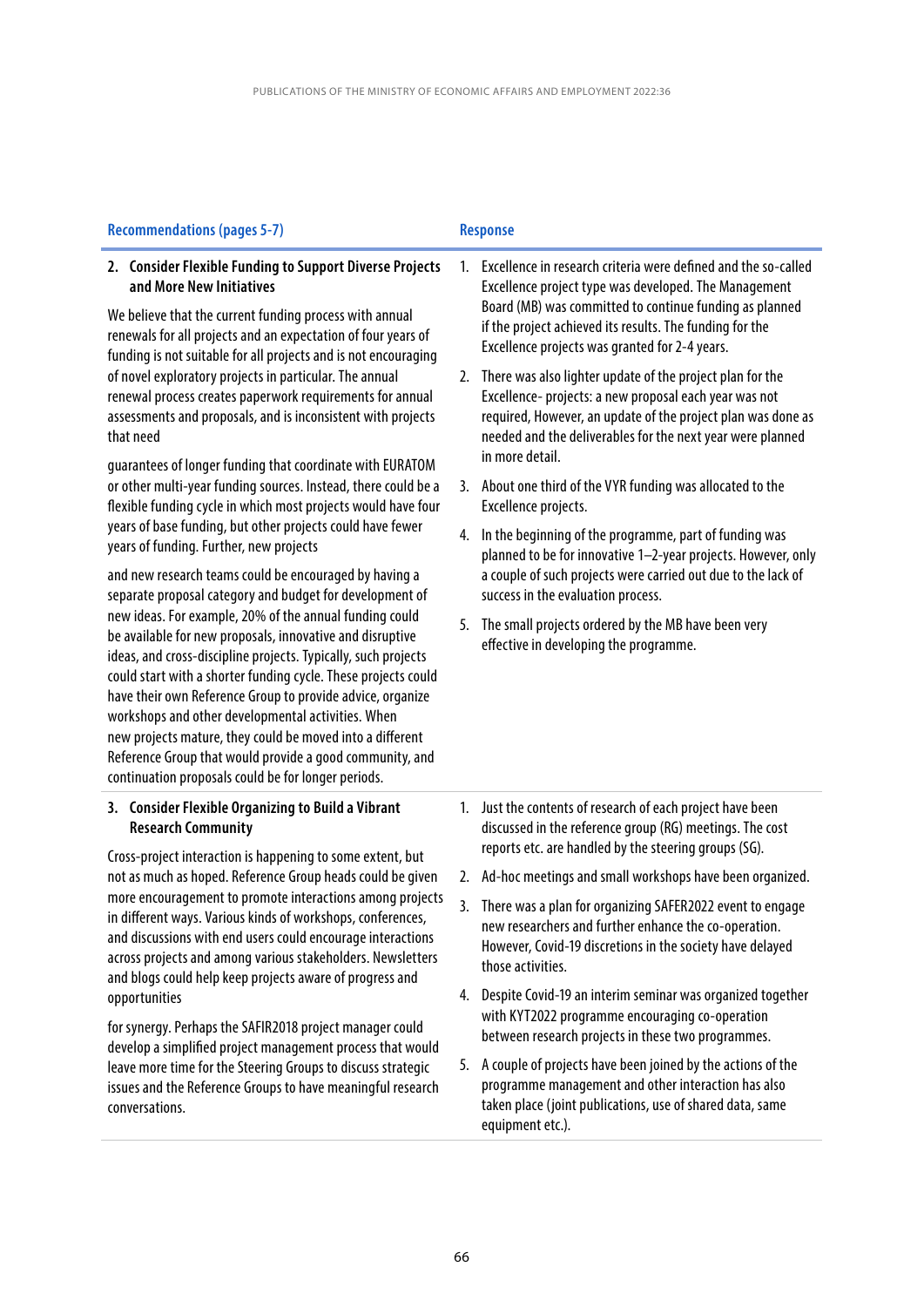| <b>Recommendations (pages 5-7)</b>                                                                                                                                                                                                                                                                                                                                                                                                                                                                                                                                                                                                                                                | <b>Response</b>                                                                                                                                                                                                                                                                                                                                                                                                         |
|-----------------------------------------------------------------------------------------------------------------------------------------------------------------------------------------------------------------------------------------------------------------------------------------------------------------------------------------------------------------------------------------------------------------------------------------------------------------------------------------------------------------------------------------------------------------------------------------------------------------------------------------------------------------------------------|-------------------------------------------------------------------------------------------------------------------------------------------------------------------------------------------------------------------------------------------------------------------------------------------------------------------------------------------------------------------------------------------------------------------------|
| 4. Develop Ways to Assess Impact<br>It is not obvious how to assess whether the results of SAFIR                                                                                                                                                                                                                                                                                                                                                                                                                                                                                                                                                                                  | Enlarged indicators and capability model are new in<br>1.<br><b>SAFIR2022</b>                                                                                                                                                                                                                                                                                                                                           |
| programs are succeeding in the long term, although it is<br>possible to assess short-term results by examining papers<br>published, reports issued, conferences attended, and degrees<br>conferred. With a stronger roadmap, as recommended above,<br>it would be possible to compare SAFIR results against strategic<br>needs. We believe there are other indicators of SAFIR success<br>and impact, including examining the career paths of SAFIR<br>researchers and their impact on research, implementation,<br>and policy, and examining the networks of co-authorship<br>and professional relationships that constitute the "invisible<br>college" of research communities. | Eight topics and the related goals 2022 and 2026.<br>2.                                                                                                                                                                                                                                                                                                                                                                 |
|                                                                                                                                                                                                                                                                                                                                                                                                                                                                                                                                                                                                                                                                                   | 3.<br>Survey on impact of SAFIR is conducted during programme<br>period.                                                                                                                                                                                                                                                                                                                                                |
|                                                                                                                                                                                                                                                                                                                                                                                                                                                                                                                                                                                                                                                                                   | Impact of programme and future challenges were discussed<br>4.<br>in interim seminar                                                                                                                                                                                                                                                                                                                                    |
|                                                                                                                                                                                                                                                                                                                                                                                                                                                                                                                                                                                                                                                                                   | Experts earlier conducting research in SAFIR or steering the<br>5.<br>SAFIR research are at significant positions in the Finnish<br>organisations such as TEM DDG, STUK deputy director,<br>heads of offices, senior advisors who have significant roles<br>in international co-operation, nuclear safety specific area<br>(almost all STUK experts), university professors, senior<br>experts at the NPPs and VTT etc. |
|                                                                                                                                                                                                                                                                                                                                                                                                                                                                                                                                                                                                                                                                                   | 6. Wanted experts to have been trained, as an example I&C,<br>SAFIR-> STUK-> other industry.                                                                                                                                                                                                                                                                                                                            |
|                                                                                                                                                                                                                                                                                                                                                                                                                                                                                                                                                                                                                                                                                   | Leading EU research projects are involved (Euratom, JHR).<br>7.                                                                                                                                                                                                                                                                                                                                                         |
|                                                                                                                                                                                                                                                                                                                                                                                                                                                                                                                                                                                                                                                                                   | 8. OECD/NEA delivery of codes developed in Finland Serpent,<br>FinPSA and thermohydraulic experiments at PACTEL facility                                                                                                                                                                                                                                                                                                |
|                                                                                                                                                                                                                                                                                                                                                                                                                                                                                                                                                                                                                                                                                   | SAFIR is our way to train new expert to international co-<br>9.<br>operation in research where OECD/NEA is the backbone,<br>NKS co-operation in Scandinavian countries, there are also a<br>several bilateral projects with Sweden.                                                                                                                                                                                     |
|                                                                                                                                                                                                                                                                                                                                                                                                                                                                                                                                                                                                                                                                                   | 10. SAFIR2022 Interim seminar was organised jointly with<br>KYT2022 programme. The webinar had about 450<br>participants from Finland and many other countries.                                                                                                                                                                                                                                                         |
| 5. Think of Organizational Change as a Collaborative<br><b>Opportunity</b>                                                                                                                                                                                                                                                                                                                                                                                                                                                                                                                                                                                                        | The RGs were established after the first call overarching<br>1.<br>multidisciplinary discussion in mind.                                                                                                                                                                                                                                                                                                                |
| In contrast to technical recommendations where solutions<br>are available, expertise is acknowledged, and the difficulties<br>are mostly around complexity and resources, organizational<br>recommendations (such as new roles for Reference Group<br>leaders) are more difficult because solutions have to be<br>invented, expertise is less available or recognizable, people<br>have to change their responsibilities, behaviours and beliefs,<br>and stakeholders must find ways to achieve diverse interests<br>that sometimes seem to be in conflict. Successful change<br>requires stakeholders to open new conversations and work                                         | 2. The RG chairs were selected from STUK and NPPs so that they<br>ones able to stimulate discussions.                                                                                                                                                                                                                                                                                                                   |
|                                                                                                                                                                                                                                                                                                                                                                                                                                                                                                                                                                                                                                                                                   | The practices in RG meeting emphasize discussions on<br>3.<br>research topics and exchange of state-of-the-art information.                                                                                                                                                                                                                                                                                             |
|                                                                                                                                                                                                                                                                                                                                                                                                                                                                                                                                                                                                                                                                                   | Ad-hoc meetings and mini workshops of the projects have<br>4.<br>been held.                                                                                                                                                                                                                                                                                                                                             |

together to find effective paths forward on their collaborative

journey and commit to collective goals and actions.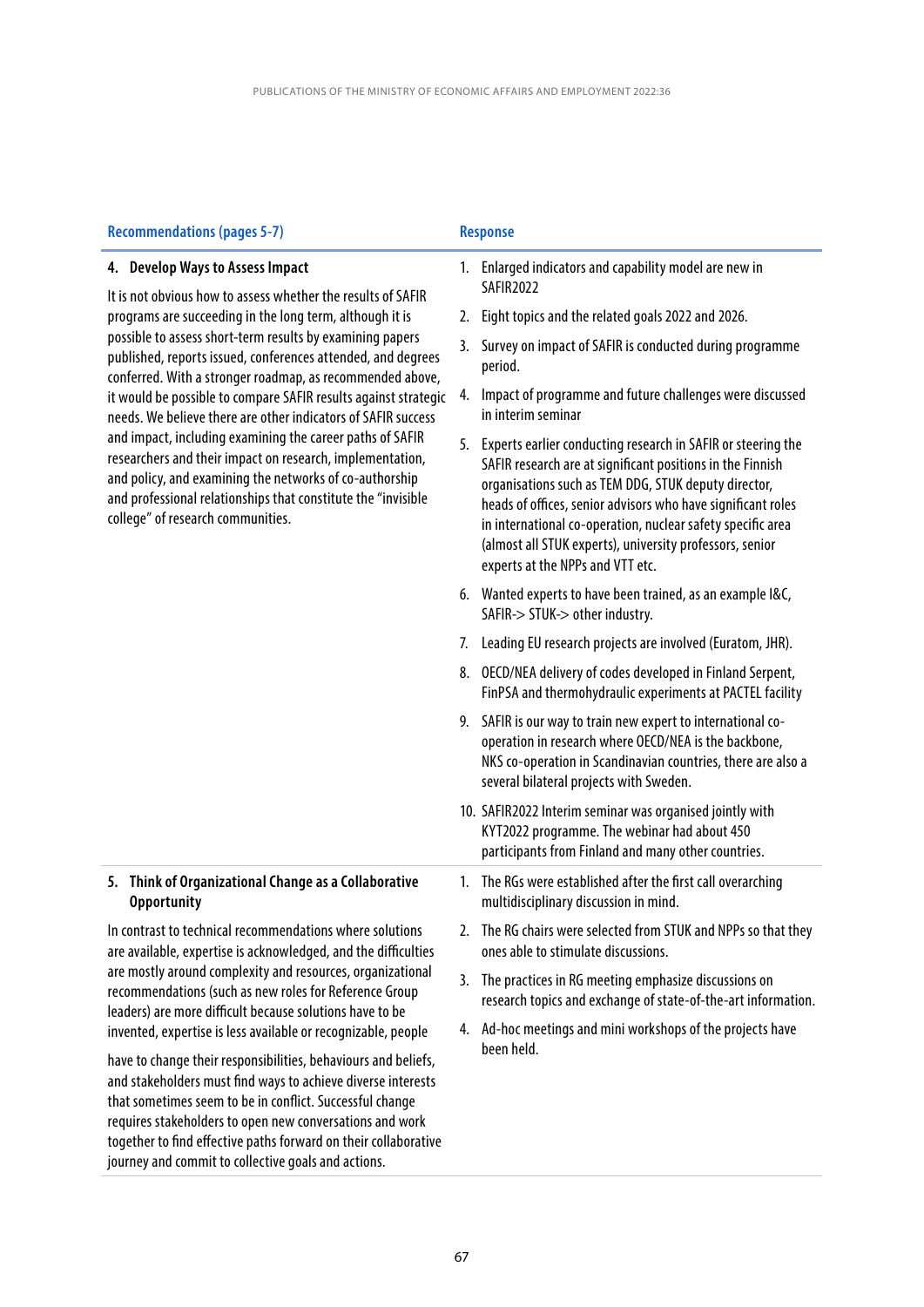## <span id="page-68-0"></span>**Appendix 3 Response to International Evaluation of KYT2018**

### Link to evaluation report:<http://urn.fi/URN:ISBN:978-952-327-279-8>

| <b>Suggestion</b>                                                                                                                                                                                                                                                                                         | <b>Response</b>                                                                                                                                                                                                                                                                                                                |
|-----------------------------------------------------------------------------------------------------------------------------------------------------------------------------------------------------------------------------------------------------------------------------------------------------------|--------------------------------------------------------------------------------------------------------------------------------------------------------------------------------------------------------------------------------------------------------------------------------------------------------------------------------|
| Suggestion S1. As a reminder, the opportunity to enlarge<br>the research projects to post-accidental waste, NORM and<br>operational safety of geological disposal would still be worth<br>reassessing and, where appropriate, the non-relevance or low<br>priority of these research areas made explicit. | Yes and No - The KYT2022 programme enables suggested<br>research topics but has in practice focused on nuclear waste<br>and long term safety. However, NORM is not mentioned in the<br>draft of SAFER2028 Framework Programme and might thus be<br>left out.                                                                   |
| Suggestion S2. In planning of future reviews, the safety issues<br>and associated technical/scientific needs should be introduced<br>in more detail by the stakeholders of the KYT2018 program.                                                                                                           | Yes - The stakeholders in the current review will be instructed<br>to include this point of view.                                                                                                                                                                                                                              |
| Suggestion S3. The Authority should provide clear guidance to<br>the applicants regarding the need for depicting the technical<br>context of the proposal (state-of-the-art, remaining issues, )<br>and the added value of the expected/obtained outcomes for<br>safety case reviews.                     | Yes - The safety significance and links to safety case have been<br>emphasized in the framework programme, updates from the<br>steering group and feedback to project managers in project<br>funding decisions.                                                                                                                |
| Suggestion S4. The Authority should display the last annual<br>progress reports in English, as well as the slides ahead of the<br>visit in case a deeper review of the relevance of the projects and<br>of their scientific outputs is required.                                                          | No - The last annual report is not yet done for KYT2022 (it<br>will be made in 2023) and is not available for the evaluation.<br>The working language of KYT continues to be Finnish, but the<br>working language of the new SAFER programme will be English.                                                                  |
| Suggestion S5. A more secured budget should be preserved for<br>the KYT multiyear projects.                                                                                                                                                                                                               | Yes - Excellence projects were introduced as a project type<br>in KYT2022, having guaranteed funding for multiple years.<br>Excellence projects will be used as a project type also in SAFER<br>programme.                                                                                                                     |
| Suggestion S6. The motivation why the project supports<br>the safety case should always have a prime emphasis in the<br>project planning and goal setting. Besides, innovations and<br>research that would challenge the WMO safety case should be<br>encouraged.                                         | Partial - Some projects have focused on this very well (e.g.<br>BROCTIO), while others not as well. Safety case related research<br>has not been very actively proposed in KYT2022. The steering<br>group has attempted to strengthen the safety case links in<br>research with different means but the impact has been minor. |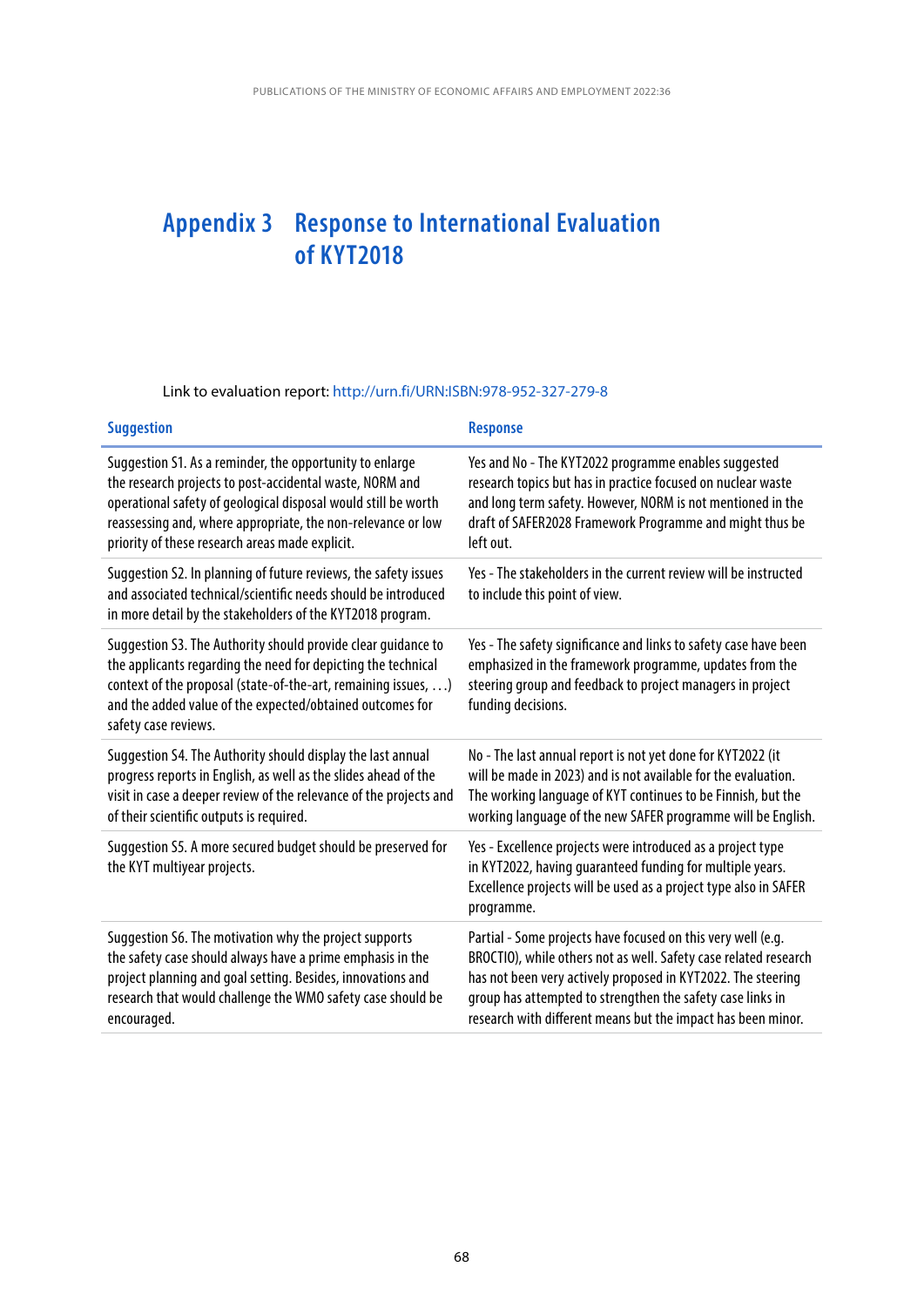| <b>Suggestion</b>                                                                                                                                                                                                                                                | <b>Response</b>                                                                                                                                                                                                                                                                                                                                                                                     |
|------------------------------------------------------------------------------------------------------------------------------------------------------------------------------------------------------------------------------------------------------------------|-----------------------------------------------------------------------------------------------------------------------------------------------------------------------------------------------------------------------------------------------------------------------------------------------------------------------------------------------------------------------------------------------------|
| Suggestion S7. Links with nuclear operators should be<br>strengthened to anticipate potential further issues that would<br>need R&D and competence building regarding nuclear waste<br>management.                                                               | Yes - Nuclear operators are involved in the steering and<br>reference groups. KYT2022 Framework Programme was written<br>in a planning group named by Ministry of Economic Affairs and<br>Employment. All nuclear operators were represented. The draft<br>of SAFER2028 Framework Programme was written by using<br>similar method. A competence mapping is planned for the<br>current year in KYT. |
| Suggestion S8. International collaboration should be further<br>enhanced and in this work Finnish contributions could involve<br>all national participants together (including all stakeholders in<br>the Finnish team: KYT2018, Posiva, STUK, utilities, etc.). | Partially - KYT2022 projects have links to EURATOM and NKS<br>projects, but no foreign research partners directly. International<br>collaboration was discussed widely in the SAFER planning<br>group, and the goals and the possible partners were introduced<br>in the draft of SAFER2028 Framework Programme.                                                                                    |
| Suggestion S9. The opportunity/benefits for KYT to enter the<br>SITEX network and the EJP in case they take place should be<br>evaluated.                                                                                                                        | No - KYT is not directly involved in these, however, there are<br>links on project level (e.g. KÄRÄHDE project)                                                                                                                                                                                                                                                                                     |
| Suggestion S10. Access to CNS for KYT funded teams should be<br>favored where requested.                                                                                                                                                                         | Partially - Discussions have been ongoing and collaboration<br>exists in coordinated projects, but research visits have not<br>materialized, partly due to security requirements                                                                                                                                                                                                                    |
| <b>Challenge</b>                                                                                                                                                                                                                                                 |                                                                                                                                                                                                                                                                                                                                                                                                     |
| Challenge C1. Synergies should be developed with international<br>organizations dealing with NWM to further disseminate and<br>exchange research results of KYT via various means.                                                                               | Partially - Please see Suggestion S8 and its response.                                                                                                                                                                                                                                                                                                                                              |
| Challenge C2. Ensure a good balance in the development of the<br>national know-how in the NWM field which secures the needed<br>level of independent expertise to support the authorities.                                                                       | Partially - KYT2022 Programme has a guide on disqualification<br>in handling on the project proposals. However, securing of<br>independent expertise is difficult in a small country as Finland<br>and in the field requiring long time to become acknowledged as<br>an expert.                                                                                                                     |
| Challenge C3. The steering group must have an important role<br>to increase the visibility of the programme and quality of the<br>KYT2018 projects.                                                                                                              | Partially - KYT2022 programme is recognised in publicly<br>available and internationally recognised reports, for example<br>National Programme (as required by directive 2011/70/<br>EURATOM) and National Report (as required by Joint<br>Convention) and their review meetings (ARTEMIS peer reviews<br>and Joint Convention review meetings).                                                    |
| Challenge C4. CNS is a very important research asset for the<br>whole country and it is necessary that it will be fully exploited<br>as a part of common R&D infrastructure of the country with<br>enhanced national and international collaborations.           | Partially - Please see Suggestion S10 and its response.                                                                                                                                                                                                                                                                                                                                             |